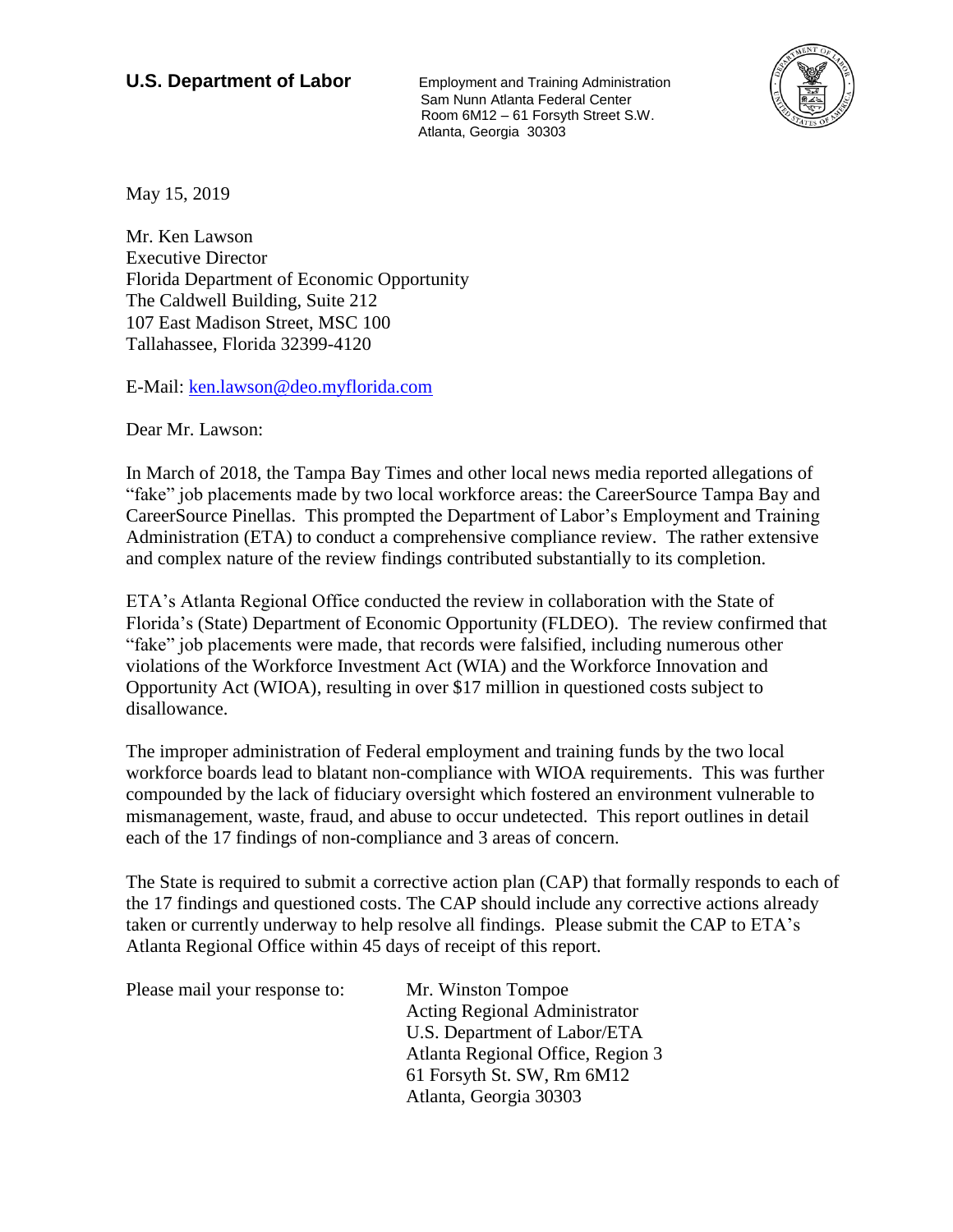I want to thank you and State staff for the support, cooperation, and responsiveness provided to ETA staff throughout the compliance review process. I also want to acknowledge the cooperation of local workforce area staff in providing all requested documentation. Please contact me at (404) 302-5301 or Tompoe.Winston@dol.gov if you have any questions or need additional information.

Sincerely,

Jurpoe

Winston Tompoe Acting Regional Administrator

cc: Mr. Thomas M. Dowd, Deputy Assistant Secretary, DOL/ETA Ms. Laura Watson, Administrator, Office of Grants Management, DOL/ETA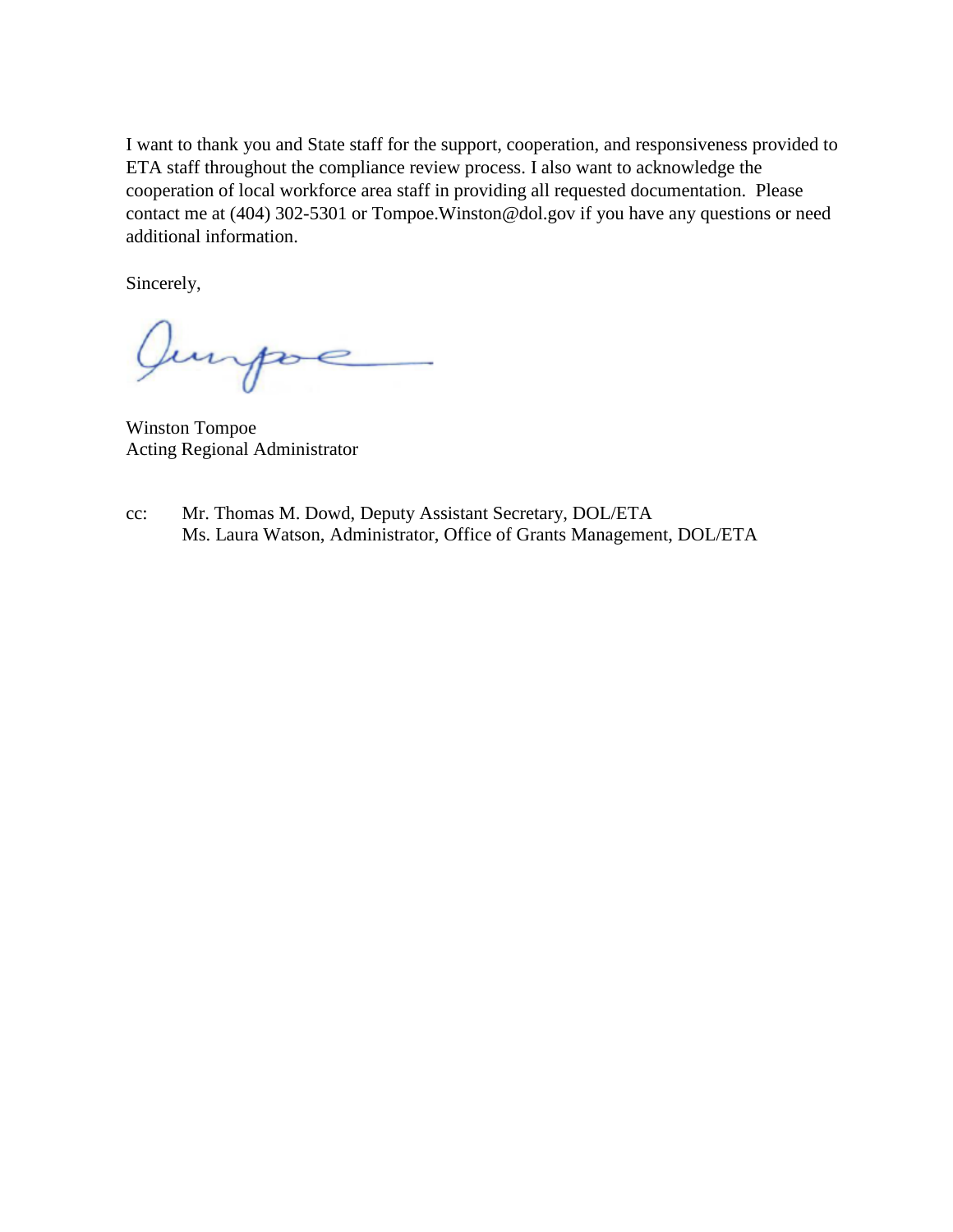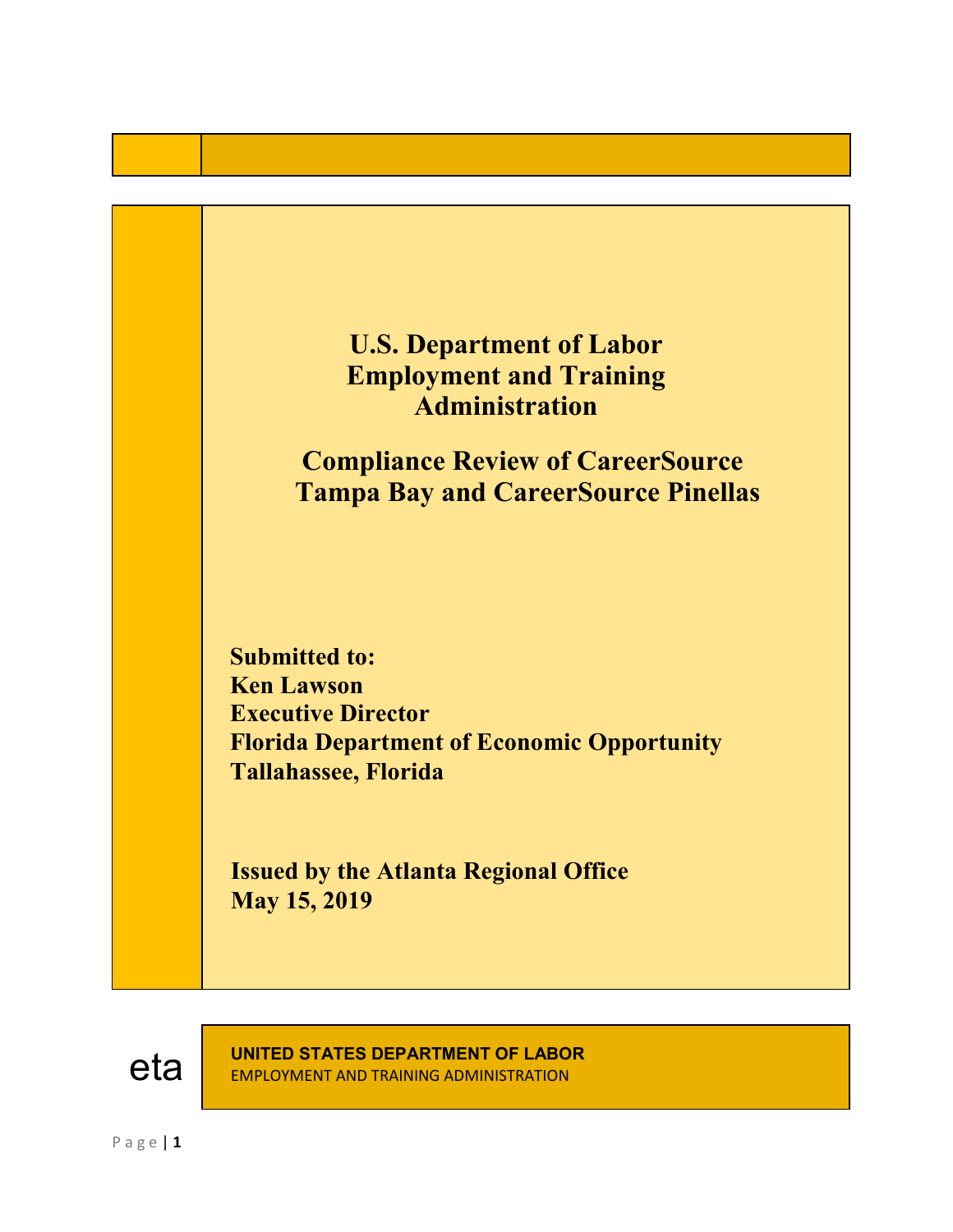# **Compliance Review of the CareerSource Tampa Bay and CareerSource Pinellas Workforce Areas Contents**

| I.   |                                                                                                       |  |
|------|-------------------------------------------------------------------------------------------------------|--|
|      | i.                                                                                                    |  |
|      | ii.                                                                                                   |  |
| П.   |                                                                                                       |  |
|      | Finding #1: Falsified Placements; Fabrication of Information and Records  13                          |  |
|      | Finding #2: Lack of Documented Program and Service Eligibility for OJT Participants 16                |  |
|      | Finding #3: Supportive Services Payments Potentially Issued to Ineligible Participants  20            |  |
|      |                                                                                                       |  |
|      | For the period of July 1, 2013 to June 30, 2017, ETA questions the Business Services staff incentives |  |
|      | Finding #5: Improper Executive Director and Management Compensation Salary Increases,                 |  |
|      | Finding #6: Lack of Staff Grievance Procedures and Equal Opportunity Representation 27                |  |
|      |                                                                                                       |  |
|      | Finding #8: Board Recruitment, Vetting, Nomination, and Appointment Inconsistent with WIOA            |  |
|      | Finding #9: Chief Elected Officials Improperly Delegated Key Roles and Responsibilities 31            |  |
|      | Finding #10: Non-Compliant with WIOA Transparency and Sunshine Provisions 31                          |  |
|      | Finding #11: CSTB and CSP Lack Evidence of LWDBs Fulfilling Required Functions 32                     |  |
|      |                                                                                                       |  |
|      |                                                                                                       |  |
|      |                                                                                                       |  |
|      |                                                                                                       |  |
|      |                                                                                                       |  |
|      | Finding #17: Lack of Internal Controls over Supportive Services & Prepaid Credit Cards 37             |  |
| III. |                                                                                                       |  |
|      | Area of Concern #1: Lack of Training for CLEOs and LWDB Members on Roles and                          |  |
|      | Area of Concern #2: Improper Appointment or Assignment of Staff as Voting Members of                  |  |
|      | Area of Concern #3: Adequacy of State Oversight over Local Area Self-Monitoring  38                   |  |
| IV.  |                                                                                                       |  |
|      |                                                                                                       |  |
|      |                                                                                                       |  |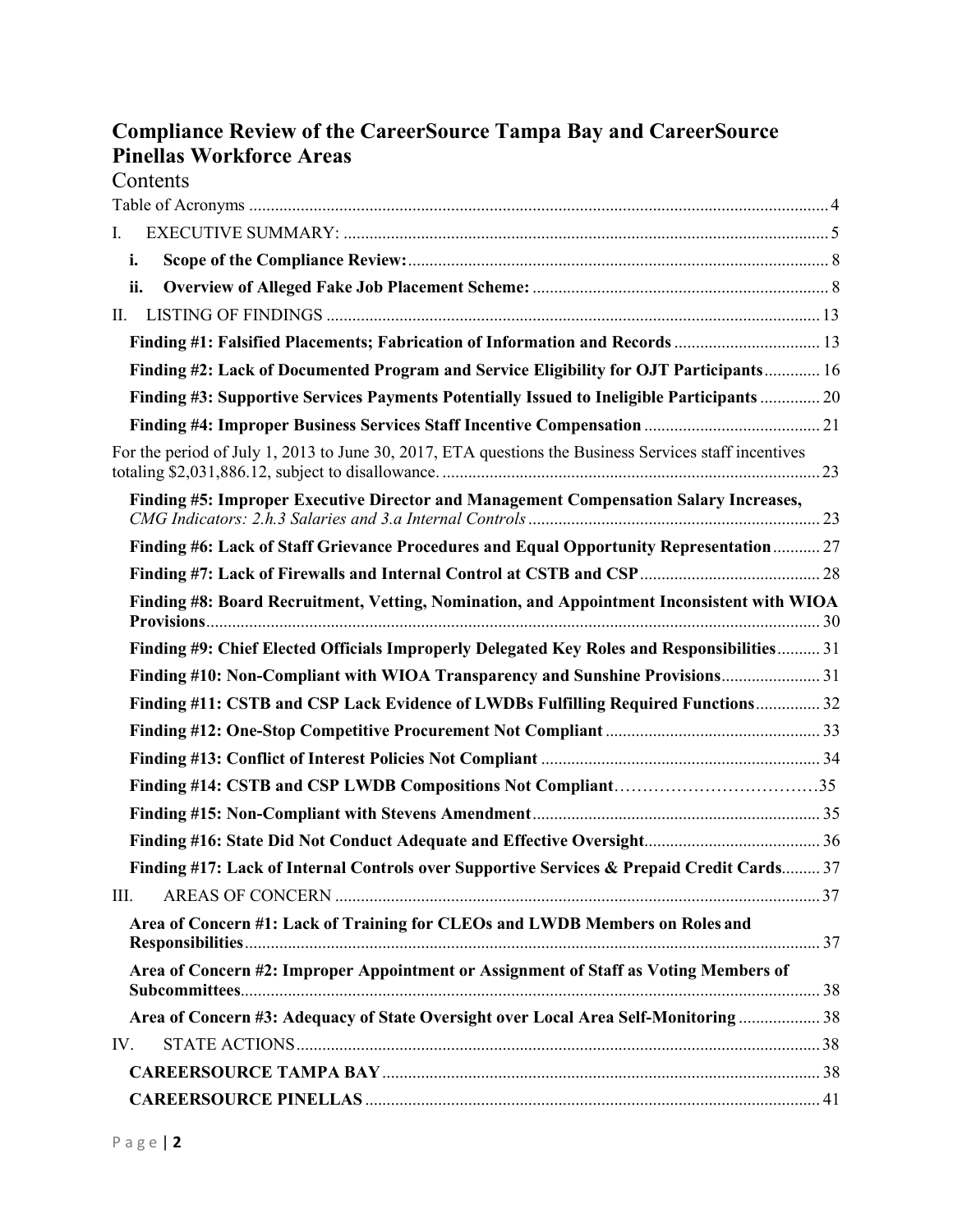| <b>Findings Summary Chart: Compliance Review of CareerSource Tampa Bay and Pinellas</b> |  |
|-----------------------------------------------------------------------------------------|--|
|                                                                                         |  |
|                                                                                         |  |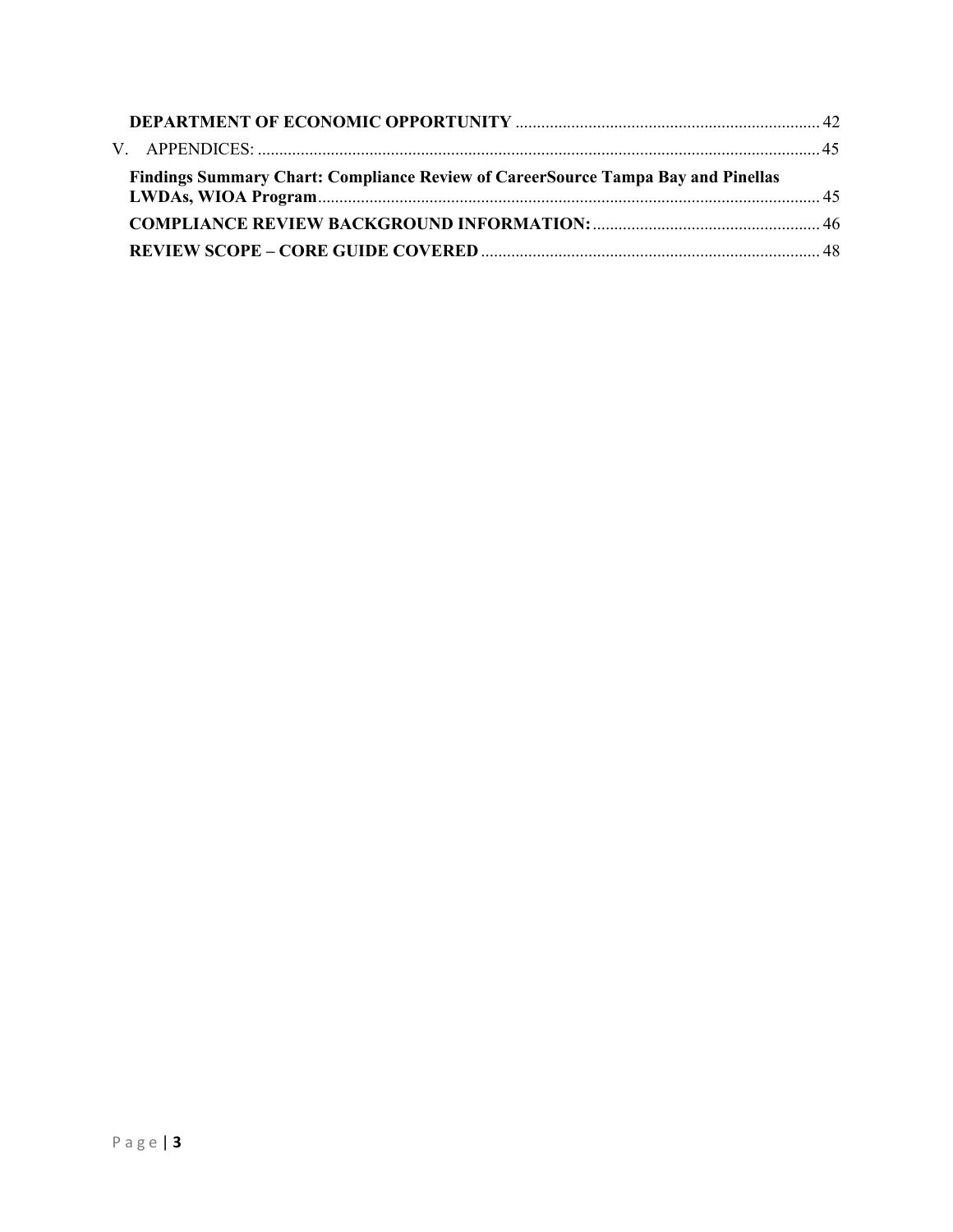# <span id="page-5-0"></span>**Table of Acronyms**

| American Job Center                                             |  |  |  |
|-----------------------------------------------------------------|--|--|--|
| Board of County Commissioners                                   |  |  |  |
| <b>Chief Executive Officer</b>                                  |  |  |  |
| <b>Chief Financial Officer</b>                                  |  |  |  |
| Code of Federal Regulations                                     |  |  |  |
| <b>Chief Local Elected Official</b>                             |  |  |  |
| CareerSource Pinellas                                           |  |  |  |
| CareerSource Pasco Hernando                                     |  |  |  |
| CareerSource Tampa Bay                                          |  |  |  |
| Division of Financial Management and Administrative<br>Services |  |  |  |
| Employ Florida                                                  |  |  |  |
| <b>Equal Opportunity</b>                                        |  |  |  |
| <b>Employment and Training Administration</b>                   |  |  |  |
| <b>Employed Worker Training</b>                                 |  |  |  |
| Florida Department of Economic Opportunity                      |  |  |  |
| <b>Federal Project Officer</b>                                  |  |  |  |
| <b>Internal Control Questionnaire and Assessment</b>            |  |  |  |
| Individual Employment Plan                                      |  |  |  |
| Local Elected Official                                          |  |  |  |
| Local Workforce Development Area                                |  |  |  |
| Local Workforce Development Board                               |  |  |  |
| Management Information System                                   |  |  |  |
| On-the-Job Training                                             |  |  |  |
| One-Stop Operator                                               |  |  |  |
| Office of State Systems                                         |  |  |  |
| Paid Work Experience                                            |  |  |  |
| Program Year                                                    |  |  |  |
| <b>Request for Proposal</b>                                     |  |  |  |
| <b>Supplemental Nutrition Assistance Program</b>                |  |  |  |
| <b>State Workforce Development Board</b>                        |  |  |  |
| Training and Employment Guidance Letter                         |  |  |  |
| Workforce Investment Act                                        |  |  |  |
| Workforce Innovation and Opportunity Act                        |  |  |  |
| Wagner-Peyser                                                   |  |  |  |
| <b>Welfare Transition Program</b>                               |  |  |  |
|                                                                 |  |  |  |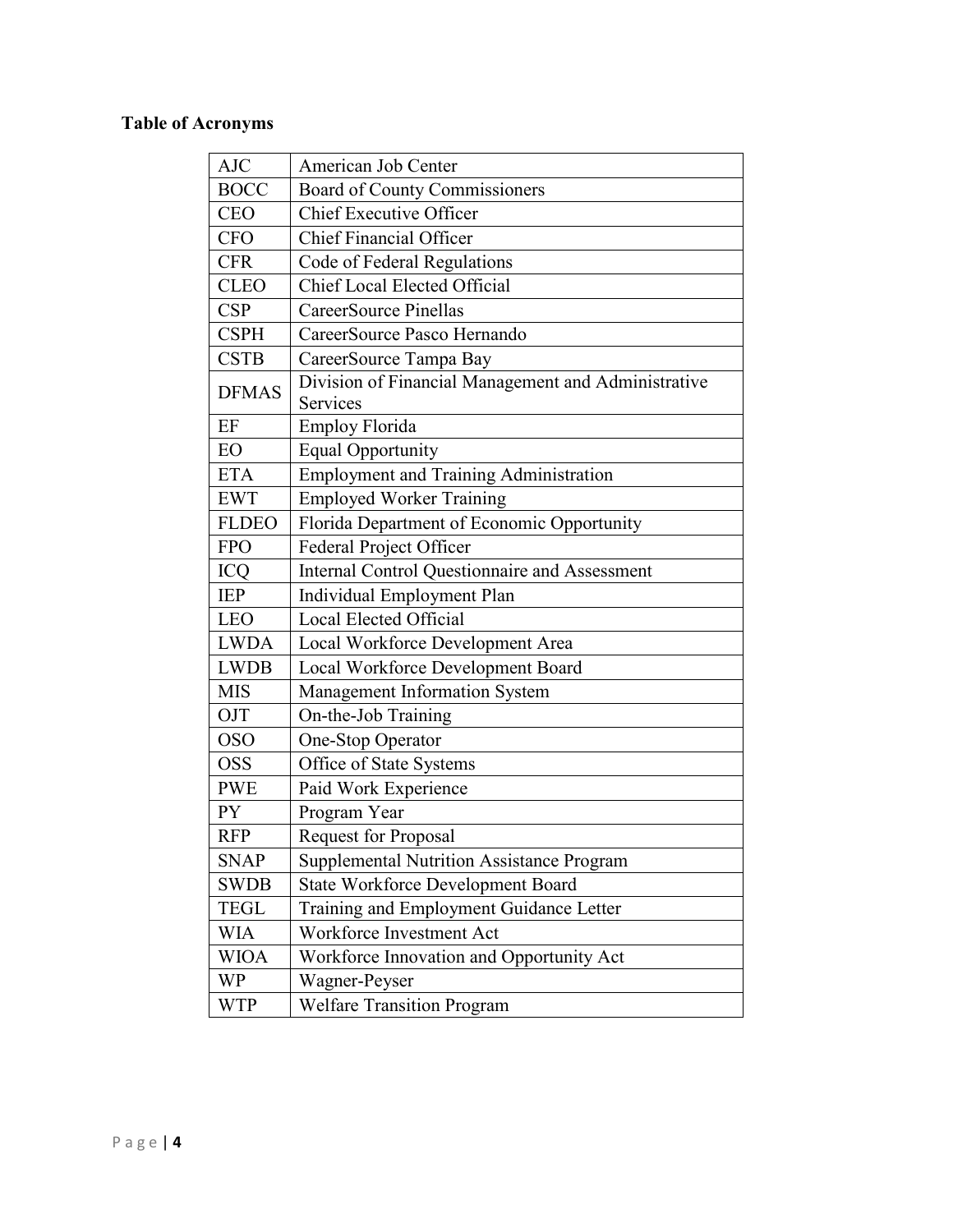## <span id="page-6-0"></span>I. **EXECUTIVE SUMMARY:**

In March of 2018, the Department of Labor's (DOL) Employment and Training Administration (ETA) became aware of allegations that two local workforce areas in Florida – CareerSource Tampa Bay (CSTB) and CareerSource Pinellas (CSP) – were involved in falsifying job placements. Local news media, including the Tampa Bay Times stated, "The questionable dealings at the region's jobs agencies, CareerSource Tampa Bay and CareerSource Pinellas, continue to mount. Once again, at the center of the mess is former CEO, Edward Peachey."<sup>[1](#page-6-1)</sup>

To evaluate the validity of the allegations, ETA initiated a thorough compliance review, which required many months to complete. ETA's Atlanta Regional Office led the review, with the assistance of staff support from other regional offices and in collaboration with Florida's Department of Economic Opportunity (FLDEO). The review included interviews with Local Elected Officials (LEOs), local workforce development board (LWDB) members and staff, in addition to a comprehensive examination of documents and records provided by the State of Florida (the State).

The review confirmed fraudulent job placements, falsified records, and the lack of compliance with numerous components of both the Workforce Investment Act (WIA) and the Workforce Innovation and Opportunity Act (WIOA). The results of these violations include seventeen (17) findings of noncompliance, three (3) areas of concern, and \$17,643,409.87 in questioned costs subject to disallowance.

Mr. Ed Peachey, former Chief Executive Officer (CEO) and President of the administrative entities for both the CSTB and CSP Local Workforce Boards, managed these operations with improper governance and administrative structures, which resulted in a lack of adequate oversight and the mismanagement of funds, in addition to many other violations of WIOA provisions. The structures Mr. Peachey put in place did not comply with the Uniform Guidance<sup>[2](#page-6-2)</sup>, as well as ETA program guidance. These structures were strategically developed and implemented to subvert the requirement to implement appropriate internal controls, which would have deterred improprieties, prevented conflicts of interest, averted the propensity for the occurrence of undue influence, and served as a mechanism for the mitigation of possible other risks.

Mr. Peachey was the nexus between the boards, by exercising complete control of all communications, operations, and outcomes. His undue influence rendered both boards ineffective in carrying out proper governance, internal controls, and oversight of operations. For example, he actively influenced the appointment of LWDB members by vetting and nominating board candidates. The failure of the LEOs/Chief Local Elected Officials (CLEOs) and the two local workforce boards to exercise proper fiduciary oversight created an environment vulnerable to mismanagement, waste, fraud, and abuse to occur undetected.

<span id="page-6-1"></span> <sup>1</sup> "Editorial: The Growing Scandal at CareerSource," *Tampa Bay Times*, March 19, 2018, [https://www.tampabay.com/opinion/editorials/Editorial-The-growing-scandal-at-CareerSource\\_166522367](https://www.tampabay.com/opinion/editorials/Editorial-The-growing-scandal-at-CareerSource_166522367) (accessed April 30, 2019).

<span id="page-6-2"></span><sup>2</sup> The US Office of Management and Budget (OMB) issued **Uniform** Administrative Requirements, Cost Principles and Audit Requirements, also known as the "**Uniform Guidance**," to deliver on the promise of a 21st-Century government that is more efficient, effective and transparent.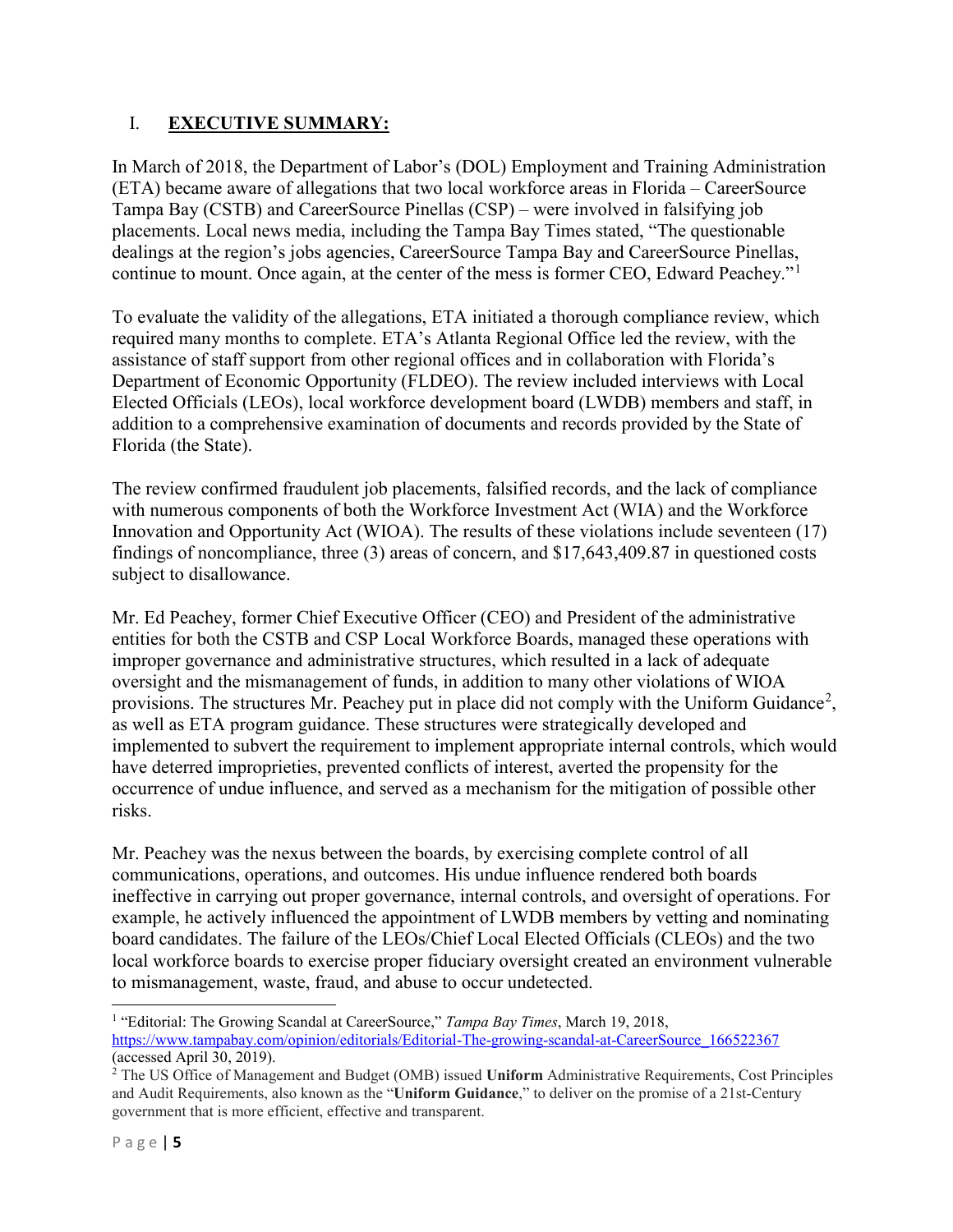## **Synopsis of Findings:**

- **Finding #1:** Falsified Placements; Falsification of Information and Records
- **Finding #2:** Lack of Documented Program and Service Eligibility for On-the-Job Training (OJT) Participants
- **Finding #3:** Supportive Services Payments Potentially Issued to Ineligible Participants for OJT
- **Finding #4:** Improper Business Services Staff Incentive Compensation
- **Finding #5:** Improper Executive Director and Management Compensation Salary Increases
- **Finding #6:** Lack of Staff Grievance Procedures and Equal Opportunity Representation
- **Finding #7:** Lack of Firewalls and Internal Controls at CSTB and CSP
- **Finding #8:** Board Recruitment, Vetting, Nomination, and Appointment Inconsistent with WIOA Provisions
- **Finding #9:** Chief Elected Officials Improperly Delegated Key Roles and Responsibilities
- **Finding #10:** Non-Compliance with WIOA Transparency and Sunshine Provisions
- **Finding #11:** CSTB and CSP Lack Evidence of the LWDBs Fulfilling Required Functions
- **Finding #12:** One-Stop Competitive Procurement Not Compliant
- **Finding #13:** Conflict of Interest Policies Not Compliant
- **Finding #14:** CSTB and CSP LWDB Compositions Not Compliant
- **Finding #15:** Non-Compliance with Stevens Amendment
- **Finding #16:** The State Did Not Conduct Adequate and Effective Oversight
- **Finding #17:** Lack of Internal Controls Over Supportive Services and Prepaid Credit Cards

## **Areas of Concern:**

- **Area of Concern #1:** Lack of Training for CLEOs and LWDB Members on Roles and Responsibilities
- **Area of Concern #2:** Improper Appointment or Assignment of Staff as Subcommittee Voting Members
- **Area of Concern #3:** Inadequate State Oversight of Local Area Self-Monitoring

## **Questioned Costs Subject to Disallowance, by Finding:**

- **Finding #2:** Lack of Documented Program and Service Eligibility for OJT Participants - \$9,753,923.75 in questioned costs subject to disallowance
- **Finding #3:** Supportive Services Payments Potentially Issued to Ineligible Participants for OJT
	- \$5,449,113 in questioned costs subject to disallowance
- **Finding #4:** Improper Business Services Staff Incentive Compensation
	- \$2,031,886.12 I questioned costs subject to disallowance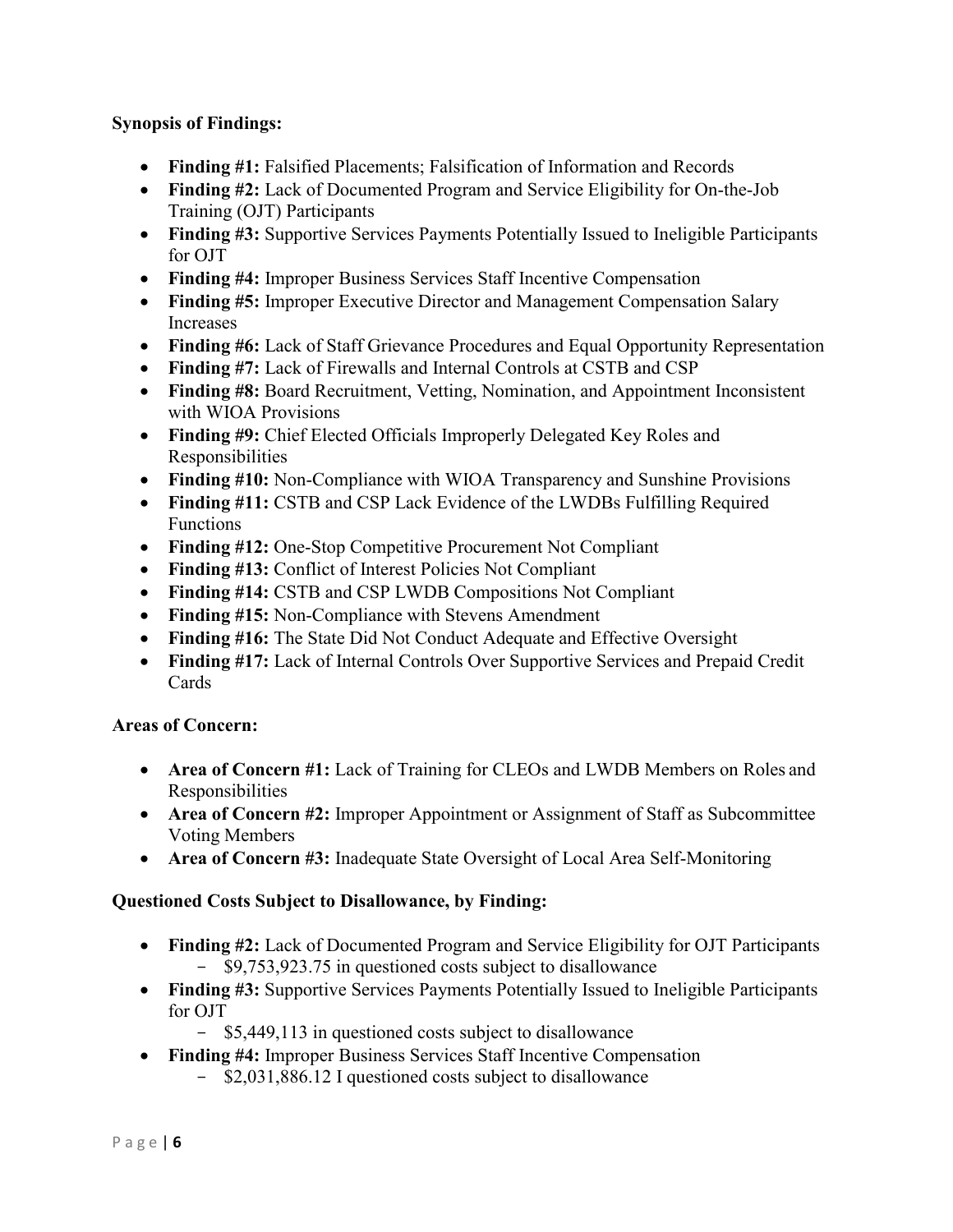- **Finding #5:** Improper Executive Director and Management Compensation Salary Increases
	- \$408,487 in questioned costs subject to disallowance

## **Primary governance findings and administrative concerns:**

- The failure of the LEOs and LWDBs to provide rigorous governance oversight created the environment that allowed for the 17 findings of non-compliance and violations of the WIA and WIOA to occur;
- The absence of internal controls created the opportunity for Mr. Peachey, who served as staff director for the LWDBs, to exercise undue influence;
- LEOs and LWDB members lacked basic knowledge about their roles and responsibilities, which impeded their ability to provide proper oversight of programs, personnel, and implementation of effective internal controls;
- The recruitment, vetting, nomination, and appointment of board members in both local areas was inconsistent with WIOA provisions and Florida State policy, in addition to being heavily influenced by board staff;
- The membership composition of both boards did not comply with the majority business requirements of WIOA, as both had vacant private sector board positions (nearly 26 percent in CSTB and 40 percent in CSP), at the time of the review;
- The lack of training for CLEOs and LWDB members, overpayment of supportive services to participants, self-monitoring without an independent evaluation, and the inappropriate appointment or assignment of staff as voting members on board subcommittees, contributed directly to undermining the effective administration of grants and programs;
- The level of compensation paid to Mr. Peachey increased substantially between July 2009 and October 2016, from \$120,000 to \$209,400. Increases were inconsistent with LWDB policy governing pay increases and without justification or authorization by the LWDBs and CLEOs; and,
- While the level of pay increased for work with each LWDB, the time expended by the CEO decreased from 40 hours to 30 hours at each LWDB location, resulting in compensation for a 60-hour workweek. The examiner did not find documentation that the boards approved the increases in salary commensurate with the level of work and that the increases were in accordance with each LWDB's compensation policies. The CEO's salary increased at both LWDBs, even though the level of work decreased.

This report provides a detailed description of the 17 findings of non-compliance and 3 areas of concern. Beyond the efforts already taken by the State, additional action to address the financial findings and lack of proper administrative oversight are still required as outlined in this report; failure to resolve the cost-related findings could result in disallowance and require repayment.

The State, CSTB, and CSP must continue their course of corrective actions to resolve the findings, including the submission of a comprehensive corrective action plan, along with documentation affirming the implementation of the actions taken. The State must submit the comprehensive corrective action plan within 45 days from the receipt of this report to ETA's Atlanta Regional Office for review and approval. In the interim, the State must continue its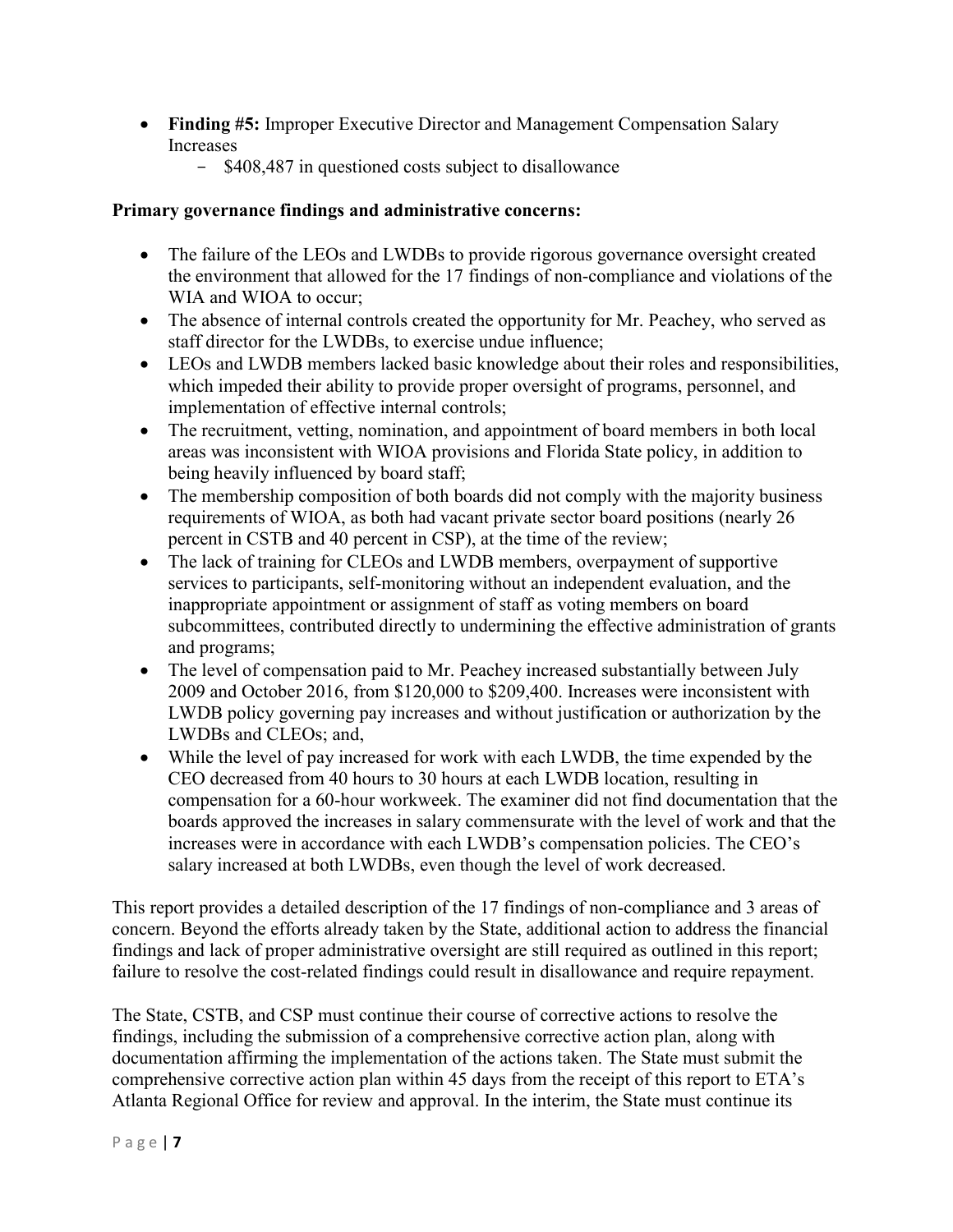monitoring of the CSTB and CSP in coordination with ETA's Atlanta Regional Office and ETA's Office of Grants Management.

ETA's Atlanta Regional Office acknowledges that during the review, as well as prior to its conclusion, CSTB, CSP, and FLDEO leadership began making changes to address many of the findings identified in this report. For example, the CSP Board voted on March 21, 2018, to dismiss Mr. Peachey as the organization's CEO. As of September 1, 2018, both CSP and CSTB transitioned to a non-shared services model, each with their own CEO instead of one.

# <span id="page-9-0"></span>**i. Scope of the Compliance Review[3](#page-9-2):**

The purpose of the review was to assess allegations of fake job placements and evaluate the organizations' general compliance with all applicable Federal laws, regulations, policies, and other grant management requirements.

- Assess how and when the two local workforce areas made fake job placements.
- Review of governance systems focused on the functions, roles, and responsibilities of the LEOs, LWDBs, and board staff.
- Review of the financial and administrative controls by analyzing internal control systems between all entities, evaluating the cost allocation systems, and assessing expenditures to determine compliance with the Uniform Guidance.

# <span id="page-9-1"></span>**ii. Overview of Alleged Fake Job Placement Scheme:**

The review team evaluated numerous allegations concerning CSTB and CSP services and operations, with a particular emphasis on job placements. The allegations asserted that CSTB and CSP American Job Centers (AJCs) claimed placements for individuals already hired by local employers and for whom AJC staff provided no actual service, referral, or placement assistance. A separate, yet related, allegation was that local areas misused OJT program funds by claiming placements without providing required OJT services, in addition to enrolling individuals without appropriate assessment, eligibility, and determination of need. Essentially, the local areas only used the OJT program to reimburse salary supplements for employers. One of the significant factors that contributed to the allegation of falsified (fake) placements was the use of employer hire lists. These lists included individuals recently hired by employers or individuals with the potential for OJT reimbursement.

Based on the initial review findings of falsified job placements, the team intensified its examination of participant files to assess activities, operations, and services. The team conducted extensive interviews of CSTP and CSP staff in various positions, as well as the careful examination of local area financial files related to incentives, supportive services, payroll records, and OJTs contracts. The team expanded its review to include several ETA-funded programs and projects, (e.g., Wagner-Peyser (WP), WIOA Adult, Dislocated Workers, and Youth). The following information provides a summary of the programs reviewed.

<span id="page-9-2"></span><sup>&</sup>lt;sup>3</sup> Background information about the compliance review are in the appendices.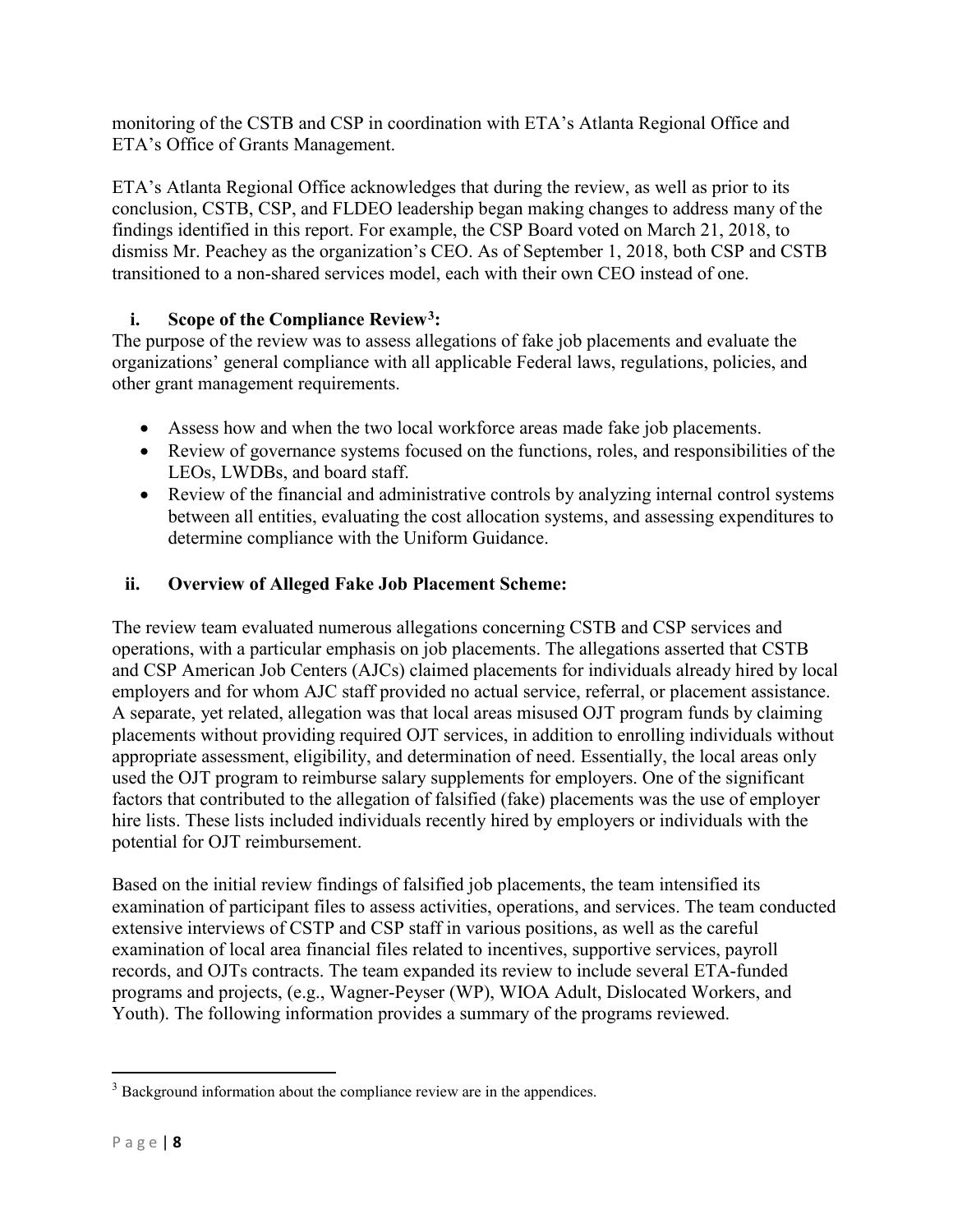#### **Overview of WP and OJT programs reviewed:**

WP establishes the public labor exchange system. The AJCs, specifically the Business Services team and recruiters therein, work with employers and job seekers to facilitate matches between employers and job seekers. Job seekers secure employment through their job search efforts or a direct referral from the AJC. If an individual obtains a job independently, but receives a service from the AJC within 90 days before getting the job, the local area may claim the individual's employment in their performance outcomes. The local area may not claim placement outcomes for individuals they did not provide services.

The WIOA OJT program has specific program and service eligibility requirements. Through an OJT contract, the employer is required to provide occupational training for a WIOA participant, (or a WIA participant, prior to July 1, 2015). In exchange, the employer is reimbursed for the cost of providing training and supervision related to the training. Wage reimbursement is typically up to 50 percent of the participant's wage rate. A case manager assesses participant eligibility, provides assessment and career services, and establishes and monitors the customized OJT training contract with the employer.

Under WIA, OJT participants were required to be eligible to receive core and intensive services, called sequence of service, before receiving training services. Unlike WIA, WIOA no longer requires a sequence of service, but both programs require individuals to be determined eligible to receive services.

ETA's review of CSTB and CSP participant files found a lack of evidence documenting eligibility for OJT program services and support. The review sample consisted of 420 participant files. The file review focused on identifying falsified job placements, and found that 340 (81 percent) were questionable. Of the 420 files, 395 were WP participants and among those, 320 (81 percent), were questionable. The team reviewed 25 WIOA files, of which, 20 files (85 percent), were questionable. The determination of files as questionable was either the existence of direct evidence of the misuse of OJT program and services, or the absence of evidence in the record to substantiate the WP service and outcomes reported for the individual. In addition to the file review, both local areas' Business Services Divisions and OJT teams used processes and questionable practices, guided by the Business Services Director, which contributed to the occurrence of the falsified placements.

Reviewers found the Business Services team followed management's instruction to record and document services for individuals not served by the workforce system, for example:

- a. Obtaining employer hire lists of individuals recently hired;
- b. Obtaining potential OJT hires from employers of individuals screened for OJT reimbursement, but not yet hired by employers;
- c. Creating false registrations for individuals not served by the AJCs;
- d. Creating false Social Security numbers for individuals; and,
- e. Claiming services in the case management system for individuals to whom the AJCs did not assist.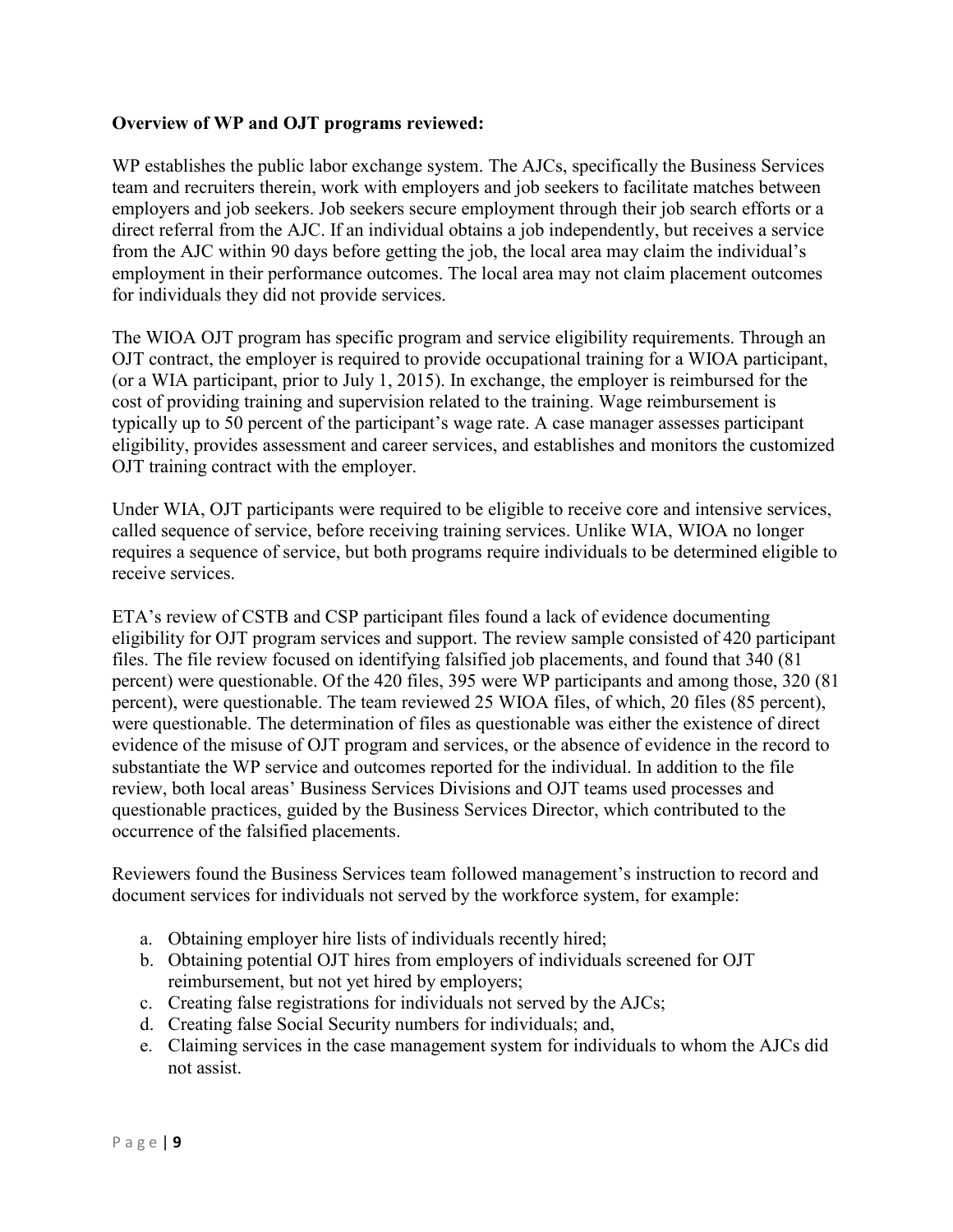Management specifically instructed Business Services staff to obtain hire lists from employers. These lists confirm placements for participants served, and included the names of recent hires, their Social Security numbers, and employment start dates. This practice is allowable. However, using the hire lists to create registrations, and/or document job search, referral, and placement services for individuals never served by the local workforce system is the falsification of participant records. The local areas used the fabricated records to claim and report placement outcomes for which they provided no services; this constitutes a fake job placement, confirming allegations reported by local media.

Management sent email instructions to staff explaining the process for entering placements into the case management system based on the employers' reported new hires. The instructions included directives for activating inactive former participant registrations, as well as instructions for creating new registrations and assigning services in the system if they were not registered or active. These instructions applied to all new hires on the list; not just those individuals referred by the AJCs. In addition to falsifying records, the two local areas claimed placements and positive outcomes for services they did not provide, and staff received incentives for falsely reporting participant services and performance outcomes.

The review also uncovered that management pressured staff to meet individual and local performance numbers through various means, including falsifying records, threatening staff incentives, and threatening staff employment status or positions. Management relied heavily on falsified placements to achieve desired performance goals, and falsely taking credit for all new hires reported by employers. Out of caution, some employers declined to provide information, or only confirmed specific names provided to them by AJC staff. The local areas reassured employers who questioned the reporting of all new hires and their personal information that the practice was commonplace and supported by the State.

The screenshot below shows a sample analysis for tracking the frequency of the hire lists and the average number of new hires reported to the local areas associated with each business. It is not an analysis of job orders and new hires of AJC participants. Instead, this is a list of business names, the frequency each business submitted their hire lists, and the average number of hires; the local areas used this information to anticipate the number of job placements they would be able to claim for performance reporting. The collection and specific use of these hire lists enabled the local areas to (falsely) meet their local performance numbers.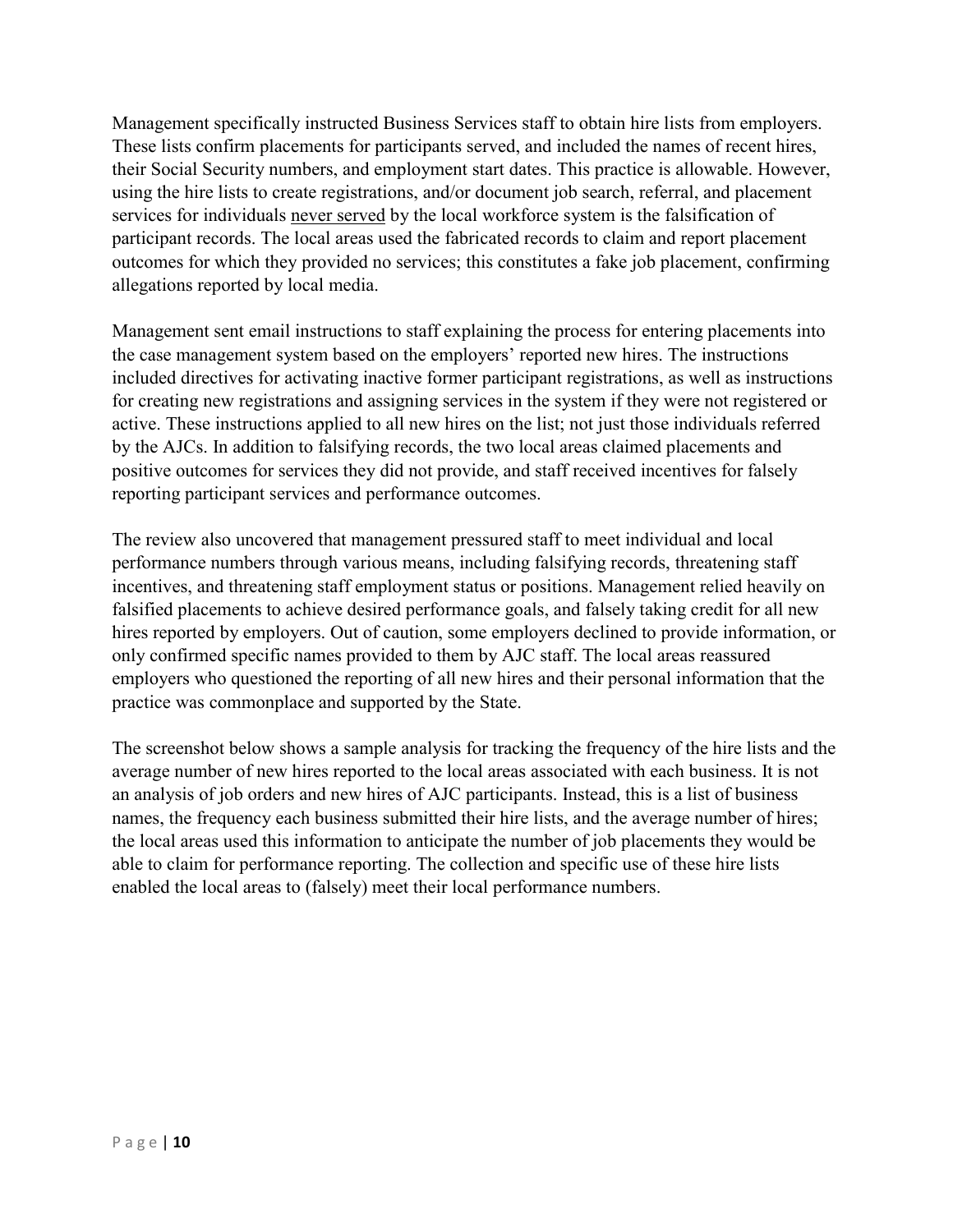|                 | $\mathbf{H}$ by dy $\mathbf{r}$                       |                                                                                 | Hire List spreadsheet .xlsx [Read-Only] - Excel                                                                                                                                                                                                                     | п<br>$\overline{m}$                                                             |
|-----------------|-------------------------------------------------------|---------------------------------------------------------------------------------|---------------------------------------------------------------------------------------------------------------------------------------------------------------------------------------------------------------------------------------------------------------------|---------------------------------------------------------------------------------|
| File            | Home<br>Insert                                        | Formulas<br>Data<br>Page Layout<br>Review                                       | Q Tell me what you want to do<br>View<br>Acrobat                                                                                                                                                                                                                    | Q Share<br>Otieno, Jessica - ETA                                                |
|                 | Normal Page Break Page Custom<br>Preview Layout Views | $\vee$ Formula Bar<br>Ruler<br>100%<br>Zoom<br>$\vee$ Gridlines $\vee$ Headings | <b>CO</b> View Side by Side<br>$\Box$ Split<br>Ŧ<br>阳<br>$\Omega$<br>Ĩ.<br>ਵ<br>쵧<br>[E] Synchronous Scrolling<br>Hide<br>New<br>Zoom to<br>Arrange<br>Freeze<br>Switch<br>Macros<br>Unhide   DD Reset Window Position  <br>Selection<br>Window<br>AII<br>Windows - |                                                                                 |
|                 | Workbook Views                                        | Show                                                                            | Window<br>Zoom<br>Macros                                                                                                                                                                                                                                            |                                                                                 |
| A2              | ÷                                                     | $f_x$<br>Kathy Holmes                                                           |                                                                                                                                                                                                                                                                     |                                                                                 |
|                 | $\overline{A}$                                        | B.                                                                              | C                                                                                                                                                                                                                                                                   | D                                                                               |
|                 | <b>Staff Name</b>                                     | <b>Business Name</b>                                                            | <b>Frequency of List</b>                                                                                                                                                                                                                                            | <b>Average Number of Hires</b>                                                  |
| 17              | Joshua Faria                                          | <b>Securitas</b>                                                                | Weekly                                                                                                                                                                                                                                                              | 1 - Only PWE and OJT hires. Employer reports incorrect<br>start date each time. |
|                 | 18 Kathy Holmes                                       | Coca - Cola                                                                     | Monthly                                                                                                                                                                                                                                                             | 10 to 13                                                                        |
| 19              | <b>Kathy Holmes</b>                                   | <b>Aramark Food Services</b>                                                    | Monthly                                                                                                                                                                                                                                                             | $2$ to $5$                                                                      |
|                 | 20 Kathy Holmes                                       | <b>DACCO</b>                                                                    | Monthly                                                                                                                                                                                                                                                             | $2$ to $5$                                                                      |
| 21              | <b>Kathy Holmes</b>                                   | <b>Answer First Communications</b>                                              | <b>Bi-Weekly</b>                                                                                                                                                                                                                                                    | $2$ to $3$                                                                      |
| 22              | <b>Kathy Holmes</b>                                   | <b>GTE Financial</b>                                                            | Bi-weekly                                                                                                                                                                                                                                                           | $2$ to $3$                                                                      |
| 23              | <b>Kathy Holmes</b>                                   | Labtech Software / Connectwise                                                  | <b>Bi-Weekly</b>                                                                                                                                                                                                                                                    | $2$ to $3$                                                                      |
| 24              | <b>Kathy Holmes</b>                                   | <b>Franklin Street</b>                                                          | Weekly                                                                                                                                                                                                                                                              | $2$ to $3$                                                                      |
| 25              | <b>Kathy Holmes</b>                                   | <b>USAmeriBank</b>                                                              | Monthly                                                                                                                                                                                                                                                             | $\overline{\mathbf{c}}$                                                         |
|                 | 26 Kathy Holmes                                       | <b>Computer Generated Solutions</b>                                             | Monthly                                                                                                                                                                                                                                                             | 5 to 15                                                                         |
| 27              | Angela Lyons                                          | Convergys                                                                       | Every two weeks                                                                                                                                                                                                                                                     | 25-30                                                                           |
|                 | 28 Angela Lyons                                       | Amazon                                                                          | Monthly to Every other month                                                                                                                                                                                                                                        | $500 - 1000$                                                                    |
|                 | 29 Angela Lyons                                       | <b>General Dynamics -</b>                                                       | <b>Every</b> week                                                                                                                                                                                                                                                   | $5 - 10$                                                                        |
| 30 <sub>1</sub> | Angela Lyons                                          | <b>TJ Maxx</b>                                                                  | Yearly                                                                                                                                                                                                                                                              | 30-40                                                                           |
| 31              | Angela Lyons                                          | Terminix                                                                        | Twice a year                                                                                                                                                                                                                                                        | $20 - 30$                                                                       |
| 32              | Angela Lyons                                          | <b>TruGreen</b>                                                                 | Twice a year                                                                                                                                                                                                                                                        | $20 - 30$                                                                       |
| 33              | Angela Lyons                                          | Affinity                                                                        | twice a month                                                                                                                                                                                                                                                       | $10 - 15$                                                                       |
| 34              | Angela Lyons                                          | <b>Bass Pro Shops</b>                                                           | Yearly                                                                                                                                                                                                                                                              | $200 - 250$                                                                     |

In mid-2016, the local areas further streamlined their Business Services structure and operations by creating a sub-unit, or specialized list team, within the already centralized Business Services Division. The role of the specialized list team was to process the hire lists. The Business Services leads were required to obtain hire lists as part of their performance. Management also directed them to provide the lists to the newly created list team for processing, continuing the practice of confirming employment for individuals referred and those recently served by the workforce system. They also used the lists to enter services and employment for those individuals not served by the workforce system, including the creation of false registrations. Management also instructed the list team to use a specified formula to create Social Security numbers for individuals on the list who were missing such information. This process also enabled the list team to develop special job orders for fabricated participants.

Similarly, the practice of utilizing information from hire lists also applied to the OJT process. The Business Services staff discussed the OJT opportunity with employers and occasionally referred participants to employers as potential OJT candidates. After interviewing individuals, employers provided the team with a list of individuals they planned to hire. The AJC referred the individuals, or they found jobs on their own. The Business Services staff used the lists to screen all candidates for potential OJT reimbursements. Below is a sample communication from the local area to an employer.

#### Good Morning,

I hope you are having a great week! I am just sending you a friendly reminder to see if you will have any new hires for the week of **Monday, February 13th** so we can screen them for OJT or any additional programs the new hires may qualify for. Please keep in mind that we can pre-screen any of your new hires, not only ones that have been provided by CareerSource Tampa Bay. Anyone may qualify.

We must also know about any candidates prior to their first day of work to determine eligibility.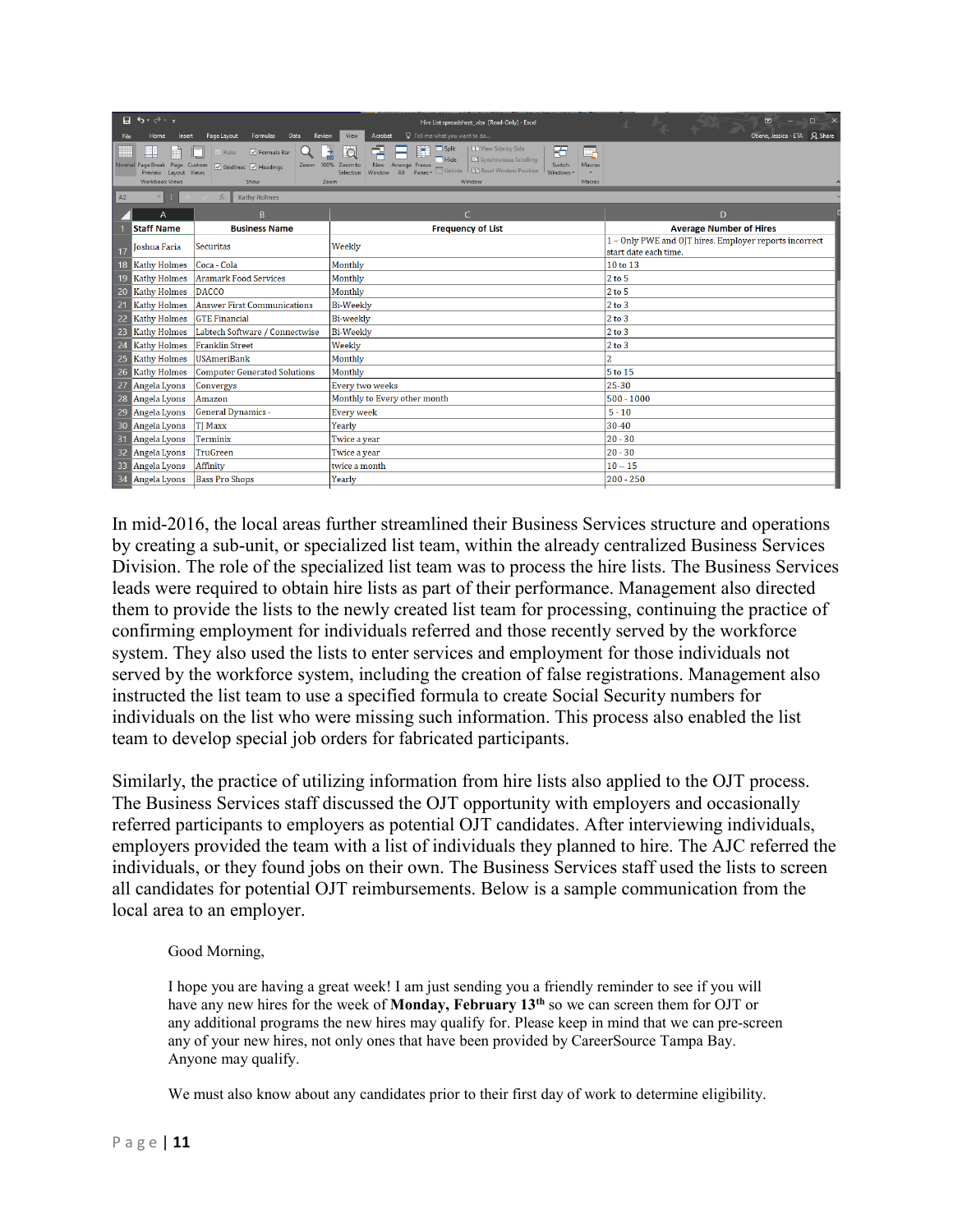Thank you,

**(Name Removed)** Business Services Account Executive CareerSource Tampa Bay 4902 Eisenhower Blvd. Suite 250 Tampa, FL 33634

The OJT team processed individuals by determining their OJT eligibility. For those individuals determined ineligible for OJT, the team entered them into the system as WP referrals and placements. The team also went to jobsites on or after the planned start date to obtain required documentation and have OJT agreements signed. The staff did not appear to know the programmatic requirements for OJT. Their primary role was to help ensure that the individuals completed the OJT paperwork. Often the team used photocopied records or pre-signed OJT agreements from employers. The teams did not provide eligibility determinations per WIOA statute or regulations. Additionally, the only service provided for individuals technically enrolled in OJT was wage reimbursement to the employers.

These questionable practices were primarily encouraged through performance incentives and enforced through informal verbal instructions and email. Management also gave staff unclear and non-compliant policy directions. Managers used threats of demotion or termination if staff did not perform as expected. Management created a hostile work environment, and made Whistleblower and Equal Opportunity representation unavailable to staff.

#### **Fiscal Impact**

The Business Services incentive plans from 2013 through 2017 for both CSTB and CSP provided a maximum incentive of \$12,000 annually for attaining performance measures. The performance measures contributing to questionable placement practices included:

- a. Job Training Placement/Internship Position and Placement maximum payment of \$2,400 annually/\$600 quarterly/\$200 monthly for placements using the job training list and special programs to contact participants and a job found from the Employ Florida (EF) job order and/or a job developed and job order added to EF, or internship position created with placement. Typically, all individuals who receive services through the AJCs register in EF, the State's online job system, which also serves as the State and local areas' primary case management system.
- b. OJT/Work Experience Agreements maximum payments of \$3,000 annually/\$750 quarterly/\$250 monthly for placements determined eligible based on completed EF documentation and the participant having worked at least one day before claiming the placement.
- c. Onsite Staffing maximum payments of \$2,200 annually/\$550 quarterly/\$183 monthly for documented job orders in the system and placement taken.

The fiscal compliance reviewer examined payroll records and incentive payment documents covering the period from July 1, 2013, through June 30, 2017. The reviewer noted that incentive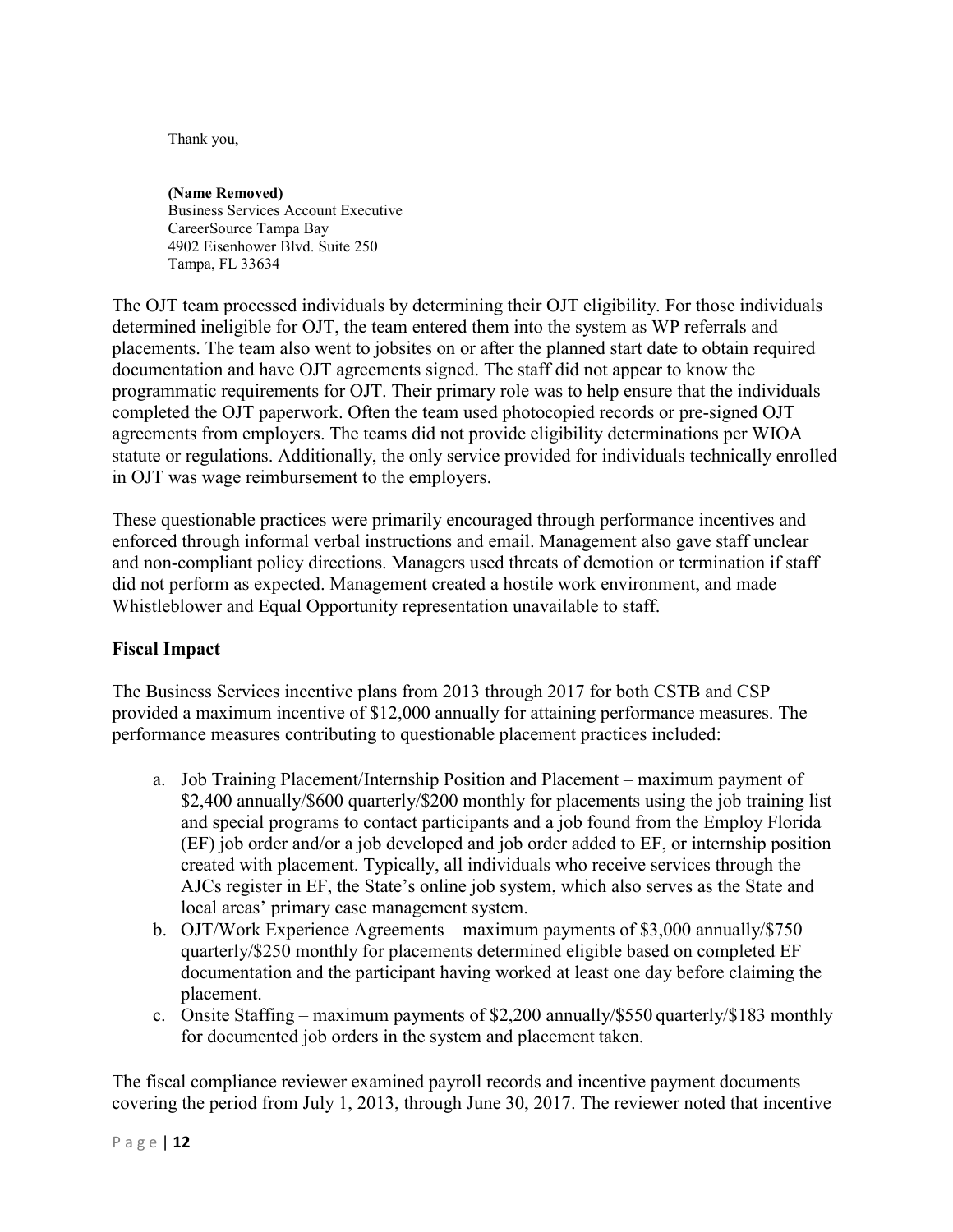payments made to Business Services staff assigned to account executive and recruiter positions were between 16 percent and 20 percent of their base salaries. The reviewer also noted instances of payments higher than the calculated amount and incentive payments to Business Services staff in positions not covered by an incentive plan, including program manager, career counselor, and intern positions. Mr. Peachey developed and oversaw the incentive program. No other local area in the State paid incentives for placements that the review team could verify.

| <b>Fiscal Year Dates</b>   | <b>Incentive Paid</b> | # of Staff Paid<br><b>Incentives</b> |
|----------------------------|-----------------------|--------------------------------------|
| July 1, 2013-June 30, 2014 | \$556,123.09          | 70                                   |
| July 1, 2014-June 30, 2015 | \$661,719.45          | 73                                   |
| July 1, 2015-June 30, 2016 | \$492,925.00          | 61                                   |
| July 1, 2016-June 30, 2017 | \$321,118.58          | 47                                   |
| <b>TOTAL</b>               | \$2,031,886.12        |                                      |

## <span id="page-14-0"></span>II. **LISTING OF FINDINGS**

#### <span id="page-14-1"></span>**Finding #1: Falsified Placements; Fabrication of Information and Records**

*Compliance Monitoring Guide (CMG) Indicators: 1.e Participant Services; 2.e Performance Management; 2.f Sub-recipient Management and Oversight; 3.a Internal Controls*

CSTB and CSP Business Services and other operations staff created registrations, entered service codes (including referrals and placements), created Social Security numbers, and backdated program documents and services for individuals who did not receive services through the workforce system. Staff claimed individuals that employers reported on hire lists as participants in WP and WIOA programs. Not all individuals met the definition of a participant. The staff took these actions based on local area management guidance and instructions.

Below is an example of management instructions on how to create a pseudo account, including falsifying Social Security numbers, and tips to avoid potential flags by the system.

**Step 5 –** Type in pseudo social security number.

- $\triangleright$  Example that will be used for this training tool is bolded on this line item Date of birth: **06/17/2016.**
- $\triangleright$  The first 3 digits of the social will always be the last 3 digits of the birth year, in this case it will be "**016**"
- $\triangleright$  **Next,** the middle 2 numbers will always start with "00", if there is someone already registered in EFM under the pseudo social using "00" as the middle 2 digits than proceed to use 01, 02, 03, 04, 05 and so on. Generally, you will not have to go past 03, however in rare circumstances you might have to.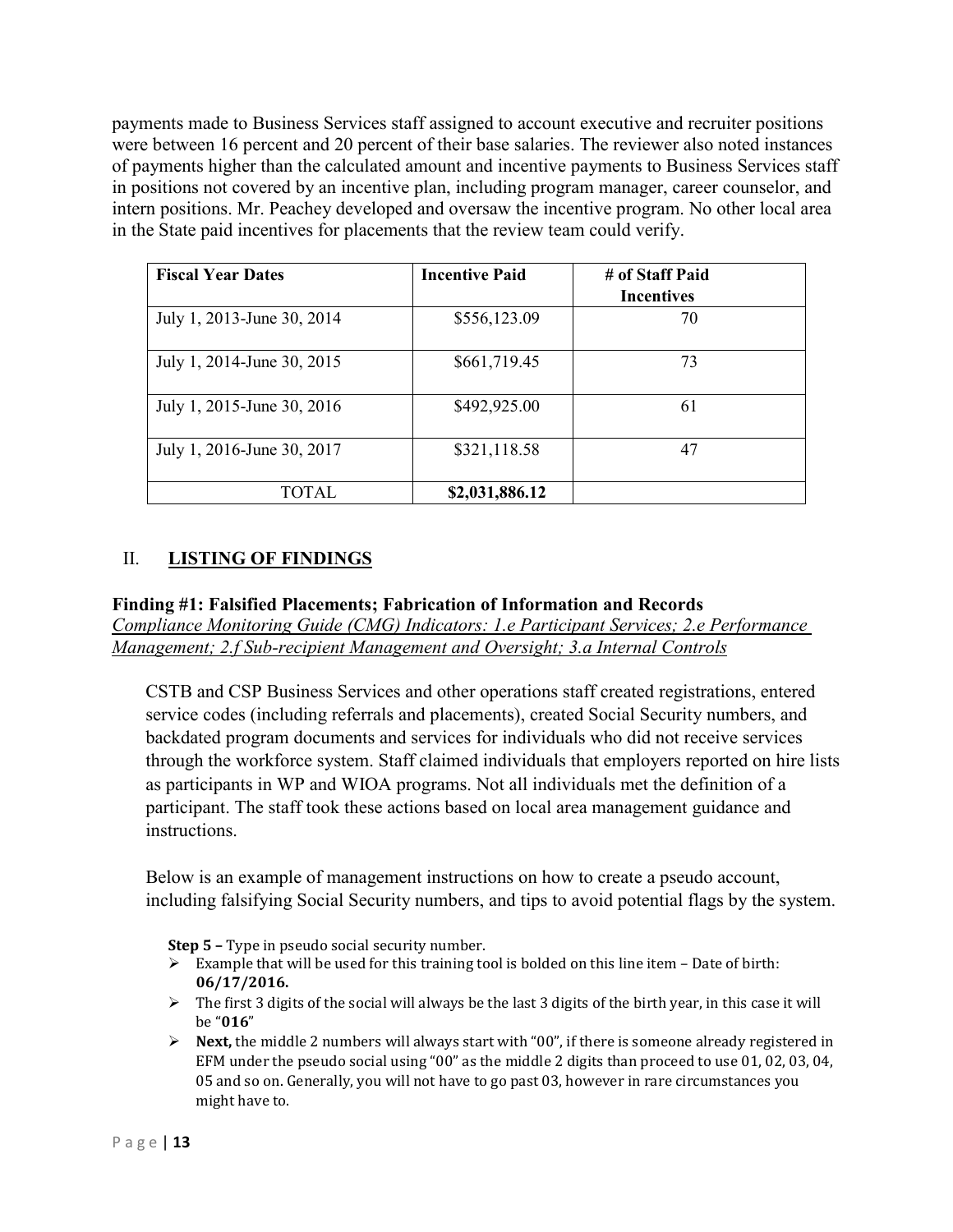- **Next,** the last 4 digits will be the 2 digit birth month and the 2 digit birthday. In this case it would be "0617"
- So, once you have completed the steps above your full pseudo social should read "**016-00-0617"**

Additionally, the hire list instructions in the figure below directed staff to "Create job seeker profiles as needed," As well as to "Refer the job seekers," which meant for staff to enter a job referral service code into a job seeker profile in the EF system.

#### **Hire List Organization**

Fridays:

- Receive and distribute hire lists
- . Open Job Orders. Create new Job Orders as needed.
- Create job seeker profiles as needed
- Refer the job seekers to the assigned JO
- Check that all OJTs are referred to a job order that matches the job title. Non OJT job titles do not have to match exactly.
- Recruiters send confirmation of completion
- Check that all JOs are offline (All should be fully referred)

Mondays:

• Enter the placements and placement case notes using the "OJT employer case note" I.e., employer will accept referrals that do not match the qualifications on the job order.

This enabled staff to claim a job referral service. The instructions also stated, "Enter the placements," which meant for staff to enter a service code into the job seeker profile, and thus claim a job placement service. These instructions enabled staff to falsify placement records by editing Job Order records or creating new Job Orders, often from a list of existing employers. These actions resulted in staff claiming these new hires as placements without actually providing any services.

**Criteria:** Per the Code of Federal Regulations (CFR), 20 CFR § 683.220 prescribes:

(a) Recipients and sub-recipients of WIOA title I and Wagner-Peyser Act funds must have an internal control structure and written policies in place that provide safeguards to protect personally identifiable information, records, contracts, grant funds, equipment, sensitive information, tangible items, and other information that is readily or easily exchanged in the open market, or that the Department or the recipient or sub-recipient considers to be sensitive, consistent with applicable Federal, State and local privacy and confidentiality laws. Internal controls also must include reasonable assurance that the entity is:

(1) Managing the award in compliance with Federal statutes, regulations, and the terms and conditions of the Federal award;

(2) Complying with Federal statutes, regulations, and the terms and conditions of the Federal awards;

(3) Evaluating and monitoring the recipient's and sub-recipient's compliance with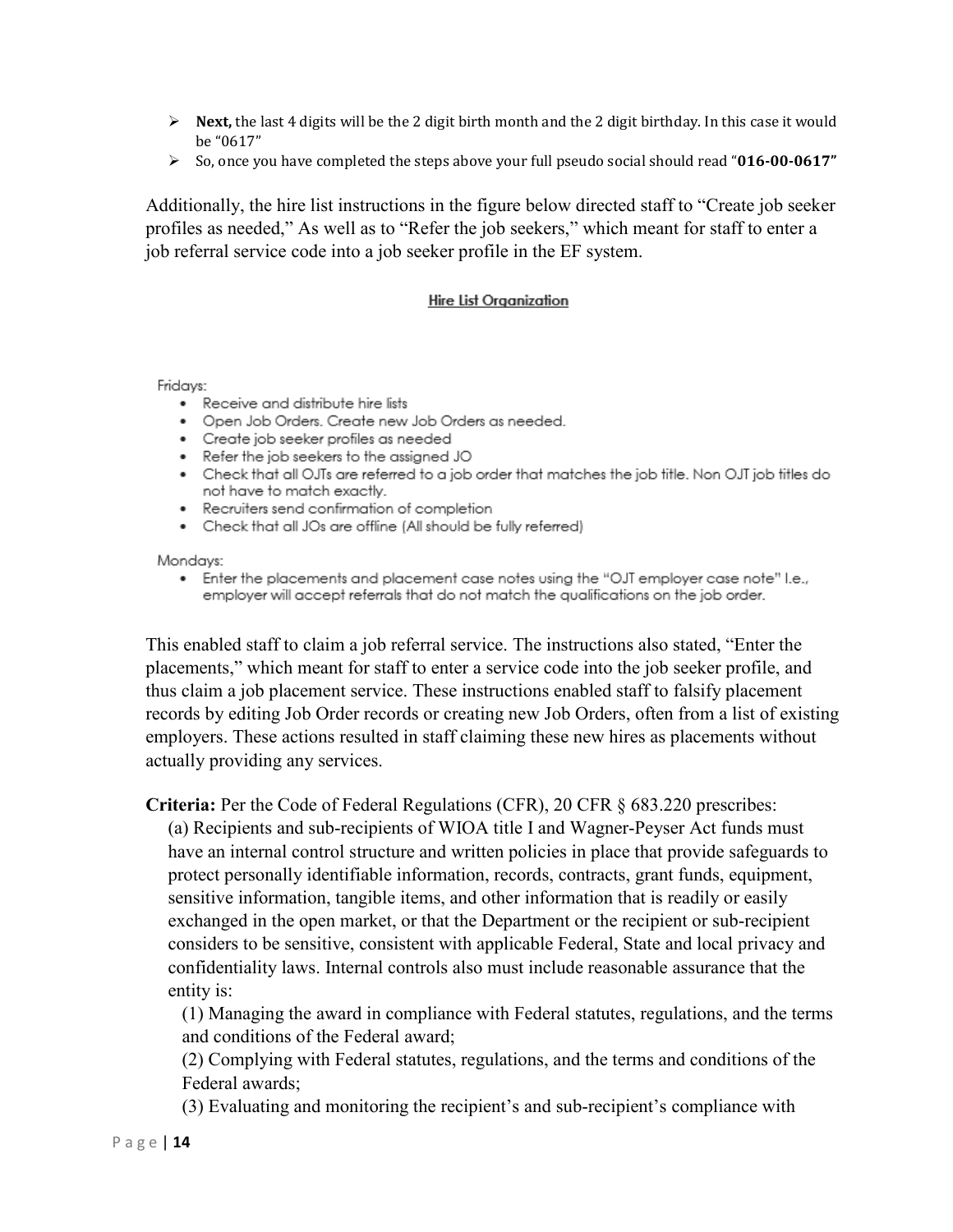WIOA, regulations and the terms and conditions of Federal awards; and (4) Taking prompt action when instances of noncompliance are identified.

Additionally, per 2 CFR § 200.302(b)(4), the financial management system of each non-Federal entity must provide for "Effective control over, and accountability for, all funds, property, and other assets. The non-Federal entity must adequately safeguard all assets and assure that they are used solely for authorized purposes."

Further, 2 CFR § 200.328(a) stipulates:

Monitoring by the non-Federal entity. The non-Federal entity is responsible for oversight of the operations of the Federal award supported activities. The non-Federal entity must monitor its activities under Federal awards to assure compliance with applicable Federal requirements and performance expectations are being achieved. Monitoring by the non-Federal entity must cover each program, function, or activity.

20 CFR  $\S$  677.2[4](#page-16-0)0(a)<sup>4</sup> requires that: "States must establish procedures, consistent with guidelines issued by the Secretary of Labor or the Secretary of Education, to ensure that they submit complete annual performance reports that contain information that is valid and reliable, as required by WIOA sec. 116(d)(5)." In Program Years (PY) 2014 and 2015 waived WIOA program-reporting requirements to allow the statistical adjustment model to populate with adequate state data. The early data established benchmarks for subsequent years and is the basis for agreed upon performance levels during negotiations.

False reporting hinders the ability of state and local areas to assess performance, sufficiently adjust services adequately, and impedes ETA's ability to gain an accurate picture of outcomes to justify expenditures. In this instance, the impact of the false performance reporting will likely manifest in the performance outcomes of the Entered Employment Rate at second and fourth quarters after exit and the Job Retention Rate measures.

The use of funds and the reporting and performance requirements of WIOA and WP grantees require recipients and sub-recipients to report accurate data for reportable individuals and the services provided. The absence of adequate and appropriate internal controls was a contributing factor in enabling management and staff to falsify documents and service records for individuals. The lack of controls resulted in inaccurate data reporting, inflated Performance Funding Model performance outcomes, and inappropriate local staff incentive earnings. The source of all of these violations was a culture that tolerated the reporting of falsified placements.

With regard to participant and services, 20 CFR 651.10 specifies relevant definitions applicable to the regulation. "Participant means a reportable individual who has received services other than the services described in  $677.150(a)(3)$  of this chapter, after satisfying all

<span id="page-16-0"></span><sup>&</sup>lt;sup>4</sup> This condition is also required by 34 CFR  $\S$  361.420(a)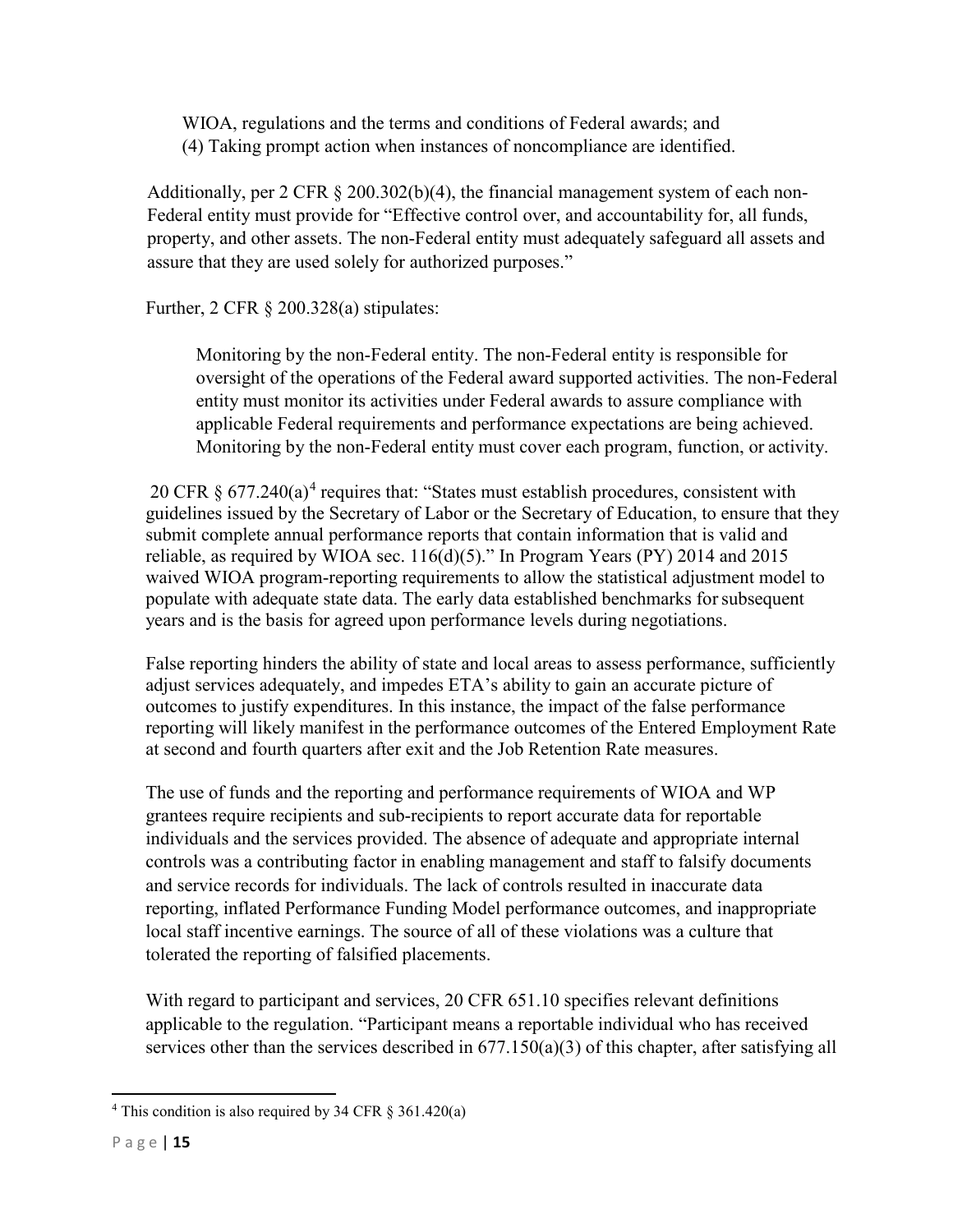applicable programmatic requirements for the provision of services, such as eligibility determination." Similarly:

Placement means the hiring by a public or private employer of an individual referred by the ES office for a job or an interview, provided that the employment office completed all of the following steps:

(1) Prepared a job order form prior to referral, except in the case of a job development contact on behalf of a specific participant;

(2) Made prior arrangements with the employer for the referral of an individual or individuals;

(3) Referred an individual who had not been specifically designated by the employer, except for referrals on agricultural job orders for a specific crew leader or worker;

(4) Verified from a reliable source, preferably the employer, that the individual had entered on a job; and

(5) Appropriately record the placement.

**Required Action:** The State and local areas must evaluate and implement appropriate internal controls in response to the findings in this report. They must discontinue the practices that allowed the falsification of participant records and data. The State and local areas must also review internal policies, processes, and training to ensure that activities permitted under the law are carried out in accordance with the statute, regulations, and ETA guidance. At a minimum, this must include adherence to participant eligibility, job order, and placement requirements and provisions.

The revision of internal controls will help safeguard assets properly. This will help with grant activities being in compliance with the Federal statutes, regulations and the terms and conditions of the grants; that all data and reporting are valid and reliable; and that the State and local areas have sufficient evaluating and monitoring procedures in place to ensure effective and compliant implementation of the programs.

Additionally, the State should assess and determine the impact of falsified placements on performance data. The State must report results of this assessment and FLDEO must work with the ETA performance team to determine how to adjust reporting and statistical models appropriately.

## <span id="page-17-0"></span>**Finding #2: Lack of Documented Program and Service Eligibility for OJT Participants** *CMG Indicators: 1.e Participant Services; 3.a Internal Controls, and 3.f Allowable Cost*

Participants enrolled in the OJT program did not meet program and service eligibility requirements for WIOA OJT services, as required. CSTB and CSP case files did not contain documentation that supported eligibility for OJT training services. Files, including case notes, did not include documentation supporting eligibility, comprehensive assessment, or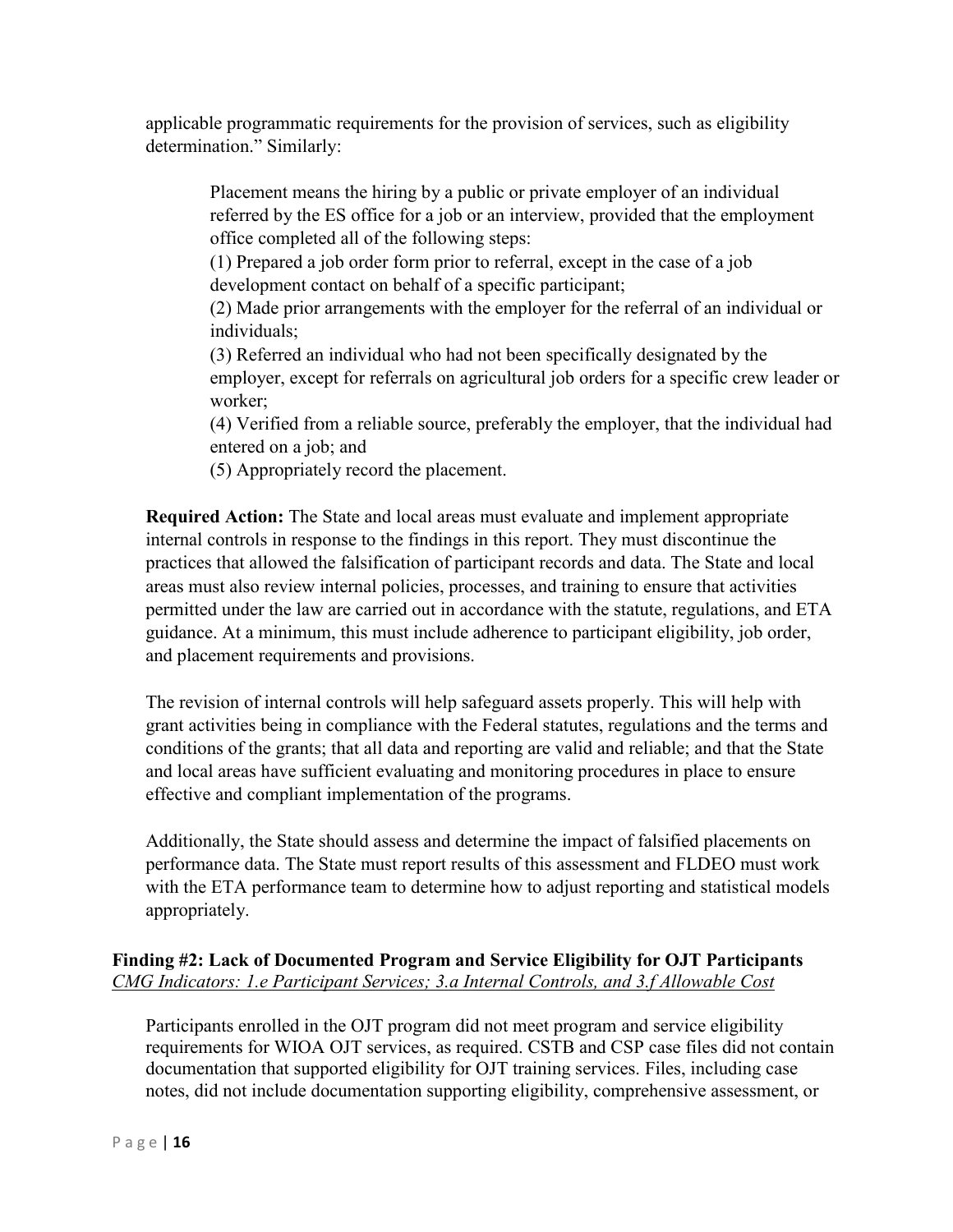an Individual Employment Plan (IEP) to determine eligibility and suitability for OJT. The case files lacked evidence that staff completed appropriate skills gaps analyses and determinations. The number of training hours needed to fill identified skills gaps were never determined appropriately to ensure participants received the proper OJT training for indemand occupations.

As discussed earlier in the report, management instructed employers to submit weekly hire lists to the local areas. Some lists were of individuals the employers had recently hired. The local areas used these lists to report falsified placements, typically under the WP program. For some employers, these hire lists included individuals whom the employer had already interviewed and planned to hire.

CSTB and CSP also organized one OJT team for all programs in both local areas. This team also processed the OJT hire lists, registered and enrolled individuals in OJT services, and developed OJT agreements between employers and individuals. The team also used the hire lists to scan the State system for existing records of individuals. WIOA case managers referred a few individuals from the lists to employers as potential OJT participants, and therefore some OJT enrollments may be legitimate WIOA OJT cases. For non-referrals, the team checked the individuals' dislocated worker status through the unemployment system to determine their eligibility. Once they determined eligibility, the team would meet the individuals at the work site on the start date of employment to gather OJT registration and enrollment documentation. Staff recorded the potential OJT participants from the hire lists who did not enroll in or meet OJT eligibility into the system as positive job placements by falsifying the individuals' services.

Additionally, the majority of files reviewed exhibited that, regardless of a referral, the individuals on these lists who enrolled in OJT did not meet the eligibility requirements, per WIOA regulations. Case files reviewed contained no case notes, comprehensive assessments, career planning or IEP, or the determination of the need for OJT training services. In almost all cases, staff entered all WIOA services and the job referrals on the Friday before the start date, followed by a WP placement recorded three days later. In some cases, the staff completed the OJT registration and enrollment process after the employee had already started work, and then backdated the documentation.

In most files reviewed, OJT contracts did not document what skills participants would obtain through OJT training. Most files omitted this information, often referring to a job order for further information or providing generic, standard contract language to identify the maximum number of hours without identifying skills to be learned or providing any basis for the number of hours needed for training and which employer to reimburse. Interviews with staff revealed that using a generic timeframe of up to ten weeks for training and reimbursement to employers was a standard practice. This practice essentially assigns a standard number of hours used for employer reimbursements, without documented evidence of the participant's skill needs. In addition, all OJT contracts, containing each employer's signature, were located on an internal database for the purpose of staff having the ability to print them. Staff were able to add start dates, thereby violating program requirements. Several contracts in the Atlas WIOA case management system appeared to be reprinted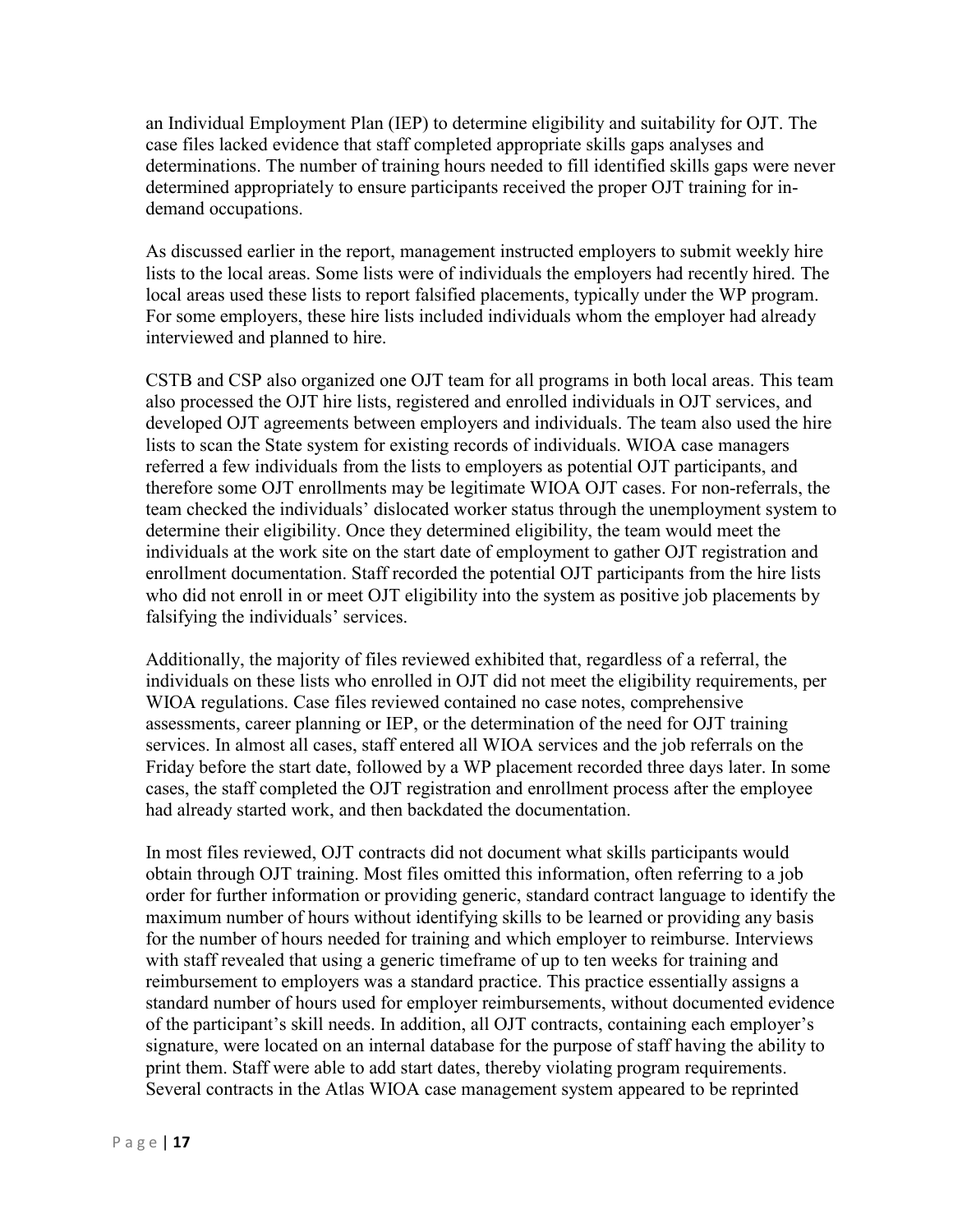contracts with dates added by the staff completing the contracts. Furthermore, there was no evidence of ongoing or follow-up monitoring, collection of timesheets, or case management for the majority of OJT participants. Employers sent all the paystubs to the local area upon the conclusion of the individual's OJT contract to receive direct payment of the 50 percent wage reimbursement.

The reviewer also examined financial records for OJT payments made to employers during the period July 1, 2013, through June 30, 2018. The OJT payments made by each Local Workforce Development Area (LWDA) are below:

| LWDA      | <b>OJT</b> Payments |
|-----------|---------------------|
| Pinellas  | \$4,151,420.62      |
| Tampa Bay | \$5,602,503.13      |
| TOTAL     | \$9,753,923.75      |

The entire OJT process and transactions between the local areas and employers supported the employers with 50 percent wage reimbursement and enabled the local areas to claim positive placement outcomes. The local areas provided wage reimbursements to employers without accurate or appropriate eligibility determination and without providing any actual services to the participants. This does not meet the intent or requirements for WIOA OJT, per the statute or regulations. Through case file reviews, staff interviews, and process documentation reviews, it was clear that this process was the local areas' primary process for OJT enrollments.

Due to the extensiveness of the non-compliance issues, the widespread application of these practices throughout the local areas' grant systems, ETA questions all OJT payment costs.

**Criteria:** Per 20 CFR § 680.110(a), adults and Dislocated Workers become participants through a registration process. "Registration is the process for collecting information to support a determination of eligibility […] Individuals are considered participants when they have received a Workforce Innovation and Opportunity Act (WIOA) service other than selfservice or information-only activities and have satisfied all applicable programmatic requirements for the provision of services, such as eligibility determination."

While eligibility for WIOA career services is more simplified, WIOA training services, such as OJT, require additional activities to ensure participants receive appropriate services. Aside from program eligibility, AJC staff must also determine service eligibility, or the need and appropriateness of training services for the participant. Per 20 CFR § 680.210:

Under WIOA sec.  $134(c)(3)(a)$  training services may be made available to employed and unemployed adults and dislocated workers who:

(a) A one-stop center or one-stop partner determines, after an interview, evaluation, or assessment, and career planning, are:

(1) Unlikely or unable to obtain or retain employment that leads to economic selfsufficiency or wages comparable to or higher than wages from previous employment through career services;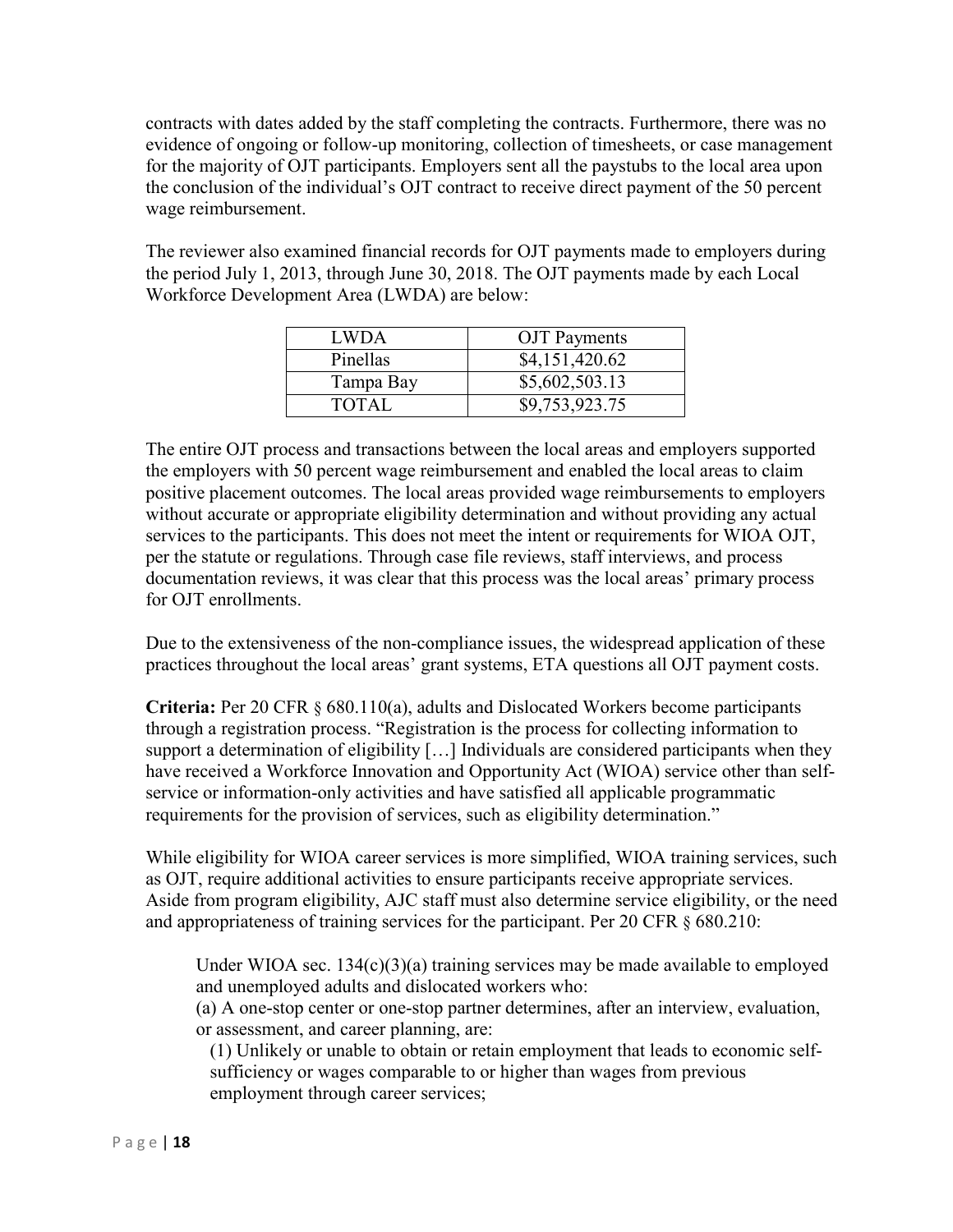(2) In need of training services to obtain or retain employment leading to economic self-sufficiency or wages comparable to or higher than wages from previous employment; and

(3) Have the skills and qualifications to participate successfully in training services.

#### 20 CFR § 680.220(b) continues:

The case file must contain a determination of the need for training services under § 680.210 as determined through the interview, evaluation, or assessment, and career planning informed by local labor market information and training provider performance information, or through any other career service received. There is no requirement that career services be provided as a condition to receipt of training services; however, if career services are not provided before training, the Local WDB must document the circumstances that justified its determination to provide training without first providing the services described in paragraph (a) of this section.<sup>[5](#page-20-0)</sup>

If determined to be appropriate for an individual to obtain or retain employment, comprehensive and specialized assessments of the skill levels and service needs may include, "development of an individual employment plan, to identify the employment goals, appropriate achievement objectives, and appropriate combination of services for the participant to achieve the employment goals, including providing information on eligible providers of training services[…]."[6](#page-20-1)

Further, 20 CFR § 680.700(c) indicates, "An OJT contract must be limited to the period required for a participant to become proficient in the occupation for which the training is being provided. In determining the appropriate length of the contract, consideration should be given to the skill requirements of the occupation, the academic skill level of the participant, prior work experience, and the participant's IEP." The appropriate implementation of these program requirements were lacking.

Lastly, OJC contracts may be written for eligible employed workers when, as according to 20 CFR § 680.710(c), "The OJT relates to the introduction of new technologies, introduction to new production or service procedures, upgrading to new jobs that require additional skills, workplace literacy, or other appropriate purpose identified by the LWDB."

**Required Action:** The local areas must abide by eligibility requirements of the OJT program and ensure that their policy, instructions, and processes comply with the criteria for program eligibility. The local areas should provide training for all staff, both case managers and Business Services staff. Both local areas must ensure the staff understand the requirements and intent of OJT, including how to communicate and explain the program to employers. In addition, the

<span id="page-20-1"></span><span id="page-20-0"></span> $5 \times 680.220$  Are there particular career services an individual must receive before receiving training services under the Workforce Innovation and Opportunity Act? § 680.220(a) Yes, except as provided by paragraph (b) of this section, an individual must as a minimum receive either an interview, evaluation, or assessment, and career planning or any other method through which the one-stop center or partner can obtain enough information to make an eligibility determination to be determined eligible for training services under WIOA sec.  $134(c)(3)(A)(i)$  and § 680.210. Where appropriate, a recent interview, evaluation, or assessment, may be used for the assessment purpose.  $6$  WIOA sec. 134(C)(2)(A)(xii)(II)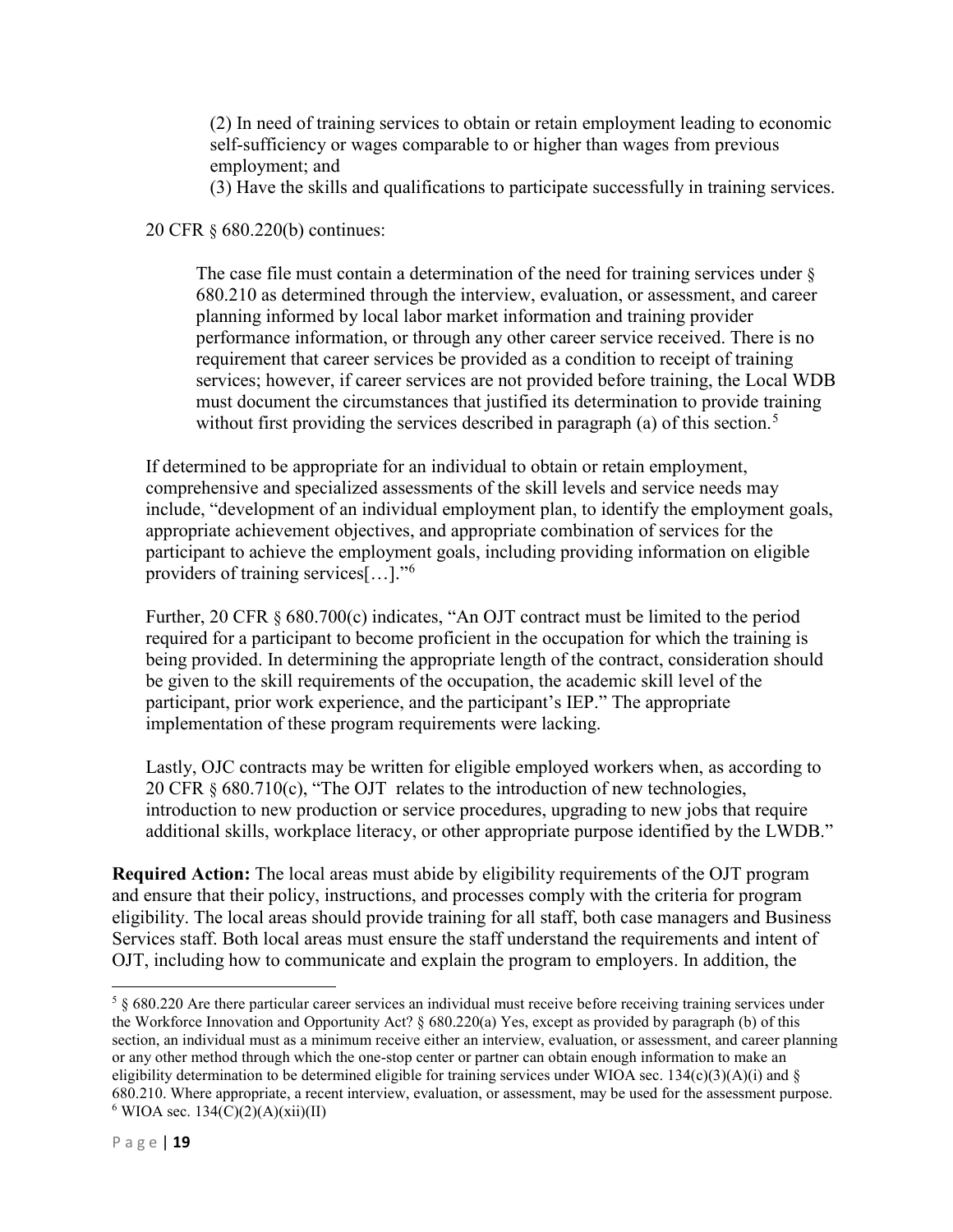LWDAs must reevaluate and revise, as necessary, their current local OJT policy on assessing participants and developing documentation that supports the need for OJT training. This should include the use of assessment results, IEPs, case notes, and follow-up services to support the need for training and to ensure the participants' success in the program. FLDEO must work with the local areas to ensure that all program participants have documented assessments, present a need for OJT services with a well-developed IEP to support enrollment in program activities. The local area staff must verify that all required actions are recorded, legible, accurate upon enrollment, and implemented in full compliance with program eligibility requirements. FLDEO must review and determine that participants enrolled in the OJT program from July 1, 2013, through June 30, 2018, were eligible and suitable for the OJT program by following WIOA requirements.

Reimbursement payments made to employers for OJT program services during the period July 1, 2013, through June 30, 2018, in the amount of \$9,753,923.75 are questioned and subject to disallowance.

#### <span id="page-21-0"></span>**Finding #3: Supportive Services Payments Potentially Issued to Ineligible Participants** *CMG Indicators: 1.e.6 Supportive Services, 3.a Internal Controls, and 3.f Allowable Cost*

Reviewers uncovered that CSTB and CSP provided supportive services and incentives to WIOA participants without identifying a need to participate in the career or training services they received. This is not compliant with WIOA eligibility requirements for receiving supportive services and incentives. The use of questionable eligibility determination for WIOA programs, including OJT, supports a high level of probability that supportive services and incentives payments also involved ineligible participants. Additionally, reviewers discovered that staff issued gas cards or VISA gift cards to participants enrolled in OJT and Paid Work Experience activities without determining their need for supportive services. In most cases, staff mailed gift cards to participants, instead of issuing them in person; a practice contrary to their policy. In addition, staff did not verify if the intended recipients received the gift cards. Both local areas issued a substantial number of gift cards for supportive services from July 1, 2013, through June 30, 2017.

| <b>Supportive Service – Gas/VISA Cards Issued</b> |             |                   |  |  |
|---------------------------------------------------|-------------|-------------------|--|--|
| <b>LWDA</b><br>Amount                             |             | # of cards issued |  |  |
| Pinellas                                          | \$1,406,048 | 23,108            |  |  |
| Tampa Bay                                         | \$4,043,065 | 65,911            |  |  |
| <b>TOTAL</b>                                      | \$5,449,113 | 89,019            |  |  |

**Criteria:** 2 CFR § 200.300(b) states, "The non-Federal entity is responsible for complying with all requirements of the Federal award [...]." 2 CFR § 200.302(b)(4) continues, denoting the responsibility for the "Effective control over, and accountability for, all funds, property, and other assets. The non-Federal entity must adequately safeguard all assets and assure that they are used solely for authorized purposes." In addition to 2 CFR § 200.303(a), which requires that the non-Federal entity must "Establish and maintain effective internal control over the Federal award that provides reasonable assurance that the non-Federal entity is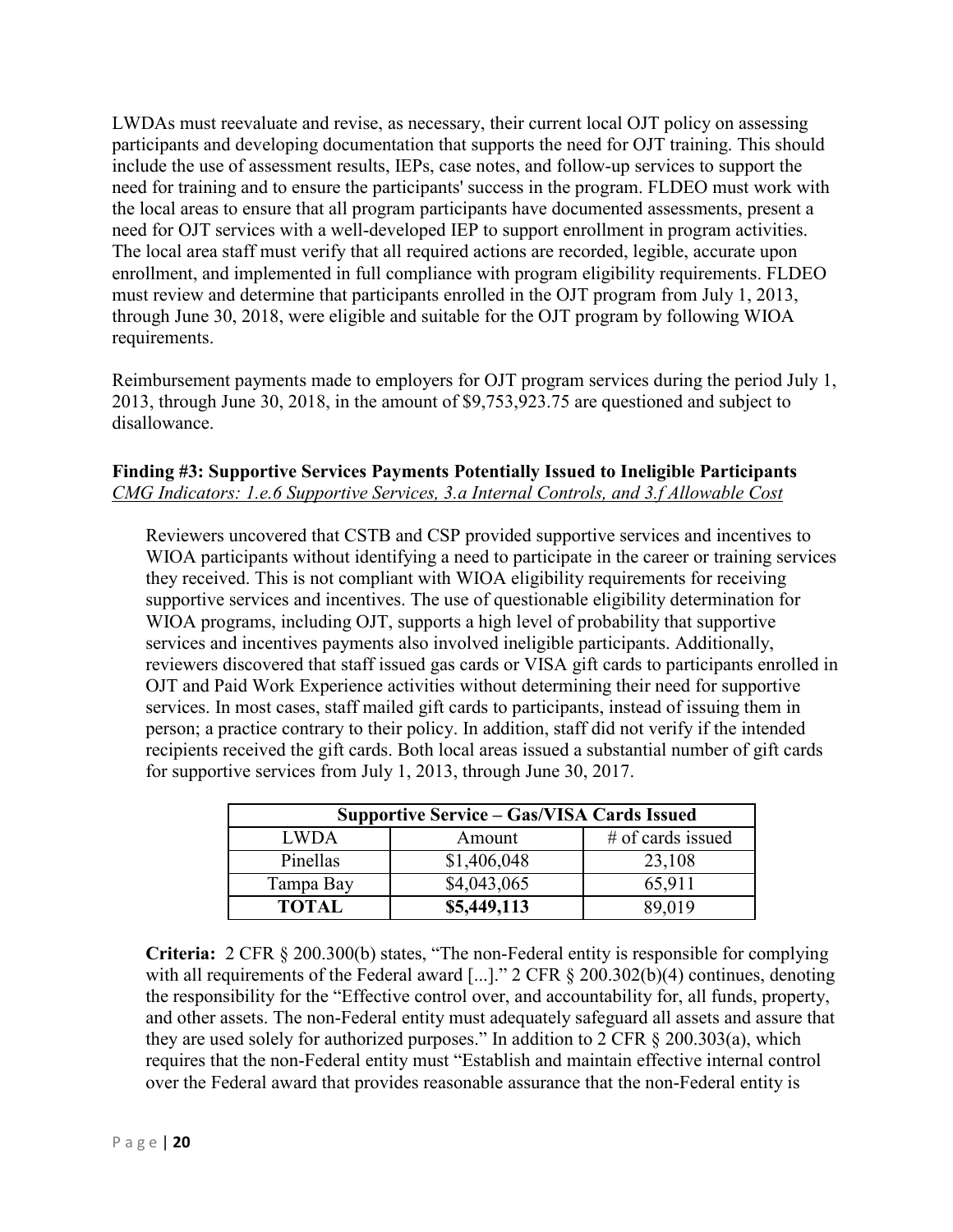managing the Federal award in compliance with Federal statutes, regulations, and the terms and conditions of the Federal award[...]."

Finally, 20 CFR § 680.910 prescribes that:

(a) Supportive services may be provided to individuals who are:

(1) Participating in career or training services as defined in WIOA sec.  $134(c)(2)$ and  $(3)$ ; and

(2) Unable to obtain supportive services through other programs providing such services.

(b) Supportive services only may be provided when they are necessary to enable individuals to participate in career services or training activities.<sup>[7](#page-22-1)</sup>

**Required Action:** Both CSTB and CSP must develop supportive services policies and procedures that include appropriate assessment of participant need for supportive services and establish a supportive services system that provides for assistance in the actual amount of need. Both local areas must also document that they expended funds based on actual participant need.

The gas/VISA cards issued in both local areas for supportive services from July 1, 2013, through June 30, 2017 in the amount of \$5,449,113 are questioned and subject to disallowance.

## <span id="page-22-0"></span>**Finding #4: Improper Business Services Staff Incentive Compensation** *CMG Indicators: 3.a Internal Controls and 3.f Allowable Cost*

The Business Services staff incentive plans from 2013 through 2017 for both CSTB and CSP provided a maximum incentive amount of \$12,000 annually for the attainment of performance measures. The Business Services staff eligible to earn incentives were account executives and recruiters. Staff received incentives on a monthly basis dependent on the overall contribution the individual made to the attainment of regional monthly and quarterly goals, as directed by their supervisor. Business Services staff, like non-business service staff, were eligible to receive an annual performance stipend in addition to the monthly incentives. The yearly performance stipend paid to Business Services staff in 2016 through 2017 ranged from \$700 to \$2,400.

<span id="page-22-1"></span> $\frac{7}{2}$  See also WIOA sec. 144(d)(2)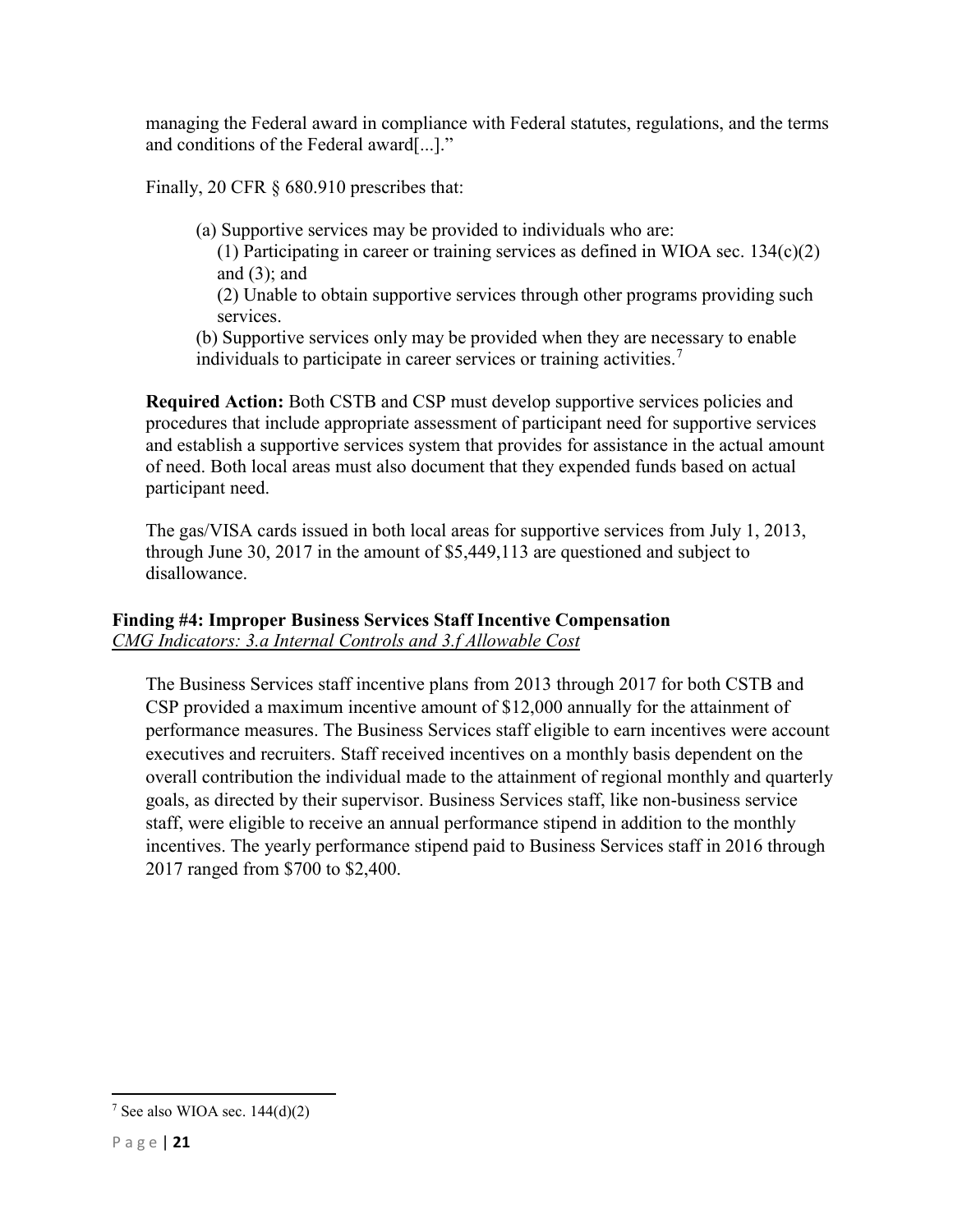| <b>Fiscal Year Dates</b>      | <b>Business Services</b><br><b>Incentives Paid</b> | # of Staff Paid<br><b>Incentives</b> |
|-------------------------------|----------------------------------------------------|--------------------------------------|
| July 1, 2013-June 30,<br>2014 | \$556,123.09                                       | 70                                   |
| July 1, 2014-June 30,<br>2015 | \$661,719.45                                       | 73                                   |
| July 1, 2015-June 30,<br>2016 | \$492,925.00                                       | 61                                   |
| July 1, 2016-June 30,<br>2017 | \$321,118.58                                       | 47                                   |
| TOTAL                         | \$2,031,886.12                                     |                                      |

The fiscal compliance reviewer examined payroll records, incentive plans, and incentive payment documents for the period from July 1, 2013, through June 30, 2017. The reviewer noted that the incentives paid to the Business Services staff equated to between 20 and 30 percent of their base salaries. The reviewer also noted instances of incentives paid to nonbusiness services staff and payments higher than the calculated incentive amount. For example, the incentive worksheet for September 2017 showed the calculated incentive for Recruiter A was \$528.20, but the amount approved was \$700.

There is evidence that management frequently reassigned staff from incentive earning positions to non-incentive earning positions. In interviews, staff disclosed that management punished employees who questioned or challenged directives. Mr. Peachey developed the incentive plan and approved all incentives paid to Business Services staff. No other local area in the State paid incentives for placements. The incentive plans promoted performance by incentivizing employees to fabricate records that the local areas improperly reported as positive outcomes.

**Criteria:** 2 CFR § 200.300(b) states, "The non-Federal entity is responsible for complying with all requirements of the Federal award [...]."

2 CFR § 200.302(b)(4), requires the "Effective control over, and accountability for, all funds, property, and other assets. The non-Federal entity must adequately safeguard all assets and assure that they are used solely for authorized purposes."

2 CFR § 200.303(a) further states that the non-Federal entity must "Establish and maintain effective internal control over the Federal award that provides reasonable assurance that the non-Federal entity is managing the Federal award in compliance with Federal statutes, regulations, and the terms and conditions of the Federal award[...]."

Finally, 2 CFR § 200.430, Compensation – personal services, specifies the requirements regarding compensation paid for personal services. At  $\S 200.430(a)(1)$ , it is a stated requirement that the total compensation for individual employees "Is reasonable for the services rendered and conforms to the established written policy of the non-Federal entities consistently applied [...] (2) Follows an appointment made in accordance with a non-Federal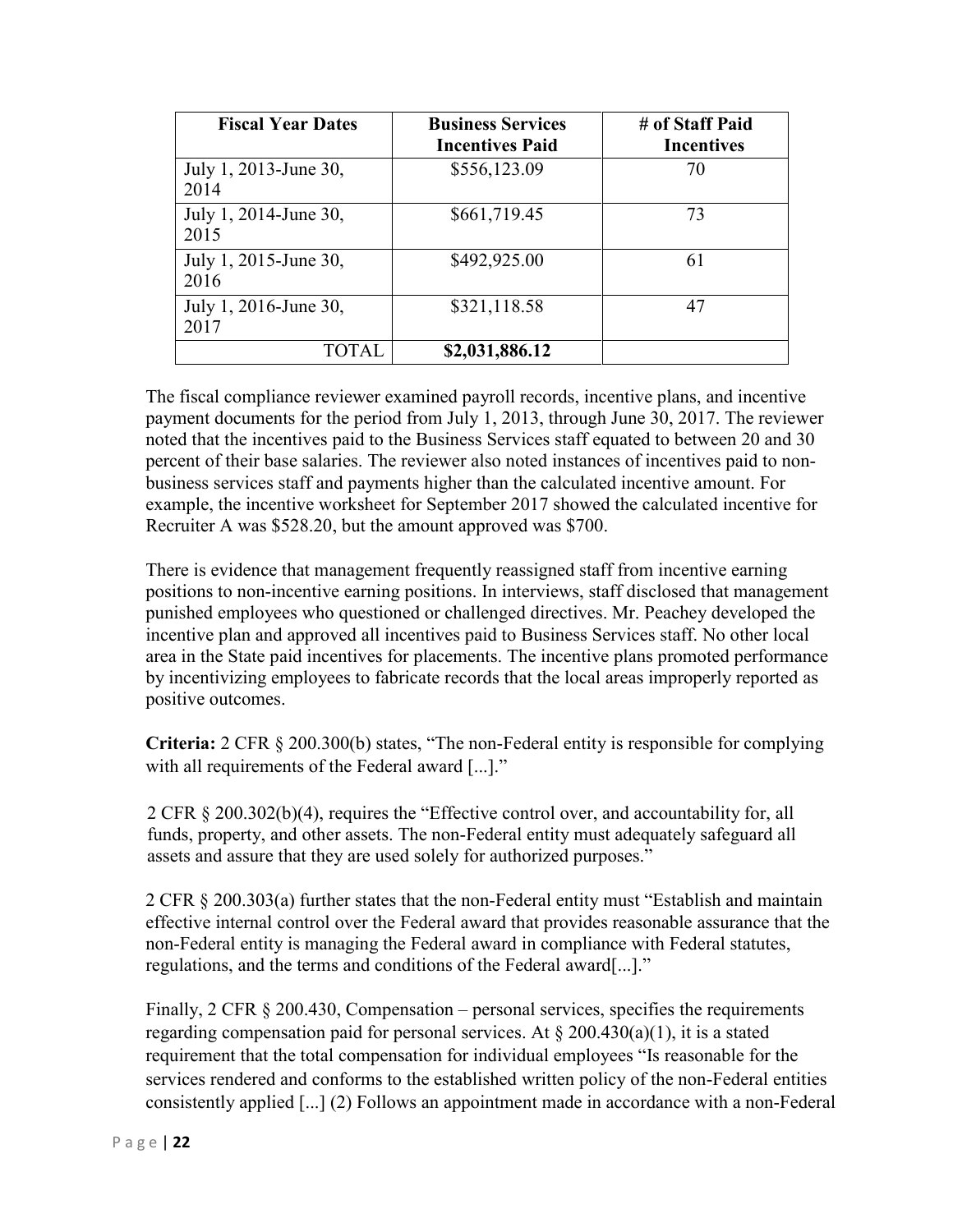entity's laws and/or rules or written policies and meets the requirements of Federal statute, where applicable." At § 200.430(b), reasonableness, requires that "Compensation for employees engaged in work on Federal awards will be considered reasonable to the extent that it is consistent with that paid for similar work in other activities of the non-Federal entity $[...]$ " and

(f) Incentive compensation. Incentive compensation to employees based on cost reduction, or efficient performance, suggestion awards, safety awards, etc., is allowable to the extent that the overall compensation is determined to be reasonable and such costs are paid or accrued pursuant to an agreement entered into in good faith between the non-Federal entity and the employees before the services were rendered, or pursuant to an established plan followed by the non-Federal entity so consistently as to imply, in effect, an agreement to make such payment.

Additionally, as a function of the board's responsibilities, 20 CFR  $\S$  679.370 (i)(2) requires the board to "Ensure the proper use and management of the funds provided under WIOA"; and "Ensure the appropriate use management of the funds provided under WIOA subtitle B for the youth, adult, and dislocated worker activities and one-stop delivery system in the local area," and § 679.370 (i)(3) continues "Ensure the appropriate use management, and investment of funds to maximize performance outcomes under WIOA sec. 116."

**Required Action:** The structure of the incentive plans in place emphasized performance results in ways that contributed to unethical behavior and the fabrication of records that the two local areas should not have reported as positive outcomes. The LWDBs must put the incentive plans on hold until the issues identified in this report are resolved. Additionally, the LWDBs should review and revise these benefits to ensure that costs are reasonable, necessary for the performance of the award, and are a prudent use of federal funds. While making sure to follow union agreements and local employment laws, the State should work with both local areas to reprimand or terminate employees who falsified records.

<span id="page-24-0"></span>For the period of July 1, 2013 to June 30, 2017, ETA questions the Business Services staff incentives totaling \$2,031,886.12, subject to disallowance.

## <span id="page-24-1"></span>**Finding #5: Improper Executive Director and Management Compensation Salary Increases,** *CMG Indicators: 2.h.3 Salaries and 3.a Internal Controls*

The review documented that the level of compensation paid the CEO, Mr. Ed. Peachey, increased at an annual rate of 25 percent between July 2009 and December 2017, increasing from \$120,000 per year to \$209,400 per year without sufficient justification or authorization by the CLEOs. While some salary increases were sent to the CSP LWDB for approval, several increases were not sent forth and approved by the LWDB. The examiner could not find documentation that the CEO followed LWDB policies and procedures governing pay increases, including documentation authorizing salary increases. Below is a table displaying each of the pay increases from October 2002 through December 2017.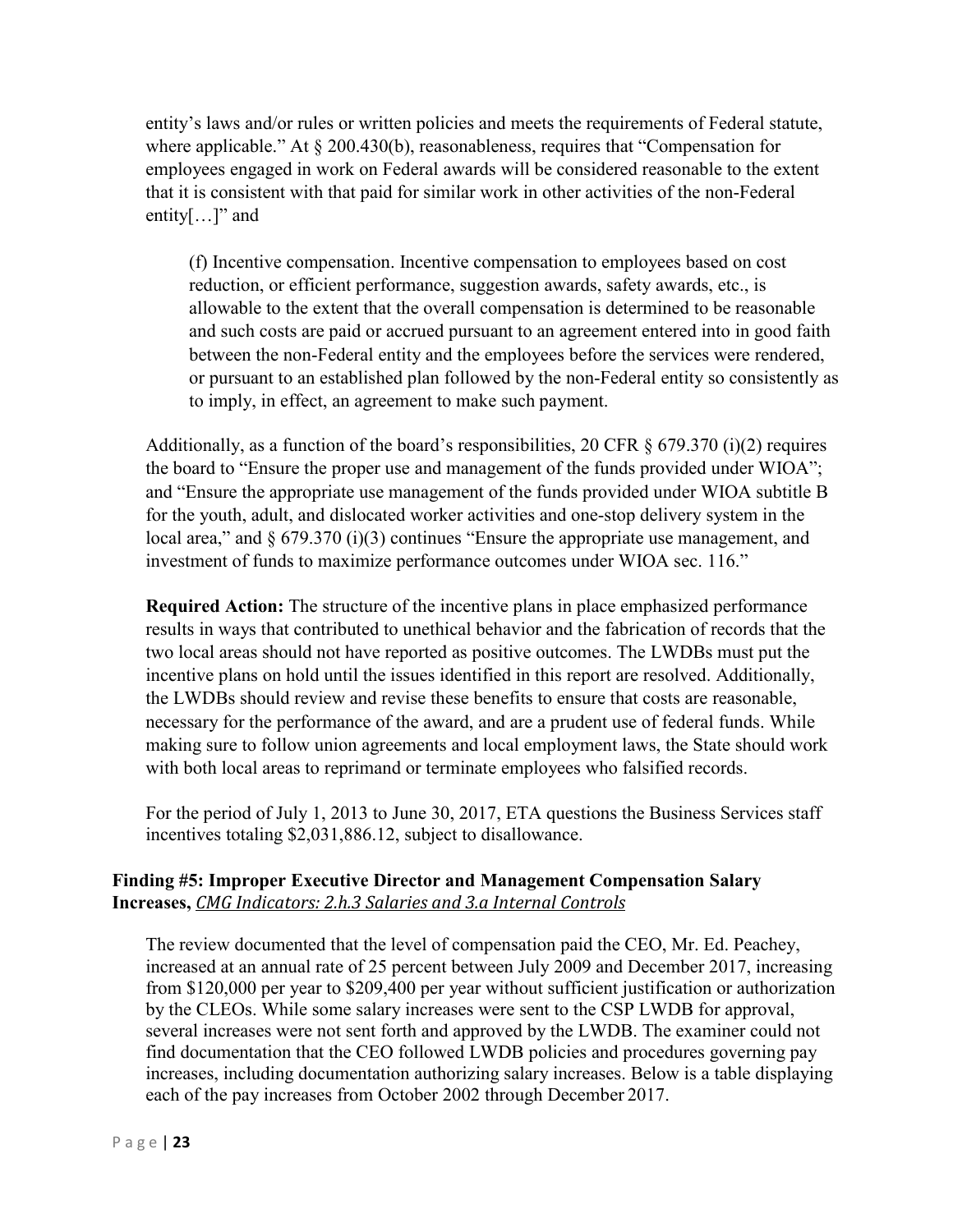Calculation of questioned salary costs:

| Date:      | <b>Annual</b><br>Salary: | Health &<br>Welfare<br><b>Benefits</b><br><b>Stipend:</b> | Approved by:                                              | <b>Amount Not</b><br>Approve |
|------------|--------------------------|-----------------------------------------------------------|-----------------------------------------------------------|------------------------------|
| 10/16/2002 | \$76,000                 |                                                           | WorkNet Pinellas on<br>10/16/2002                         |                              |
| 3/3/2003   | \$79,799                 |                                                           | Pinellas County on<br>3/3/2003                            |                              |
| 6/7/2003   | \$90,000                 |                                                           | Pinellas County on<br>6/17/2003                           |                              |
| 9/18/2006  | \$103,292                |                                                           | <b>No Documentation</b>                                   | \$13,292                     |
| 9/18/2006  | \$110,006                |                                                           | LWDB Chair approved<br>on 9/20/2006                       |                              |
| 9/2/2007   | \$116,936                |                                                           | No approval signature                                     | \$6,930                      |
| 7/7/2009   | \$120,000                |                                                           | LWDB Chair approved<br>on 9/4/2008                        |                              |
| 9/1/2009   | \$124,800                |                                                           | <b>No Documentation</b>                                   | \$4,800                      |
| 10/14/2010 | \$129,792                |                                                           | No approval signature                                     | \$9,792                      |
| 5/22/2011  | \$195,624                |                                                           | <b>No Documentation</b>                                   | \$75,624                     |
| 7/8/2011   | \$130,000                |                                                           | <b>Approved by Peachey</b><br>on 7/8/2011                 | \$32,188                     |
| 4/11/2012  | \$147,468                | \$30,000                                                  | <b>LWDB</b> Minutes dated<br>4/11/2012                    |                              |
| 5/31/2012  | \$180,000                |                                                           | LWDB Chair approved<br>on 5/31/2012                       |                              |
| 3/4/2015   | \$174,500                | \$34,900                                                  | 50% to be funded by<br>each LWDB; LWDB<br>Chair approved. |                              |
| 3/8/2015   | \$209,400                |                                                           | <b>No Documentation</b>                                   | \$34,900                     |
| 12/31/2016 | \$291,097                |                                                           | <b>No Documentation</b>                                   | \$116,597                    |
| 12/31/2017 | \$288,864                |                                                           | <b>No Documentation</b>                                   | \$114,364                    |

Total compensation paid to Mr. Peachey in 2016 totaled \$291,097, inclusive of all fringe benefit costs, (i.e., healthcare, short/long term disability, and basic life insurance) and \$288,864 in 2017, also inclusive of all fringe benefit costs.

ETA reviewed the allocation of the CEO Peachey's salary to determine if the two LWDBs complied with the salary limitation noted in the grant agreement. The reviewers also noted other key management positions that received substantial pay increases in 2016 and 2017, again without any explanation. These instances are displayed in the table below: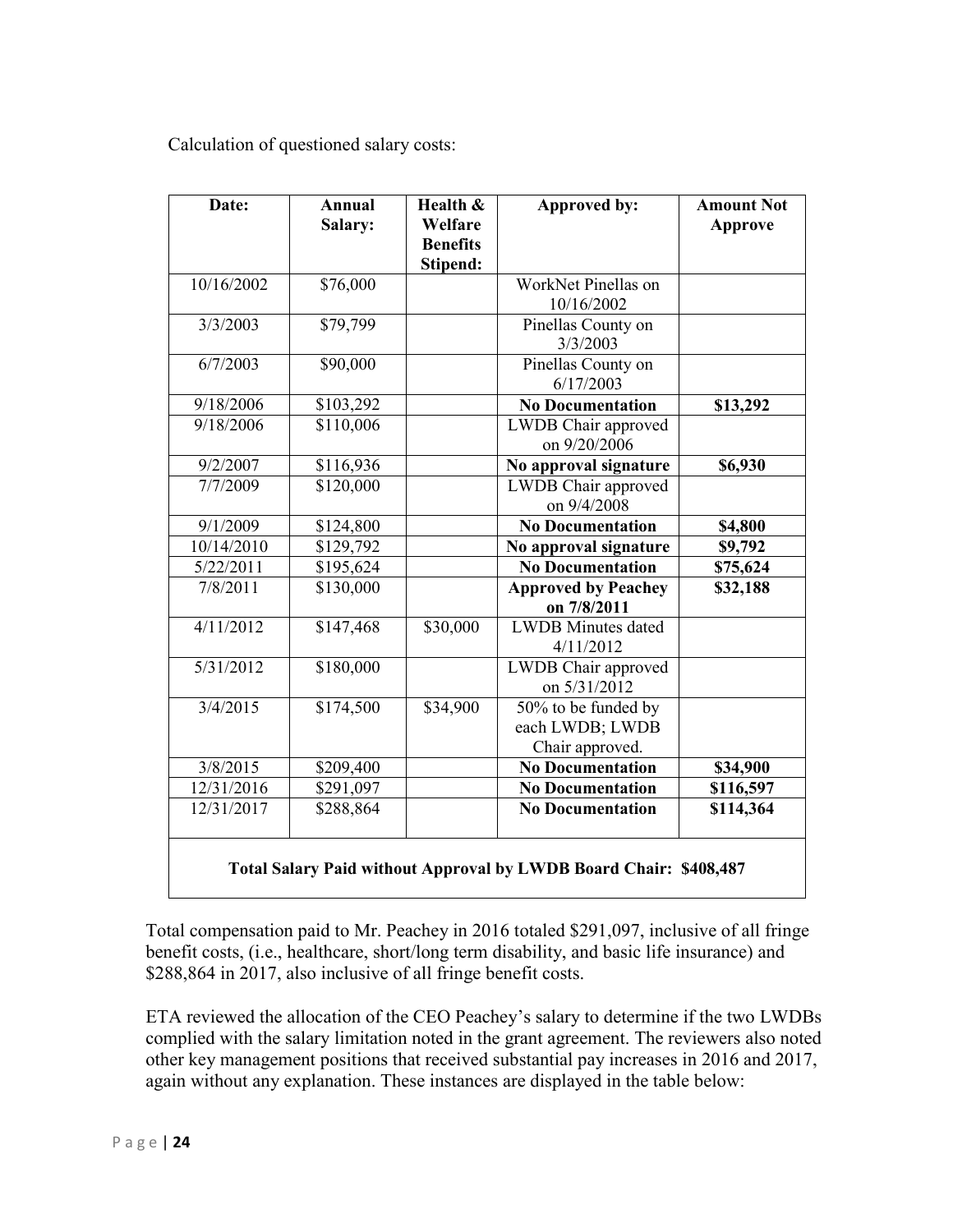|            | Year: | <b>Salary</b>     | <b>Bonus</b> |
|------------|-------|-------------------|--------------|
| Director A | 2016  | \$99,000          | \$5,500      |
|            | 2017  | \$120,000         | \$6,000      |
|            |       |                   |              |
| Director B | 2016  | \$109,630         | \$5,750      |
|            | 2017  | \$120,000         | \$6,000      |
|            |       |                   |              |
|            | Year: | <b>Pay Raises</b> | <b>Bonus</b> |
| Director C | 2016  | \$11,000          | \$10,050     |
|            | 2017  | \$8,500           | \$8,040      |
| Director D | 2016  | \$11,000          | \$10,050     |
|            | 2017  | \$8,500           | \$8,040      |

The increases in Mr. Peachey's pay were based on a compensation study completed in 2012. However, the review of this study, prepared by Evergreen Solutions, LLC, reported that both the CSP and CSTB proposed pay plans were:

- a. 3.3 percent above the market average minimum across all titles;
- b. 3.5 percent above market midpoint average across all titles;
- c. 4.1 percent above the market average across all titles; and,
- d. Taken together, the proposed pay ranges on average, fall slightly above market consistently.

Accordingly, it appears that the compensation levels for both the CSP and CSTB were already above the market ranges identified in the study, yet the pay levels for the CEO position still increased in excess of these levels every year from 2011 to 2017.

In addition, while the CEO's level of pay increased for each LWDB, the time expended by the CEO decreased from 40 hours to 30 hours at each LWDB location resulting in a combined 60-hour workweek for both locations. The justification for combining the administrative functions into one entity with reductions in positions is not justified. It also exceeds the concept of reasonableness regarding time spent on grant activities. Because these positions are the most senior level positions, they are exempt from the Fair Labor Standards Act and hours reported do not apply.

The examiners could not adequately document nor determine whether the LWDB properly approved and processed these salary increases in accordance with each LWDB's compensation policies, payroll documents, or LWDB minutes. While one LWDB, CSP, acted as the overall employer of record, only the minutes from this Board appear to address the salary discussions and votes regarding the CEO's pay. Further, examiners could not determine whether the CEO approved these increases since he transferred all employees who worked at both CSP and CSTB to CSP as the employer of record. The lack of documented evidence that the LWDBs and CLEOs approved and properly authorized all compensation, and the absence of transparency in making such information about these key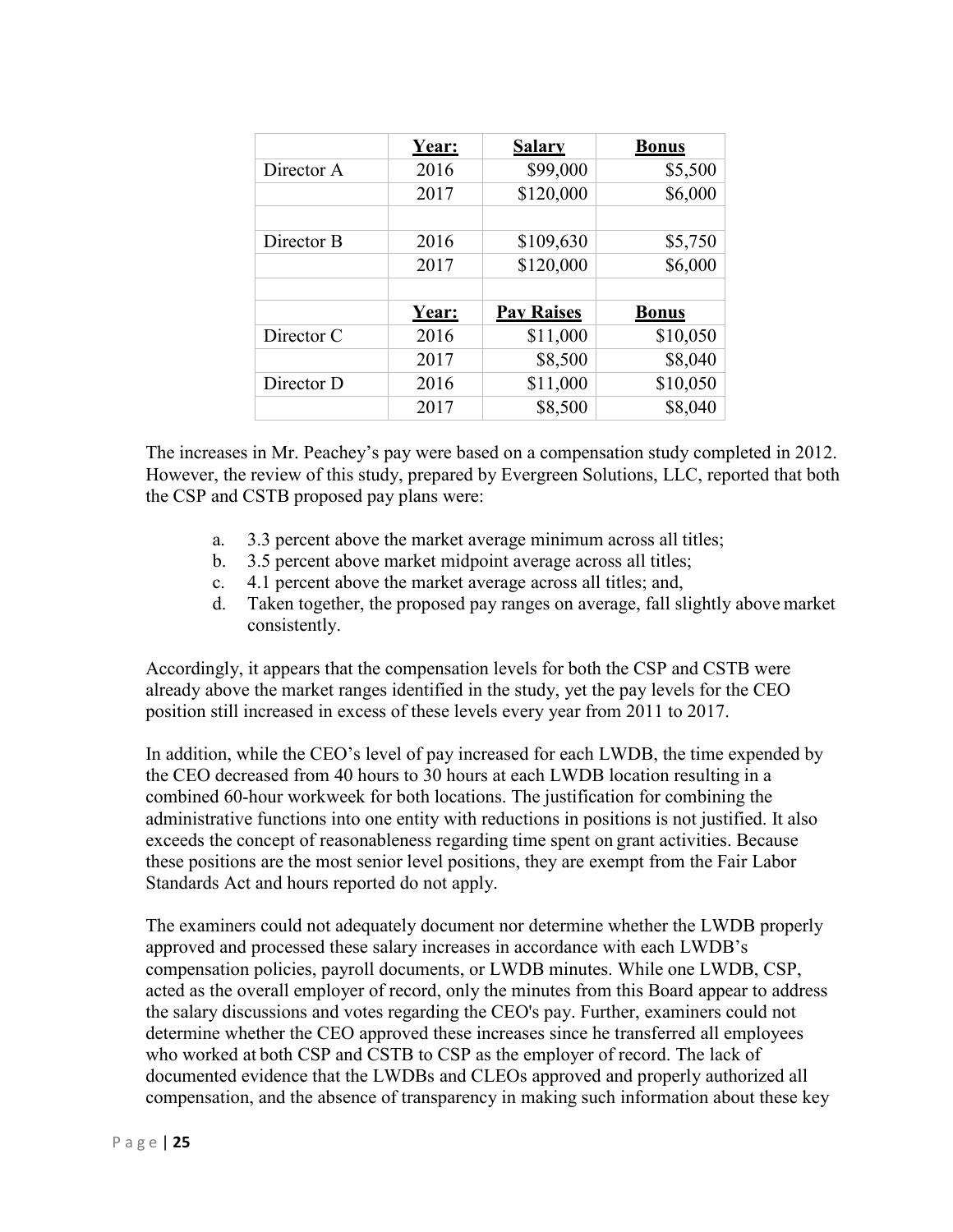board actions available to the public through the sunshine provisions contributed to the associated questioned costs.

**Criteria:** 2 CFR § 200.430, Compensation – personal services, specifies the requirements regarding compensation paid for personal services.  $\S 200.430(a)(1)$  states that as a requirement that the total compensation for individual employees "Is reasonable for the services rendered and conforms to the established written policy of the non-Federal entities consistently applied [...] (2) Follows an appointment made in accordance with a non-Federal entity's laws and/or rules or written policies and meets the requirements of Federal statute, where applicable."

Also applicable, 2 CFR § 200.430(h)(8) sets forth the following:

Salary rates for non-faculty members. Non-faculty full-time professional personnel may also earn "extra service pay" in accordance with the non-Federal entity's written policy and consistent with paragraph  $(h)(1)(i)$  of this section.

(i) Standards for Documentation of Personnel Expenses (1) Charges to Federal awards for salaries and wages must be based on records that accurately reflect the work performed. These records must:

(i) Be supported by a system of internal control which provides reasonable assurance that charges are accurate, allowable, and properly allocated;

(ii) Be incorporated into the official records of the non-Federal entity;

(iii) Reasonably reflect the total activity for which the employee is compensated by the non-Federal entity, not exceeding 100% of compensated activities […]; (iv) Encompass both federally assisted and all other activities compensated by the non-Federal entity on an integrated basis, but may include the use of subsidiary records as defined in the non-Federal entity's written policy;

(v) Comply with the established accounting policies and practices of the non-Federal entity […]; and

(vii) Support the distribution of the employee's salary or wages among specific activities or cost objectives if the employee works on more than one Federal award; a Federal award and non-Federal award; an indirect cost activity and a direct cost activity; two or more indirect activities which are allocated using different allocation bases; or an unallowable activity and a direct or indirect cost activity.

(vii) Budget estimates (i.e., estimates determined before the services are performed) alone do not qualify as support for charges to Federal awards, but may be used for interim purposes […].

Additionally, as a function of the board's responsibilities, 20 CFR  $\S$  679.370 (i)(2) requires the board to "Ensure the proper use and management of the funds provided under WIOA"; and "Ensure the appropriate use management of the funds provided under WIOA subtitle B for the youth, adult, and dislocated worker activities and one-stop delivery system in the local area," and  $\S 679.370 (i)(3)$  continues "Ensure the appropriate use management, and investment of funds to maximize performance outcomes under WIOA sec. 116."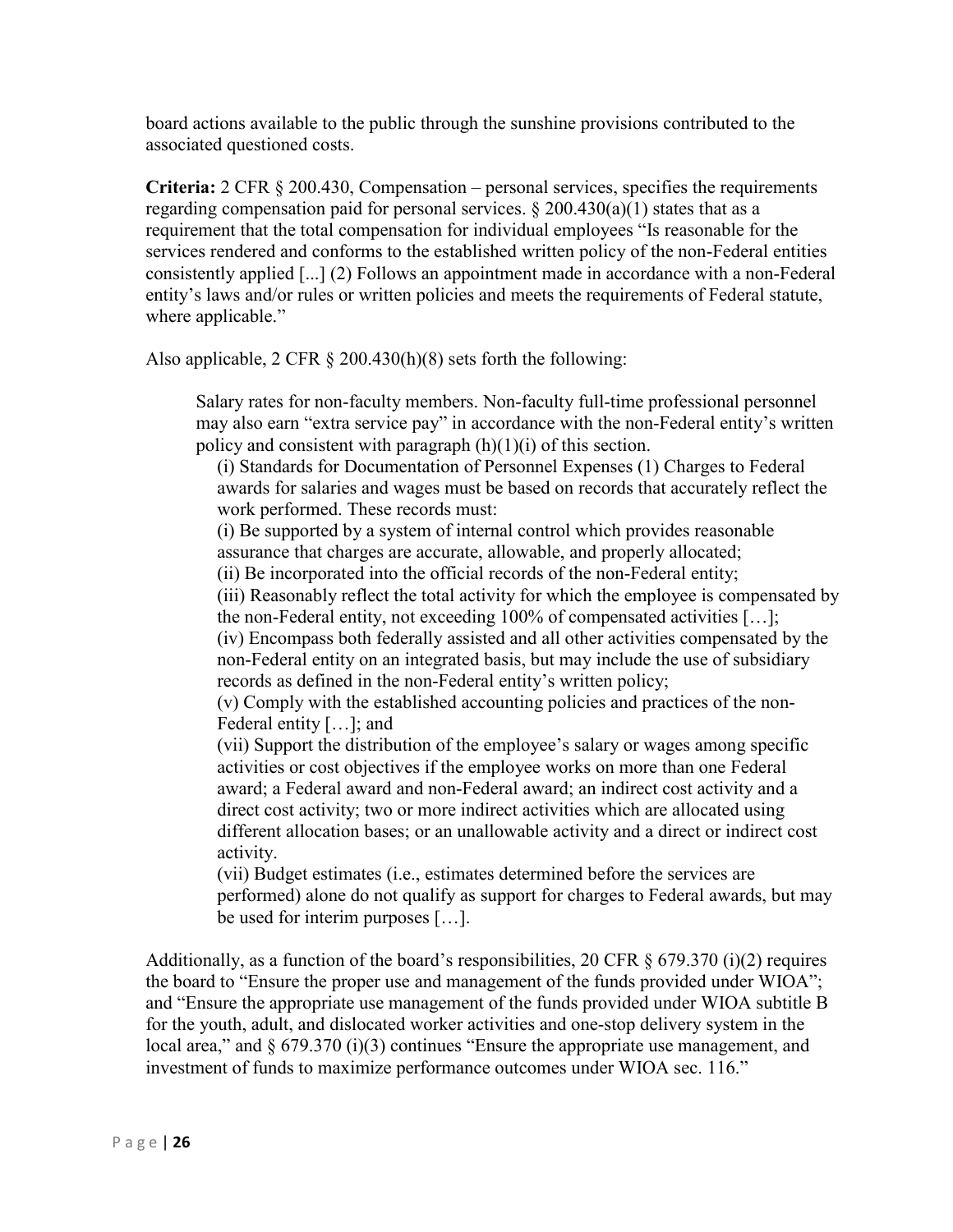**Required Action:** The CSP and CSTB LWDBs should have ensured that they paid salary increases and cost of living adjustments in accordance with each entity's personnel policy and procedures. The LWDBs must review their personnel policies and ensure that the administrative entity is abiding by these personnel policies and procedures regarding personal compensation paid to staff.

The CEO's salary increased seven (7) times between September 2006 and December 2017 without formal approval by the CSP or CSTB. Costs totaling \$408,487, equivalent to the increase in salary not formally approved by the LWDBs, are therefore questioned and subject to disallowance.

In addition, bonuses paid to four (4) individuals, totaling \$59,430, are questioned and subject to disallowance, since they exceeded reasonable salary increases approved by the LWDBs. These four individuals also received substantial salary increases in addition to the annual bonuses.

## <span id="page-28-0"></span>**Finding #6: Lack of Staff Grievance Procedures and Equal Opportunity Representation** *CMG Indicators: 2.h Personnel and 2.i Civil Rights, Complaints, Grievances, & Incident Reporting*

CSTB and CSP management enforced unallowable grant activities noted in this report. This included requiring staff to falsify participant records or Social Security numbers through pressure and intimidation. CSTB and CSP leadership created and maintained a hostile work environment and used threats of termination or demotions to drive the achievement of performance goals. Management informed staff that all local area activities had the full support of the State agency. The staff did not have access to Equal Opportunity (EO) representation or grievance procedures. Furthermore, the EO representative identified on the required EO posters had apparent conflicts of interest because of her various job duties and relationship to management. Staff reported that management forced them to work after hours or on weekends with no overtime pay. In addition, management expected staff to meet unrealistic performance goals or face demotion or termination. Employees were required to accept staffing and organizational changes that affected their positions, as well as their commutes to work, without question.

## **Criteria:** According to 20 CFR 683.285(a)(1):

Recipients, as defined in 29 CFR 37.4, must comply with the nondiscrimination and equal opportunity provisions of WIOA sec. 188 and its implementing regulations, codified at 29 CFR part 38. Under that definition, the term recipient includes state and LWDBs, one-stop operators, and sub-recipients, as well as other types of individuals and entities.

Additionally, § 683.285(a)(2) states that "Nondiscrimination and equal opportunity requirements and procedures, including complaint processing and compliance reviews, are governed by the regulations implementing sec.188 of WIOA, codified at 29 CFR part 38, as administered and enforced by the DOL Labor Civil Rights Center." , .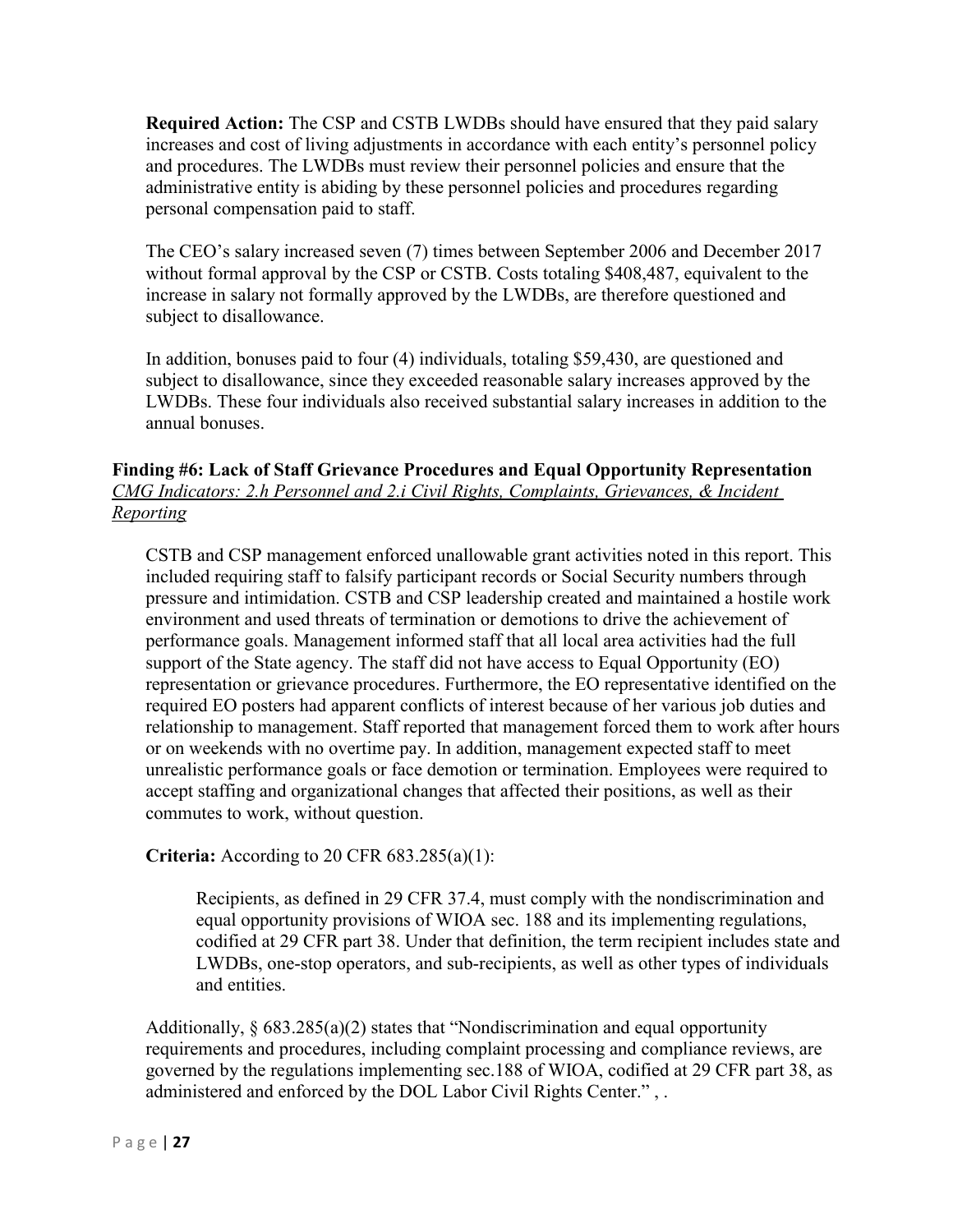Further, 20 CFR § 683.600(a), requires that "Each local area, State, outlying area, and direct recipient of funds under title I of WIOA, except for Job Corps, must establish and maintain a procedure for participants and other interested parties to file grievances and complaints  $\lbrack ... \rbrack$ ."

Additionally, 20 CFR § 683.200(h) requires

All WIOA title I and Wagner-Peyser Act recipients of Federal awards must disclose, as required 2 CFR 200.113 $^8$  $^8$ , in a timely manner, in writing to the Federal awarding agency or pass-through entity all violations of Federal criminal law involving fraud, bribery, or gratuity violations potentially affecting the Federal award. Failure to make required disclosures can result in any of the remedies described in 2 CFR 200.338, (Remedies for noncompliance), including suspension or debarment.

The state or local areas have made no disclosures to ETA regarding the known falsification of participant records and data.

**Required Action:** The two local areas must ensure grievance procedures and EO representation is available and made known to staff, participants, and other interested parties in the local workforce development system. Additionally, the State and local areas should revisit their responsibilities under 2 CFR § 200.300, statutory and national policy requirements, including Whistleblower protections for reporting fraudulent activity. They should ensure all staff and boards are aware and familiar with the requirements and ensure a transparent process is in place for reporting such activity.

## <span id="page-29-0"></span>**Finding #7: Lack of Firewalls and Internal Control at CSTB and CSP**

*CMG Indicators: 3.a Internal Controls*; *1.A: Planning and Program Design; 1.a.1: Strategic Planning; 1.a.2: Service Design; 1.a.3: Coordination and Integration*

Both CSTB and CSP designated a single entity, CareerSource Pinellas, Inc. (CSP, Inc.) to operate multiple WIOA functions without proper firewalls and internal controls. CareerSource Pinellas, Inc. operated as the LWDB, administrative entity/fiscal agent, staff to the board, and direct provider of career and youth services.

The review revealed no agreement existed between the local area LEOs, Governor of Florida (Governor), and CSP, Inc. detailing the specific roles and responsibilities of CSP, which acted as administrative entity and WIOA service provider. The CSP also assumed responsibility for CSTB's WIOA local area, without any agreement between the CSTB chief elected officials and the Governor, as required by 20 CFR§ 67[9](#page-29-2).410(b).<sup>9</sup>

<span id="page-29-1"></span> <sup>8</sup> 2 CFR § 200.113 Mandatory disclosures. "The non-Federal entity or applicant for a Federal award must disclose, in a timely manner, in writing to the Federal awarding agency or pass-through entity all violations of Federal criminal law involving fraud, bribery, or gratuity violations potentially affecting the Federal award[...]." <sup>9</sup> 20 CFR§ 679.410(b) "A Local WDB may act as a provider of career services only with the agreement of the chief

<span id="page-29-2"></span>P a g e | **28**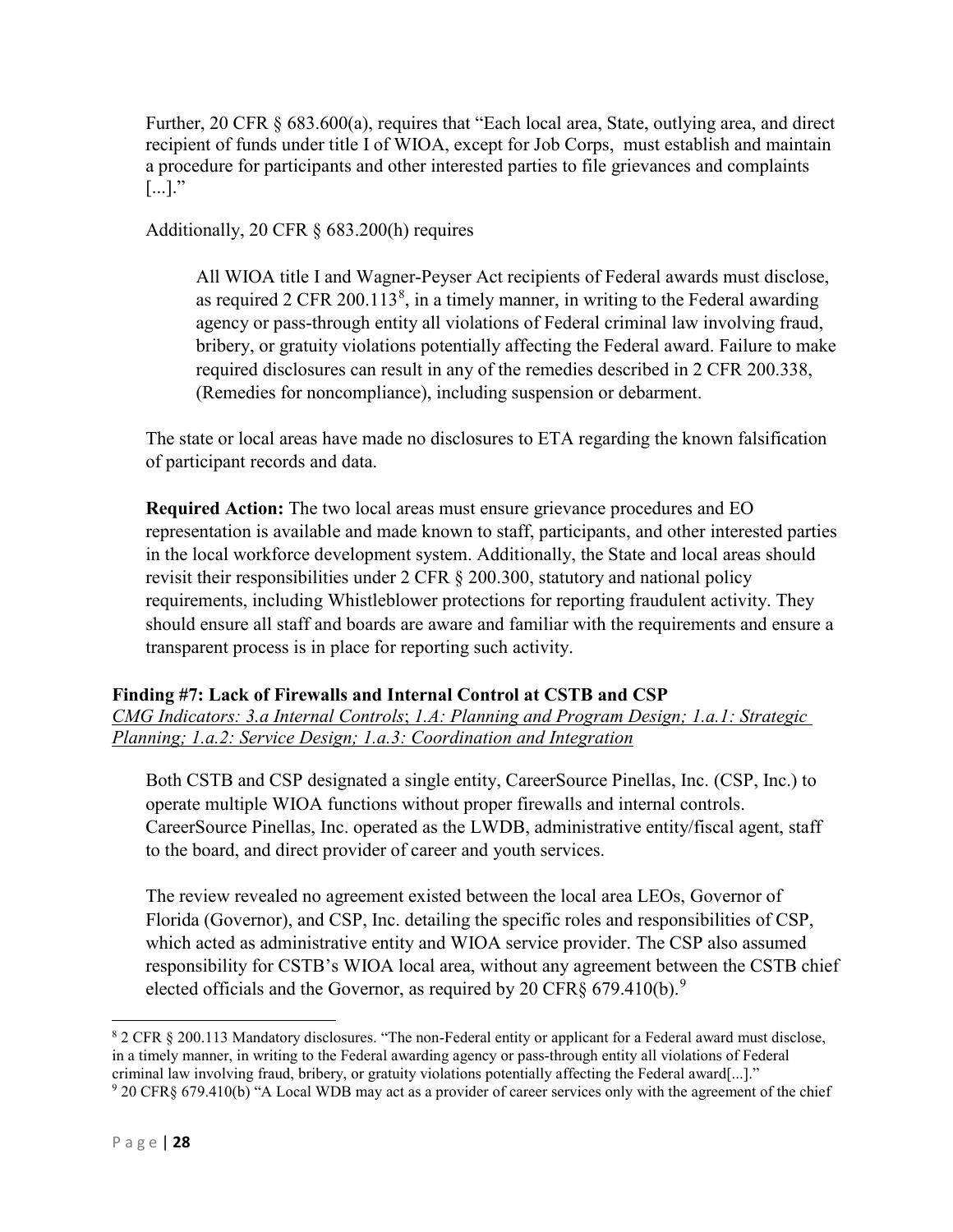Reviewers also noted CEO Peachey designated CSP as the fiscal agent without the documented concurrence and written agreement of both chief elected officials and the Governor, as required by 20 CFR  $\S$  679.420(a)<sup>[10](#page-30-0)</sup>. No written agreement exists that clearly defines the roles and responsibilities of the fiscal agent duties of CSP, nor an agreement designating CSP as the fiscal agent by the Tampa Bay local area chief elected official. Accordingly, there is no system of checks and balances between the CSP and CSTB staff, who perform multiple duties for the LWDBs, fiscal agent, and as WIOA Career Services provider for both local areas.

Reviewers also determined a lack of independence and internal control over various key functions of the fiscal agent. These functions included:

- a. Conducting monitoring of service providers and WIOA operations and services;
- b. Preparing financial reports of operations for both CSP and CSTB;
- c. Ensuring sustained accountability for expenditures and funds; and
- d. Reporting performance outcomes at both CSP and CSTB.

The CEO transferred staff from CSTB, their employer of record, to CSP as part of a cost savings and consolidation proposal. As a result, the CSP served as the employer of record for all staff, processed all financial transactions including payroll, and subsequently and billed these costs to the CSTB workforce area based on their approved cost allocation plan.

**Criteria:** 20 CFR § 679.430 provides guidance related to the requirements that entities performing in multiple functions must adhere to.

Local organizations often function simultaneously in a variety of roles, including local fiscal agent, Local WDB staff, one-stop operator, and direct provider of services. Any organization that has been selected or otherwise designated to perform more than one of these functions must develop a written agreement with the Local WDB and chief elected official to clarify how the organization will carry out its responsibilities while demonstrating compliance with WIOA and corresponding regulations, relevant Office of Management and Budget circulars, and the State's conflict of interest policy.

While the entities, in this case, created a local agreement that lists the different roles and responsibilities, the LEOs and boards failed to implement a system of internal control mechanisms delineating how all three functions would co-exist with an effective governance system and without conflicts of interest. As a result, there were little, if any, checks and balances between the board, the board staff, and the entity serving as a direct service provider.

 $\overline{a}$ 

elected official in the local area and the Governor."

<span id="page-30-0"></span><sup>10</sup> 20 CFR§ 679.420(a)" In order to assist in administration of the grant funds, the chief elected official or the Governor, where the Governor serves as the local grant recipient for a local area, may designate an entity to serve as a local fiscal agent[…]."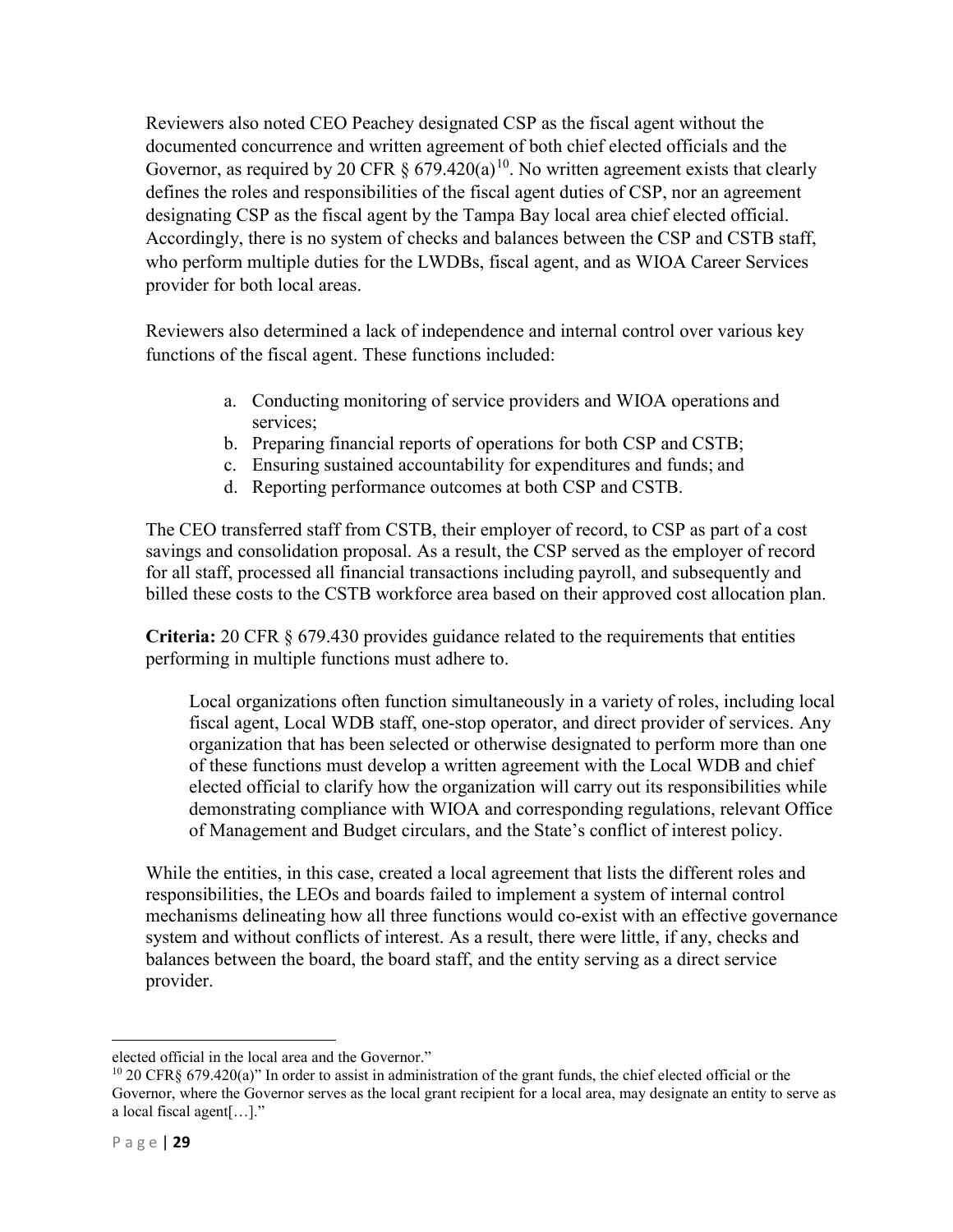**Required Action:** The State, in collaboration with LEOs in CSTB and CSP, must provide a corrective action plan that ensures: 1) appropriate internal controls are put in place if multiple functions are allowed to be performed by a single entity; and 2) separate entities are designated, or procured, to perform the three functions (fiscal agent, staff to the board, and direct service provider). This corrective action plan must conform to the requirements of 20 CFR § 679.410-430.

#### <span id="page-31-0"></span>**Finding #8: Board Recruitment, Vetting, Nomination, and Appointment Inconsistent with WIOA Provisions**

*CMG Indicators: 1.A: Planning and Program Design; 1.a.1: Strategic Planning; 1.a.2: Service Design; 1.a.3: Coordination and Integration*

The recruitment, vetting, nomination, and appointment of board members in both local areas are not consistent with WIOA provisions and administrative policy established by the State. CSPI's failure to comply with federal and state provisions created an environment in which staff led the recruitment, vetting, and nomination process for selecting members for the LWDBs in both CSP and CSTB; not by the LEOs or CLEOs. This allowed the CEO of CSP, who was the boards' staff director, to personally select and nominate board members, whom the LEOs then appointed.

The review uncovered that starting in 2009, CEO Peachey recruited and vetted candidates for both the CSP and CSTB LWDBs, as openings became available. Mr. Peachey sent names of candidate nominees to the respective LWDBs for discussion and selection as board members. As a result, he directed and heavily influenced the placement of members on the LWDBs, determined their committee assignments, and consequently exerted full influence and control over the LWDBs through this process.

**Criteria:** 20 CFR § 679.320(g) requires that "Chief elected officials must establish a formal nomination and appointment process, consistent with the criteria established by the Governor and State WDB under sec. 107(b)(1) of WIOA for the appointment of members of the Local WDBs[...". Among other requirements, this process must ensure that the procedures used and documentation of the candidates' qualifications meet the requirement of WIOA and the regulations. This also includes requirements that LWDBs appoint business representatives from among individuals nominated by local business organizations and business trade associations.

The chief elected official did not meet nor properly document all requirements. In many instances, the staff solicited, recruited, selected, and recommended business representatives not formally nominated by business organizations and business trade associations. This created a board and governing structure where the staff's wishes drove key decisions about oversight and administrative activities.

**Required Action:** The chief elected officials in both local areas, in consultation with the State, must develop and implement clear processes and procedures for recruiting board members and documenting their qualifications in alignment with the requirements of WIOA, the regulations, and State policy. These processes and procedures should ensure that the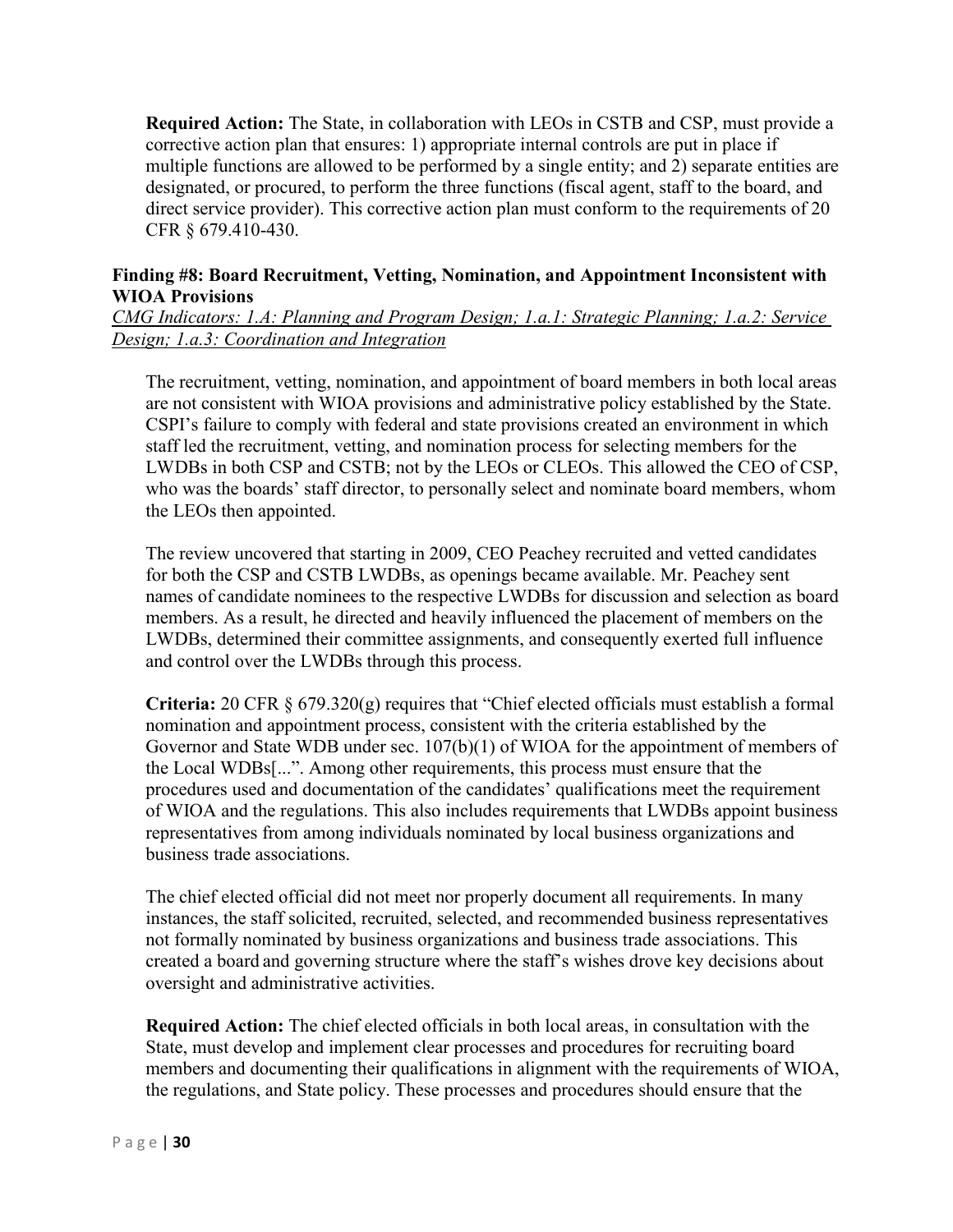board staff does not influence the selection of board members.

## <span id="page-32-0"></span>**Finding #9: Chief Elected Officials Improperly Delegated Key Roles and Responsibilities** *CMG Indicators: 1.A: Planning and Program Design; 1.a.1: Strategic Planning; 1.a.2: Service Design; 1.a.3: Coordination and Integration*

The chief elected officials in Tampa Bay and Pinellas delegated some of the key statutory roles and responsibilities, such as the establishment of by-laws, to the LWDB in violation of WIOA requirements. These actions weakened the chief elected officials' ability to design and authority to implement an effective local governance and oversight system in both local areas.

**Criteria:** 20 CFR § 679.310(g) delegates the establishment of by-laws to the chief elected official. The chief elected official must establish the by-laws in order to constitute an effective LDWB. The requirement denotes that the chief elected official, not the LWDB, to outline the process and roles for LWDB members, establishing clear roles, responsibilities, procedures, authority, and expectations. The requirement also helps increase the board's functionality and ensures transparency with the public about the board's operations.

In their agreements with the LWDBs, both Tampa Bay and Pinellas chief elected officials delegated this responsibility to the boards; essentially allowing the boards to write their own by-laws. In addition, the LWDBs delegated this responsibility to the CSP Administrative entity, thereby, allowing this entity to create the governing by-laws that would apply to both boards. This and other actions by the chief elected officials contributed to a governing structure that failed to establish proper checks and balances, clear roles and responsibilities, and appropriate internal controls in both local areas.

**Required Action**: The State must work with both local areas to ensure that chief elected officials, not the boards or staff in CSTB and CSP, are properly functioning as the authoritative governing bodies responsible for establishing the local areas' by-laws. The boards and the staff may assist and provide support in the process; however, the chief elected officials should perform this function to constitute an effective LWDB.

<span id="page-32-1"></span>**Finding #10: Non-Compliant with WIOA Transparency and Sunshine Provisions** *CMG Indicators: 2.g Records Management; Objective 2.I: Complaints, Grievances & Incident Reporting; 2.i.1: Policies and Procedures; 2.i.2: Notices; 2.i.4: Grievance and Complaint System*

CareerSource Tampa Bay and CareerSource Pinellas did not comply with the transparency and sunshine provisions of WIOA by failing to make available, through electronic means, the minutes of formal meetings of the boards.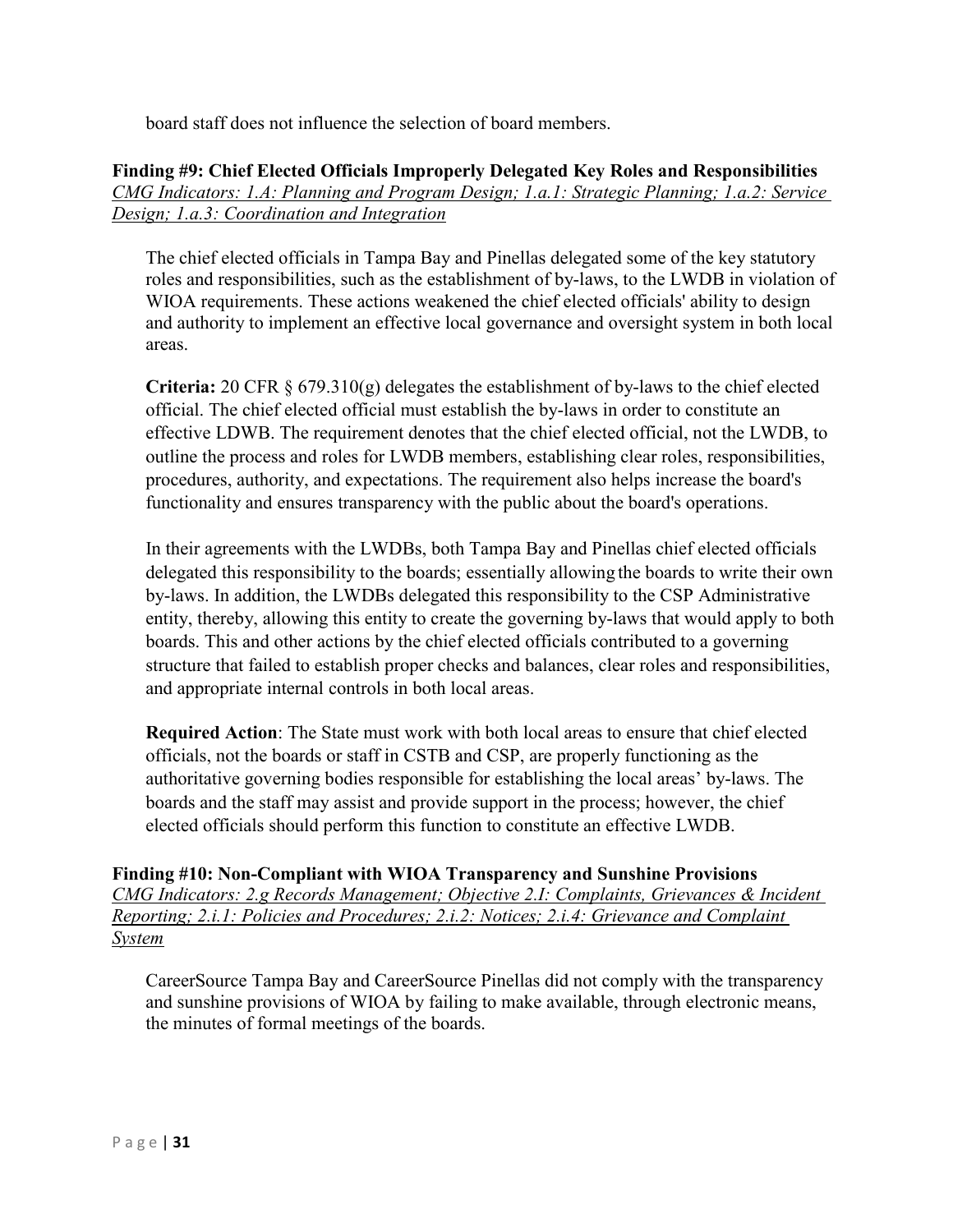**Criteria:** The "Sunshine Provision," WIOA sec.  $107(e)^{11}$  $107(e)^{11}$  $107(e)^{11}$  requires boards to operate in a transparent manner. When the regulations require local boards to make information about their activities available to the public, on a regular basis and through electronic means and open meetings, the board minutes should be available for public access. The CFR also sets forth parameters for both State (20 CFR  $\S$  679.140) and Local (20 CFR  $\S$  679.390) WDBs to conduct business in an open and transparent manner. Transparency in operations also assures that all parties are accountable to the public and can mitigate concerns of inappropriate influence. Because this information was not available, the public did not have an opportunity to be informed the boards' actions**.**

**Required Action:** CSTB and CSP must post, and make available electronically to the public, all minutes of formal meetings. The State must also ensure that all local areas are compliant with these provisions.

## <span id="page-33-0"></span>**Finding #11: CSTB and CSP Lack Evidence of LWDBs Fulfilling Required Functions** *CMG Indicators: 1.A: Planning and Program Design; 1.a.1: Strategic Planning; 1.a.2: Service Design; 1.a.3: Coordination and Integration*

CSTB and CSP lack evidence showing the boards are carrying out functions that are required of local workforce boards.

**Criteria:** As provided in WIOA 107(d), "Functions of Local Board", in addition to 20 CFR § 679.370, "What are the functions of the Local Workforce Development Board?", the roles, responsibilities, and functions of the LWDB are clearly stated, as are the purposes for which the boards exist.

In interviews with multiple board members at both CSP and CSTB, all indicated that they had not received any training about their roles, responsibilities, and the boards' functions. Reviewers also noted, through staff interviews and document reviews, that the boards were not performing all necessary functions, nor did they have plans in place to carry out all functions. The boards could not substantiate that required board functions were being implemented or how they may be implemented in the future, including activities required at 20 CFR § 679.370(e )(1, 2, and 4); § 679.370(f); § 679.370(g); and § 679.370 (h)(3 and 4).

None of the board members interviewed at either CSP or CSTB received an overview of their roles and responsibilities, by-laws, WIOA (law), CFR Title 20 (regulations), or other training to prepare them in fulfilling their roles on the LWDBs.

<span id="page-33-1"></span><sup>&</sup>lt;sup>11</sup> "The local board shall make available to the public, on a regular basis through electronic means and open meetings, information regarding the activities of the local board, including information regarding the local plan prior to submission of the plan, and regarding membership, the designation and certification of one-stop operators, and the award of grants or contracts to eligible providers of youth workforce investment activities, and on request, minutes of formal meetings of the local board."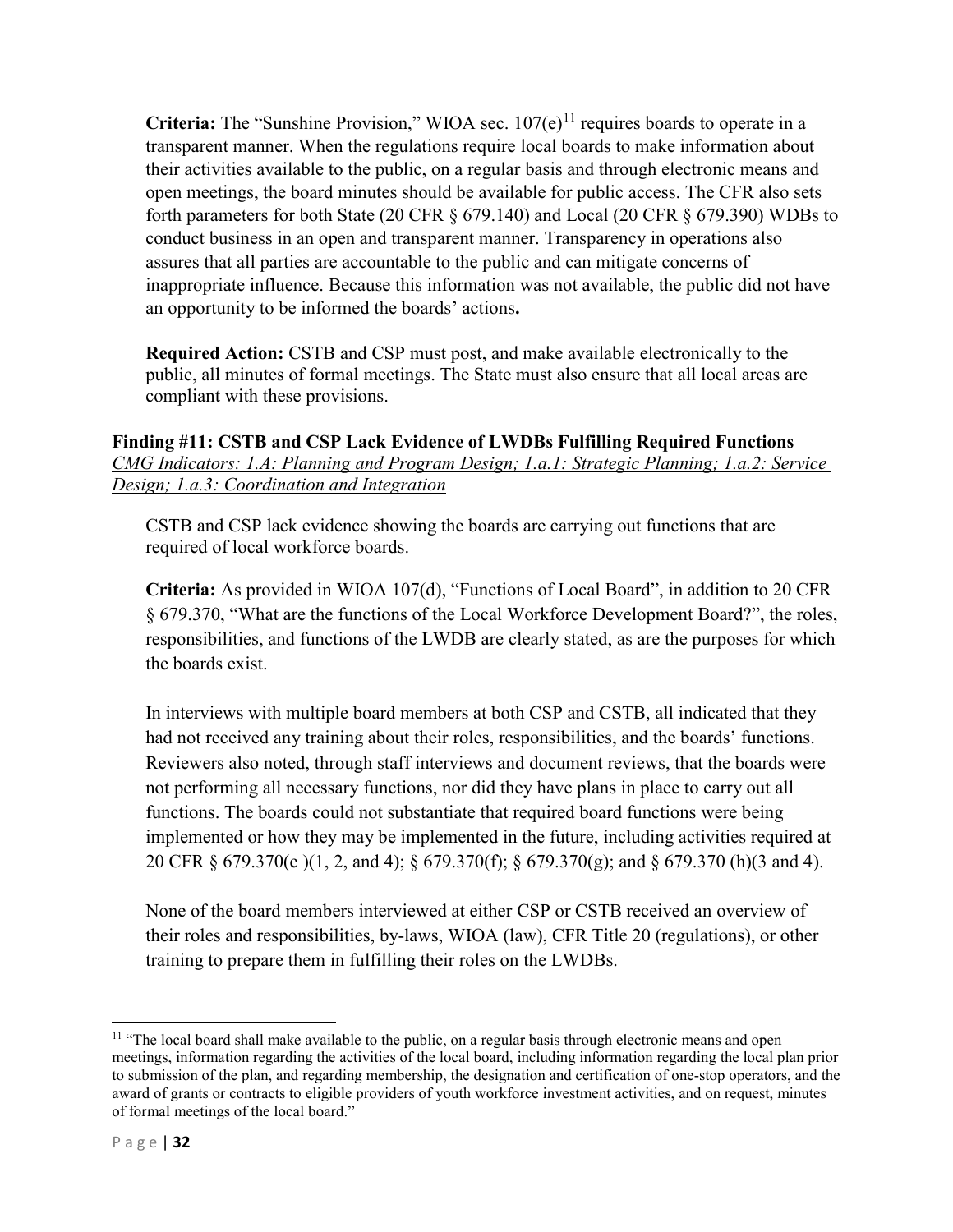The reviewers could not verify the two boards were carrying out or had plans to carry out many functions and roles, including those required in 20 CFR § 679.370. The LWDBs must ensure that they are fulfilling the statutory and regulatory roles and functions mandated by WIOA for local boards.

**Required Action:** The State must verify and ensure that the LWDBs are fulfilling their responsibilities under WIOA sec. 107(d) and Title 20 CFR § 679.370.

#### <span id="page-34-0"></span>**Finding #12: One-Stop Competitive Procurement Not Compliant** *CMG Indicator: 2.d Procurement and Contract Administration*

The one-stop operator competitive procurement conducted by CSTB, CSP, and CareerSource Pasco Hernando (CSPH) did not comply with the requirements of WIOA Sec 121(d), Title 20 CFR § 678.605, or ETA's Training and Employment Guidance Letter (TEGL) No. 15-16. The review disclosed that CSP issued a Request for Proposal (RFP) containing approximately \$15,000 in funding to procure a One-Stop Operator (OSO) for three locations; CSTB, CSP, and CSPH. The response to the RFP consisted of only one proposal from a current eligible training provider. The board then selected that provider as the OSO for all three local areas.

The review team determined that the RFP did not contain sufficient funding to receive an adequate number of responses to meet the competition requirements under WIOA and the Uniform Guidance. The combined LWDBs have a budget of approximately \$25 million in available funds and operate in a geographic area that has a population of approximately 2.3 million (11.3 percent of the State's population). Accordingly, budgeting for only \$15,000 to operate in multiple locations is exceptionally insufficient and does not meet the requirements of a competitive selection. The RFP was not widely distributed in a manner that would attract a sufficient pool of potential bidders/respondents. CSP's procurement process and the manner in which it conducted the competition did not comply with the requirements of a full and fair competitive procurement.

ETA issued guidance in the form of Frequently Asked Questions and TEGLs concerning OSO competitive procurement proposals. That guidance indicated that an RFP or invitation for bid "with no funding or nominal funding will restrict competition" and "would violate the prohibition on non-competitive pricing practices under 29 CFR 97.36(c)(1)(iii) and 2 CFR § 200.319(a), which states "All procurement transactions must be conducted in a manner providing full an open competition."

**Criteria:** WIOA sec. 121(d)(2)(A) requires that an entity "shall be designated or certified as a one-stop operator through a competitive process." The WIOA Joint Final Rules and TEGL 15-16 also require that LWDBs must use a competitive process based on principles of competitive procurement in the Uniform Administrative Requirements, Cost Principles, and Audit Requirements for Federal Awards (2 CFR part 200), including the Department of Labor specific requirements (2 CFR part 2900).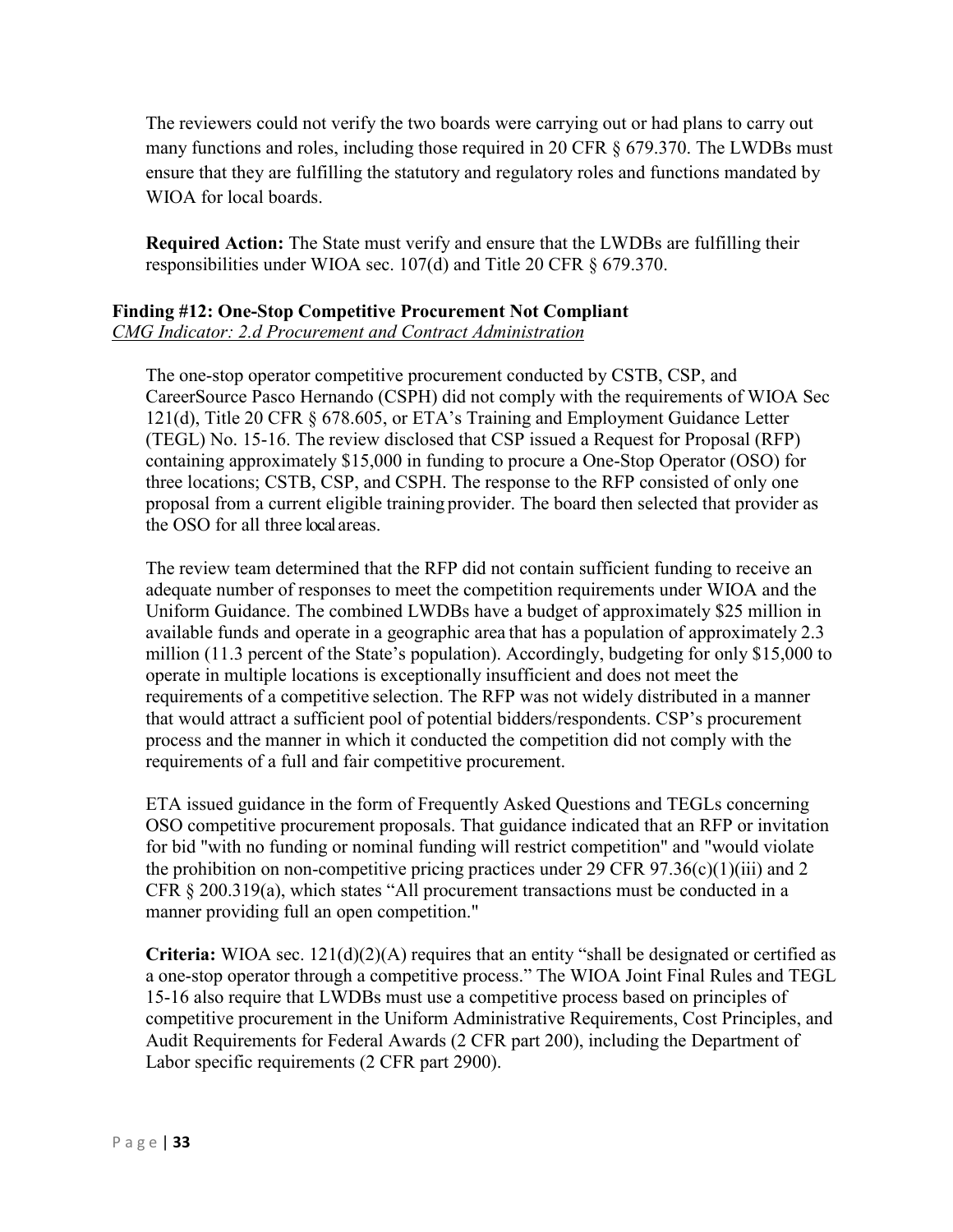**Required Action:** The LWDBs must conduct a competitive procurement as required by WIOA Section 121, 20 CFR§ 678.605, and 2 CFR § 200.319. Furthermore, the State must ensure that the LWDBs comply with the competitive procurement requirements in selecting the OSO.

#### <span id="page-35-0"></span>**Finding #13: Conflict of Interest Policies Not Compliant**

*CMG Indicators: 1.A: Planning and Program Design; 1.a.1: Strategic Planning; 1.a.2: Service Design; 1.a.3: Coordination and Integration*

The conflict of interest policies developed by CSTB and CSP are not compliant with the WIOA regulations and Uniform Guidance requirements. The review of both LWDAs' policies revealed that they do not require board members to exclude themselves from participating in decision-making discussions for services and activities that could financially benefit them or their organizations. The State also informed ETA reviewers that State policy requires LWDBs to disclose all funds paid to entities, including an LWDB-affiliated member. ETA reviewers also learned that several board members sit on committees that make decisions from which they could benefit. As a result, board members that represent organizations that received substantial grant funds could be participating in discussions about the awarding of such funds, thereby creating potential conflicts of interest. However, the review team could not document if board members with these known conflicts had participated in the discussions, which involve the awarding of funds.

**Criteria:** 20 CFR § 683.200(c)(5) imposes specific conflict of interest requirements on WIOA recipients, in addition to those applicable under the uniform administrative requirements. Further, the requirements at 2 CFR § 200.318, address codes of conduct and conflict of interest, as well as 20 CFR  $\S$  683.200(c )(5)(i).

A State WDB member, Local WDB member, or WDB standing committee member must neither cast a vote on, nor participate in any decision-making capacity, on the provision of services by such member (or any organization which that member directly represents), nor on any matter which would provide any direct financial benefit to that member or that member's immediate family. The State's sunshine policy is also consistent with WIOA requirements in prohibiting members from participating in the decision-making capacity that could potentially benefit them.

Both local areas' board policies, however, did not require members to remove themselves from any discussions involving their organization or funding prior to any voting. The policy only requires LWDB members to remove themselves from voting on known conflicts of interest.

**Required Action:** The State must review and ensure that both local areas bring their conflict of interest policies into compliance with WIOA regulations and the Uniform Guidance requirements. The State should take additional steps to make sure CSTB and CSP revise their conflict of interest policies and should conduct follow-up monitoring.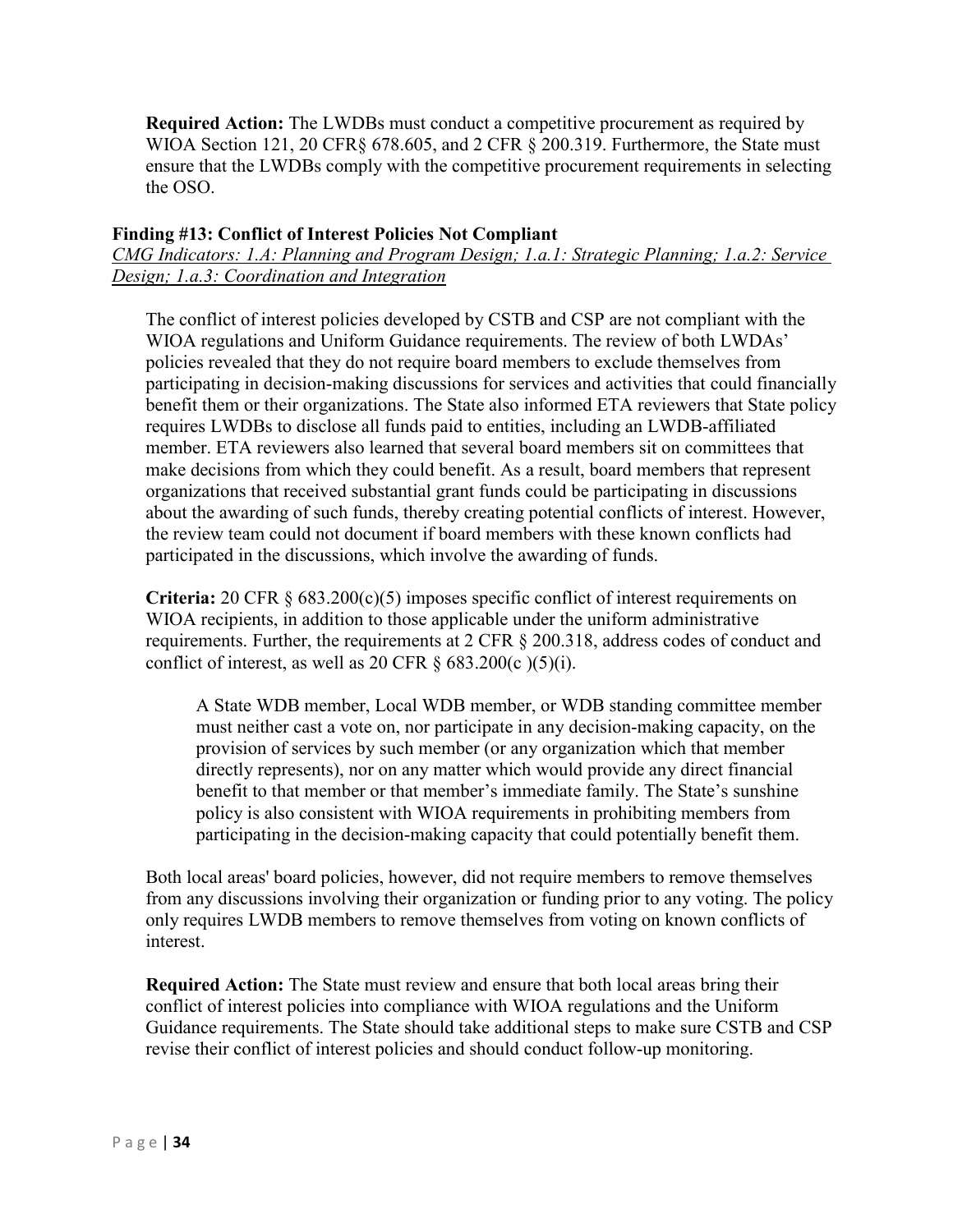## **Finding #14: CSTB and CSP LWDB Compositions Not Compliant**

*CMG Indicators: Objective 1.A: Planning and Program Design; 1.a.1: Strategic Planning; 1.a.2: Service Design; 1.a.3: Coordination and Integration*

The CSTB and CSP board compositions did not meet the majority business requirements of WIOA. The review uncovered that both the CSTB and CSP LWDBs did not have the required business representation on their respective boards as required by WIOA.

Both boards' membership comprised fewer than 51 percent of business representatives. Additionally, several private sector slots, nearly 26 percent in CSTB remained vacant and appeared to have been unfilled for substantial periods. In CSP, nearly 40 percent of private sector slots were vacant and appeared to have remained unfilled for a substantial period. The absence and lack of participation of a large segment of board members, particularly the private sector, questions whether or not there was meaningful input from business and industry related to key workforce decisions, as well as proper oversight of the areas' workforce system.

**Criteria:** WIOA sec.  $107(b)(1)^{12}$  $107(b)(1)^{12}$  $107(b)(1)^{12}$  and 20 CFR §679.320 describe the LWDB membership requirements as enumerated in WIOA. WIOA sec. 107(b)(2)(A) requires "a majority of the members of each local board shall be representatives of business in the local area".

**Required Action:** The State must work with chief elected officials in both local areas to appoint new members that bring the boards into compliance with the business majority requirement. The board should fill vacancies as quickly as possible to ensure full and adequate participation of both public and private sectors in the local workforce systems.

## <span id="page-36-0"></span>**Finding #15: Non-Compliant with Stevens Amendment**

*CMG Indicators: Internal Controls; 2.d Procurement and Contract Administration; 2a.1: Specific Award Conditions*

CSTB and CSP did not fulfill the requirement to provide certain information in public communications for non-Federal entities receiving public funds. Reviewers found that the RFP for the OSO competitive procurement for CSTB, CSP, and CSPH did not contain required language regarding the Stevens Amendment.

**Criteria:** Provisions of P.L. 115-31, Division H, Title V, Section 505, requires that:

When issuing statements, press releases, requests for proposals, bid solicitations and other documents describing projects or programs funded in whole or in part with Federal money, all grantees receiving Federal funds […] shall clearly state—

(1) The percentage of the total costs of the program or project that will be financed with Federal money;

(2) The dollar amount of Federal funds for the project or program; and

<span id="page-36-1"></span><sup>&</sup>lt;sup>12</sup> "The Governor, in partnership with the State board, shall establish criteria for use by chief elected officials in the local areas for appointment of members of the local boards in such local areas in accordance with the requirements of paragraph (2)."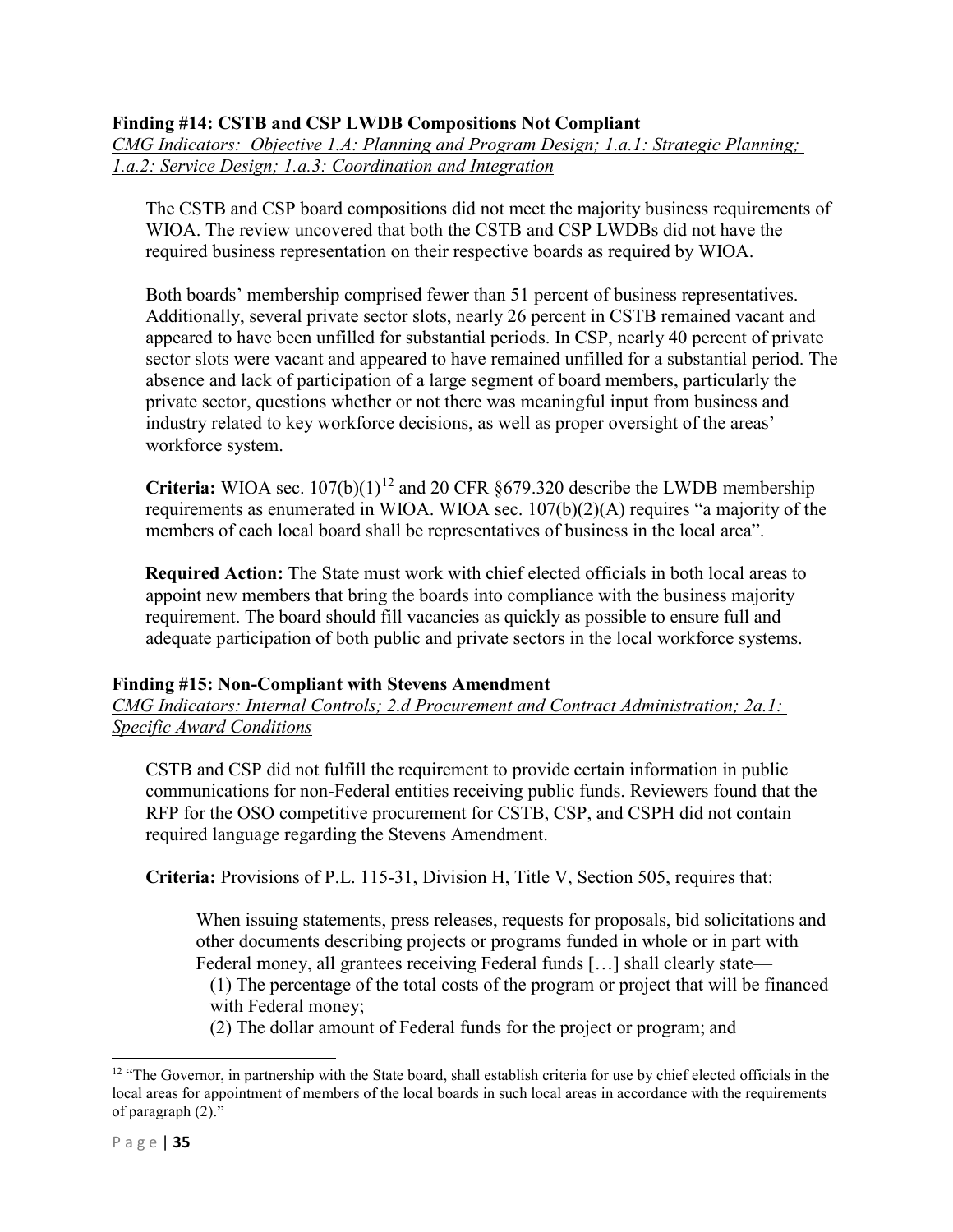(3) Percentage and dollar amount of the total costs of the project or program that will be financed by non-governmental sources.

**Required Action:** The State must work with all local areas to incorporate the Stevens Amendment provisions into their policies, processes, and monitoring procedures. The State must also monitor all local areas to ensure the implementation of the Stevens Amendment.

## <span id="page-37-0"></span>**Finding #16: State Did Not Conduct Adequate and Effective Oversight**

*CMG Indicators: 2.f Sub-recipient Management & Oversight; 1.A: Planning and Program Design; 1.a.1: Strategic Planning; 1.a.3: Coordination and Integration*

The State did not conduct adequate and effective oversight of both local areas to ensure multiple issues in governance and other areas of program administration were compliant with WIOA requirements. The examination of governance structures revealed that the frequency and depth of monitoring activities by the State were not sufficient to identify issues in governance and other areas of local operations and program administration.

It was determined that the State had not provided adequate policy guidance and training on the WIOA regulations regarding key provisions including governance requirements, internal controls, separation of duties, and adequate mechanisms to ensure the proper delineation of authority based on those duties. This also includes functions performed by the various entities operating within each local workforce area.

The lack of guidance and training from the State created a situation that caused confusion, related to roles, responsibilities, and requirements, at the local level. The State did not implement some key provisions of WIOA in its oversight of workforce development systems at the local level. While it is appropriate for the State to allow local flexibilities, it does not appear that the State provided adequate policy guidance, training, and technical assistance to ensure that the implementation of the workforce development system was compliant with WIOA.

**Criteria:** 20 CFR § 679.130 and WIOA 101(d) outline the functions of the State Workforce Development Board (SWDB). Among SWDB functions is the development of effective LWDBs,<sup>[13](#page-37-1)</sup> as well as the "review of statewide policies and programs and making recommendation**s** on actions that must be taken by the state to align workforce development programs to support a comprehensive and streamlined workforce development system<sup>"[14](#page-37-2)</sup>.

**Required Action:** The State must conduct more in-depth monitoring of the local areas to ensure compliance with provisions of WIOA, including governance structures, internal controls, and separation of duties. As appropriate, the State should develop guidance and policies related to local governance, oversight, and proper administration at the local level. The State should provide training and appropriate technical assistance to help local boards.

<span id="page-37-1"></span> $13$  20 CFR  $\S$  679.130(e)(2)

<span id="page-37-2"></span><sup>14</sup> 20 CFR § 679.130(b)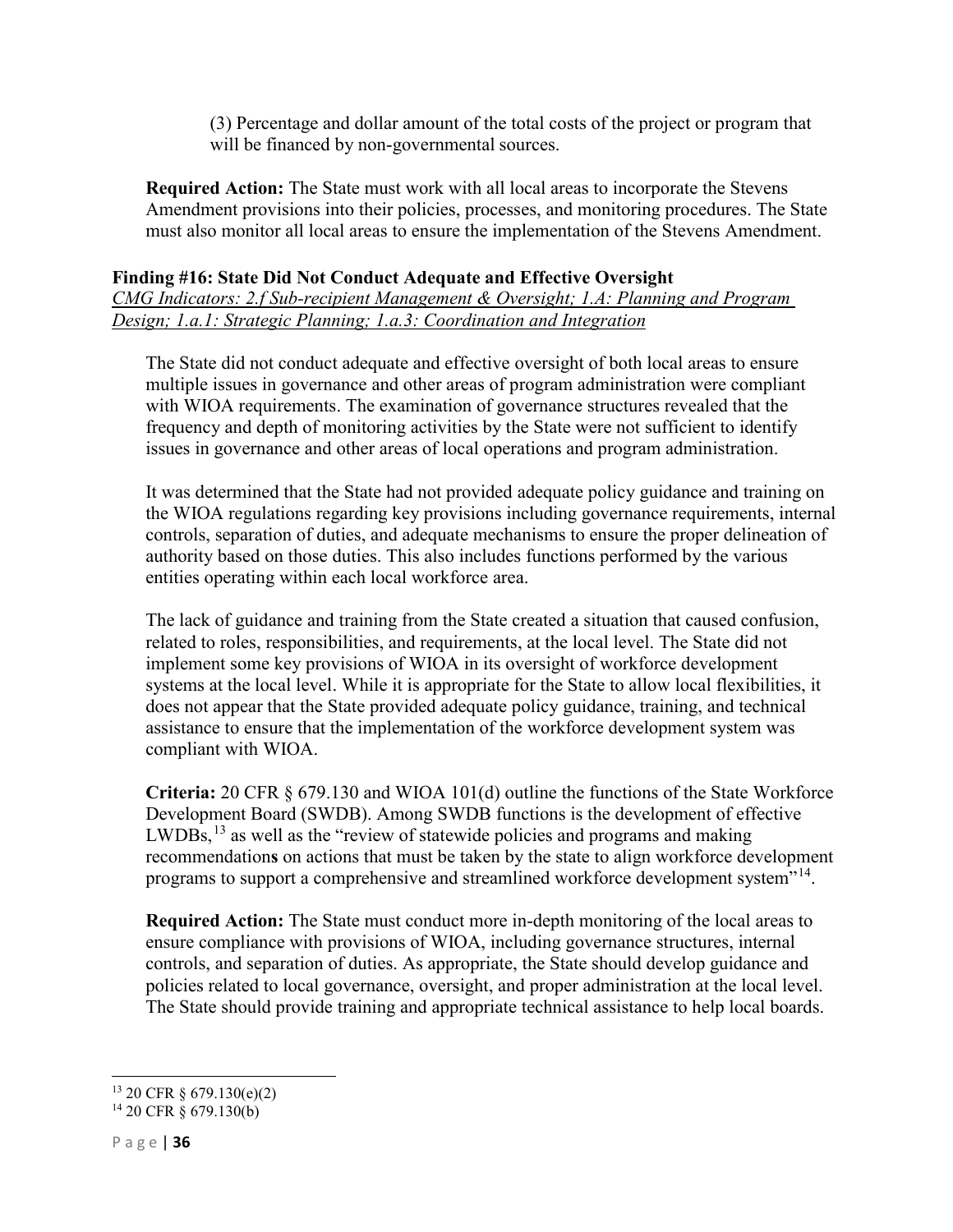<span id="page-38-0"></span>The review found that CSP and CSTB must improve the internal controls with regard to preloaded credit cards used to pay supportive services to participants in order to safeguard these funds from fraud and abuse.

**Criteria:** 2 CFR § 200.302(b)(4) states have a responsibility to ensure, "Effective control over, and accountability for all funds, property, and other assets. The non-Federal entity must adequately safeguard all assets and assure that they are used solely for authorized purposes."

During the review, staff told examiners that the CSP and CSTB used pre-loaded credit cards to provide supportive services to enrolled participants. The cards are only available in set denominations: \$25, \$50, \$75, and \$100.

Due to the pre-determined amounts on the cards, participants could receive reimbursement according to their needs or, in some cases, receive reimbursement that exceeded their needs. CSP and CSTB should have issued supportive service payments in the actual amount of documented need. In addition, because the CSP and CSTB used pre-paid credit cards, there was no confirmation that participants used the funds to cover allowable and approvable costs, per the regulations. Furthermore, there were no restrictions placed on credit card use.

Reviewers also learned that both the CSP and CSTB incurred monetary losses on some of the cards due to staff embezzlement of funds from the cards.

While both CSP and CSTB indicated that they had taken steps to improve internal controls, security, and safeguards over credit card inventories and balances, the local areas need to assess whether they made overpayments and whether participants misused program funds.

**Required Action:** Both the CSP and CSTB must develop supportive services systems that provides funds to participants in the actual amount of need. The local areas should document that the participants' expenditures are approved and allowable. Further, they should establish additional controls to safeguard both the number of cards issued and the funds available on the cards. The State must conduct a full review of all credit card balances to determine the actual amount of cash on hand and ensure supportive service payments were based on actual needs. The LWDBs must also establish adequate internal controls to safeguard these funds.

# <span id="page-38-1"></span>III. **AREAS OF CONCERN**

## <span id="page-38-2"></span>**Area of Concern #1: Lack of Training for CLEOs and LWDB Members on Roles and Responsibilities**

# *CMG Indicator: 1.A: Planning and Program Design; 1.a.1: Strategic Planning;*

Based on interviews conducted and information reviewed, it was determined that chief elected officials and board members lacked proper training and lacked basic knowledge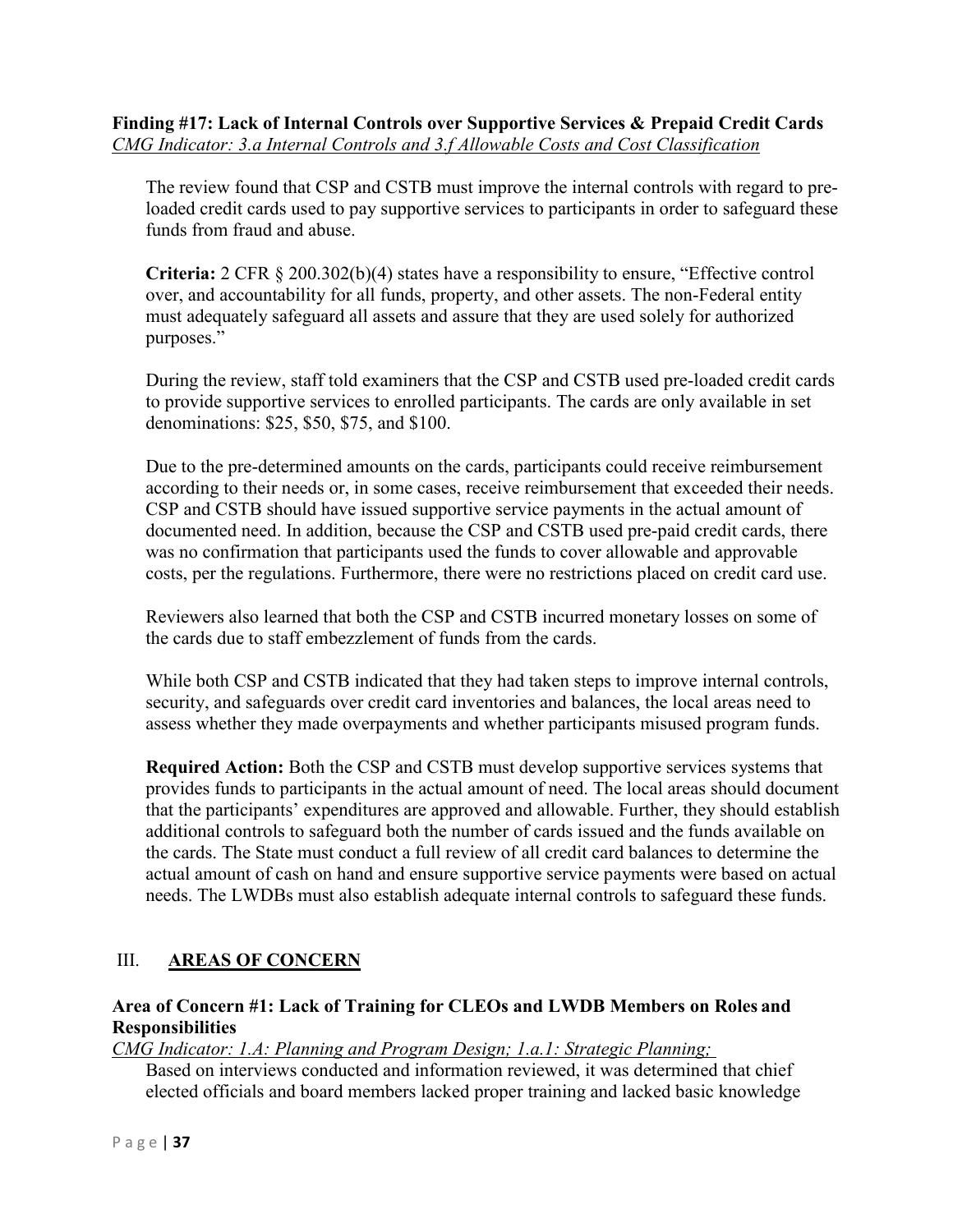about their statutory roles and responsibilities. The lack of knowledge made it difficult for boards and chief elected officials to carry out their functions.

**Recommendation:** The boards should develop a plan to provide orientation and training for all new members and LEOs on their functions. The boards should also provide periodic updates to board members and LEOs as needed.

## <span id="page-39-0"></span>**Area of Concern #2: Improper Appointment or Assignment of Staff as Voting Members of Subcommittees**

*CMG Indicators: 1.A: Planning and Program Design; 1.a.1: Strategic Planning; 1.a.2: Service Design; 1.a.3: Coordination and Integration; 2.H: Personnel; 2.h.1: Personnel Policy and Procedures*

The CEO and board staff may not serve as members of a subcommittee or support staff to the committee. This practice is not a proper role for board staff. The practice also appears to enable staff to influence the work of the boards in ways that affect the board's ability to provide effective oversight that is free of undue influence and interference by staff.

**Recommendation:** The board should clearly define the roles and responsibilities of staff, ensuring compliance with WIOA requirements.

<span id="page-39-1"></span>**Area of Concern #3: Adequacy of State Oversight over Local Area Self-Monitoring** *CMG Indicators: 1.A: Planning and Program Design; 1.a.1: Strategic Planning; 1.a.2: Service Design; 3.A: Internal Controls; 3.a.1: Effectiveness and Efficiency of Operations*

Both boards function as service providers and conduct self-monitoring of program activities without external evaluation of their oversight operations.

**Recommendation:** The State must examine how the local areas monitor themselves to determine if proper safeguards are in place to ensure adequate oversight and to avoid conflicts of interest.

# <span id="page-39-2"></span>IV. **STATE ACTIONS**

The CSP, CSTB, and the State have implemented changes to address some of the issues identified in this report. ETA still needs to review, verify, and confirm changes as part of the State's corrective action plan.

# <span id="page-39-3"></span>**CAREERSOURCE TAMPA BAY**

## **Governance:**

- The once combined local area operations are now separate, effective September 1, 2018.
- The new organizational structure includes CEO, Chief Operating Officer and Chief Financial Officer (CFO). The new CEO started January 21, 2019.
- CSTB conducted board orientation to include an overview of several programs and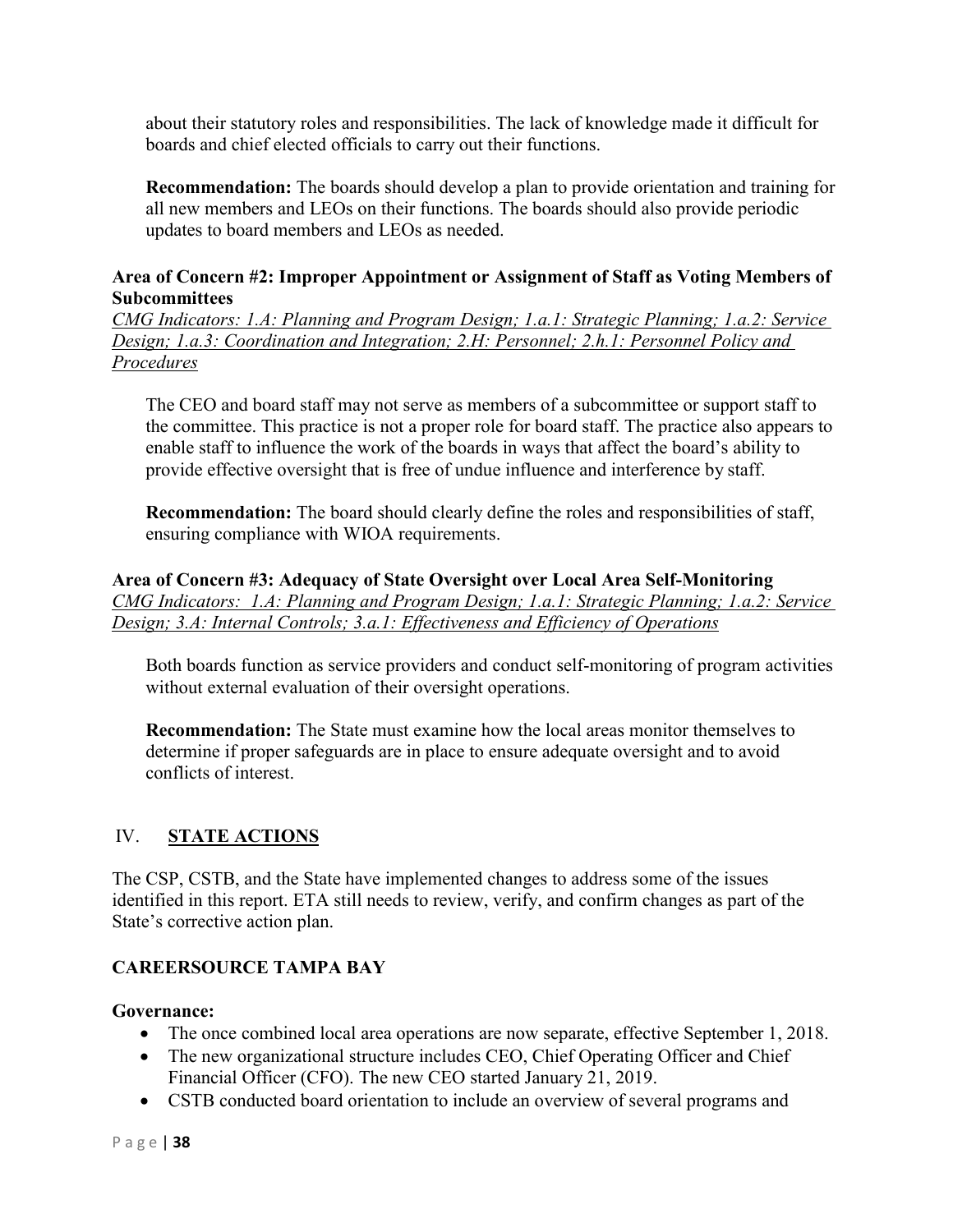administrative areas: Wagner-Peyser; WIOA; Welfare Transition Program (WTP); SNAP; Finance; Program Monitoring; FLDEO monitoring; Sunshine Law; and committee formation and attendance. Additionally, training regarding the roles and responsibilities for the LWDB and board staff, CEO, FLDEO, CareerSource Florida, and Hillsborough County was completed.

- CSTB updated the Board Orientation Toolkit for onboarding new members.
- CSTB updated their website, which now addresses transparency and WIOA sunshine provisions. The website now includes all updated board and committee meeting minutes and agendas.

## **Financial, Internal Controls & Personnel:**

- CSTB imposed stricter regulations on monitoring procedures. In addition to scheduled bimonthly inventory counts, the local area added unannounced periodic reviews of supportive service cards, in addition to regular on-going monitoring of supportive service cards.
- CSTB revised the Supportive Service Policies and Procedures to ensure appropriate and sufficient internal controls are in place regarding eligibility, issuance, storage and reconciliation of supportive service throughout the region.
- CSTB ceased the mail-out process of supportive service cards.
- CSTB researched alternatives to bank visa cards for supportive service items provided to eligible participants, including gas cards, bus passes, direct billing with select vendors, online ordering and reloadable debit cards.
- Staff provided the new salary cap for Florida chief elected officials to the board of directors for reference in establishing the salary range for the CEO position.
- The Board voted to remove incentive plan from Business Services Program structure.
- CSTB discontinued all monetary incentives based on performance. *If CSTB should ever decide to offer monetary awards,* CSTB will create additional earnings codes in ADP to process monetary awards through payroll instead of bank visa cards. Additionally, payments are taxable income.
- CSTB updated their Employee Handbook, Paid Time-Off (PTO) policy, and nepotism policy.
- CSTB launched an anonymous reporting hotline operated by a neutral third party company, Ethicspoint, to ensure thorough and fair review of complaints and concerns.
- Recognizing the potential conflict of interest with the previous Human Resources Director, CSTB appointed the Director for Audits, Contracts and Procurement to serve as the Equal Employment Opportunity Commission Officer.
- CSTB conducted management training at the Supervisor and Director-levels to address the current direction for evaluations, the proper way of approving time in ADP, Family Medical Leave Act, leave requests, job postings, and future job descriptions.
- CSTB provided optional staff training to all staff on Languages of Appreciation in the Workplace.

# **Program Design & Service Delivery:**

• CSTB created a policy/performance position to provide local guidance and training for staff on TEGLs, FLDEO policies, and policy changes. The agency launched dashboards for board members and staff.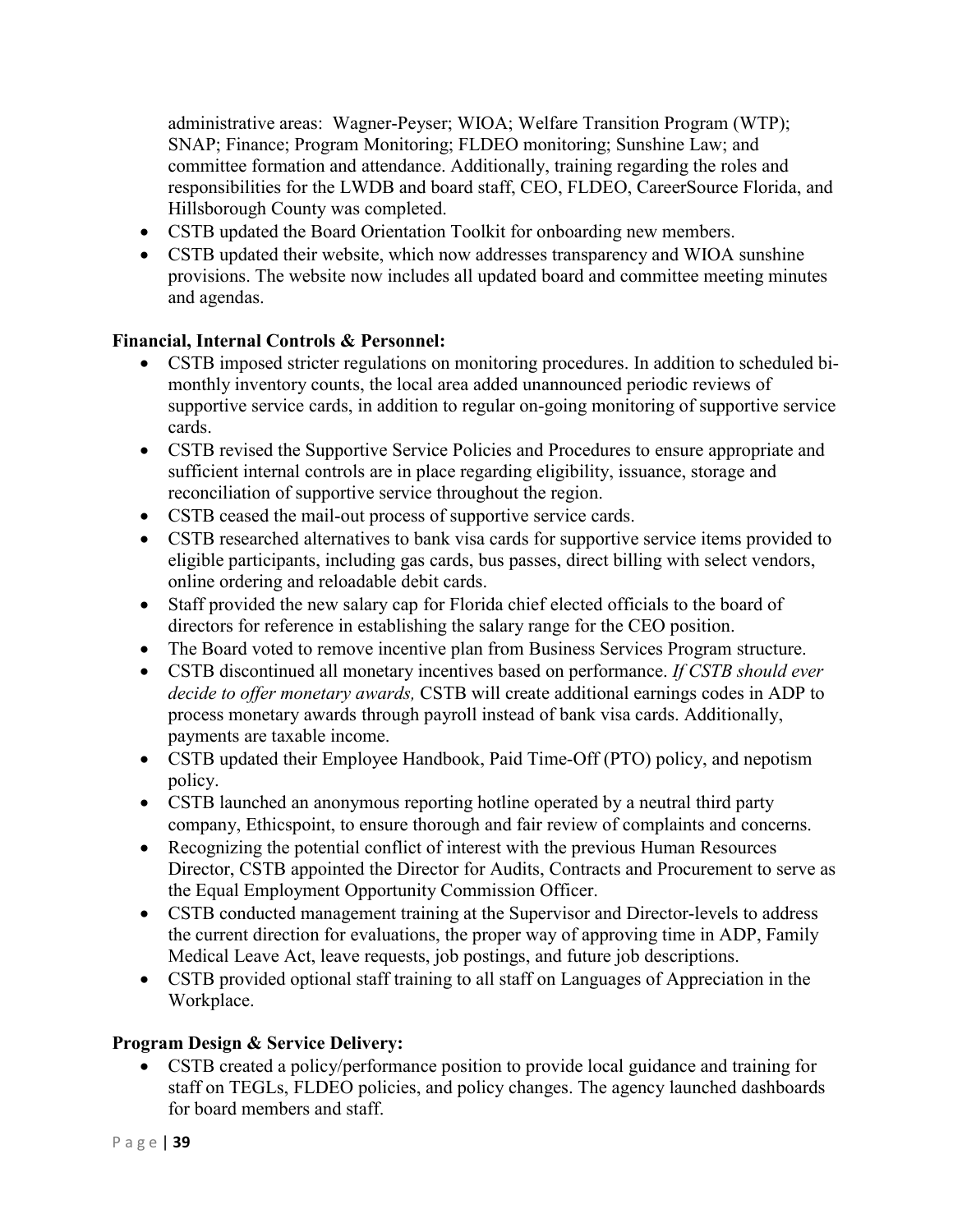- CSTB conducted Extensive Staff Development Training to include the following:
	- o Procured GeoSol subject matter expert trainers to deliver three weeks intensive hands on Employ Florida, statewide labor exchange service system to train frontline and management staff on all facets of the system. Also providing recorded webinars for ongoing staff training needs.
	- o Sent three key management staff to the National Association of Workforce Development Professionals Youth Symposium in Chicago on December 11th to 14th, 2018.
- CSTB reissued the OSO RFP to address one of the report findings. The Board expanded the scope of services and increased value of contract in order to meet the deliverables and purpose of the One Stop Operator. They also expanded the scope of services and increased value of contract to include establishing a Memorandum of Understanding database.
	- o RFP 18-0428 OSO Services released June 4, 2018.
	- o July 3rd, 2018 CSTB Board approved recommendation to move forward with Kaiser Group, Inc. d/b/a Dynamic Workforce Solutions as the OSO.
	- o Notice of Intent to Award posted on July 3, 2018.
- CSTB developed an outreach plan for the universal customer on how to register on Employ Florida for job search assistance.
- CSTB developed their strategic plan to regain community participation from Employers and Job Seekers.
- CSTB imposed restrictions on application window for new training vendors. Vendor deadline is within the first quarter of the fiscal year.
- CSTB approved a new Eligible Training Provider Policy. The updated policy adds criteria that: (1) limits new training providers/new training programs to 12 enrollments until performance is established; (2) limits training programs to those with a minimum entry level wage rate of \$14.63 per hour; (3) requires 70% completion rate per training program; and (4) requires 70% Job Placement Rate.
- CSTB conducted a Training Provider meeting.
- CSTB ceased acquisition and use of all new hire lists for all programs associated within Business Services.
- CSTB halted documenting WIOA eligibility on all universal customers. Any customer interested in WIOA funding assistance must follow the application process aligned for all interested customers.
- CSTB modified OJT, Employed Worker Training (EWT) & Paid Work Experience (PWE) agreement templates to reflect ETA/FLDEO best practices. They added a yearend date to the OJT, PWE and EWT agreements to establish a financial period end, with an annual term limit. The CSTB board attorney reviewed and edited the OJT/PWE for verification of language to the applicant and employer.
- CSTB updated their Desk Guides to reflect updated policies and changes. They changed the Statement of Needs Policy for WIOA and Welfare Transition Program (WTP)/Supplemental Nutrition Assistance Program (SNAP) to include exclusion of benchmarks and reduced dollar amount of support service per need, based on transportation research.
- CSTB implemented the revised Supportive Services Policy: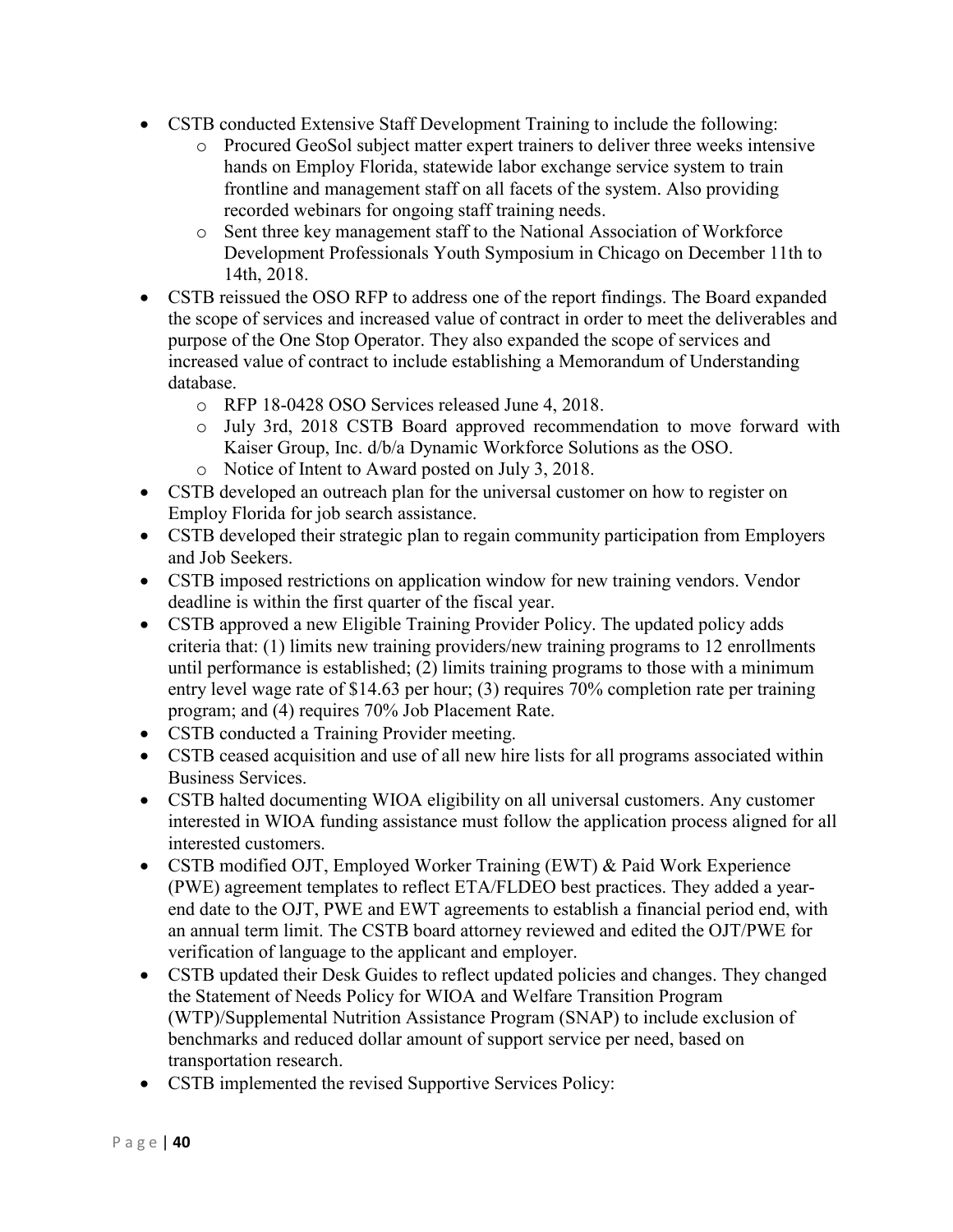- o Established a Supportive Services maximum cap of \$700 per PY per customer. CSTB Career Counselors are required to track supportive service amounts per PY to ensure they do not exceed the established caps.
- o Services are limited to transportation, tools, and work-related uniforms.
- o Removed all programmatic benchmarks and incentives from Supportive Service Policy.
- CSTB modified the OJT Staffing Structure:
	- o Integrated Business Services OJT team with the WIOA Program team.
	- o Implemented process for the use of OJT Job Orders with WIOA occupational skills training completers (90 days prior to completion) and job search.
- CSTB incorporated the OJT team into the business services model, requiring Account Executives and Recruiters to recruit for OJT job orders sourcing WIOA, and WTP completers, Employ Florida and Monster resources. The Management Information System (MIS) provides monthly updated lists.

# <span id="page-42-0"></span>**CAREERSOURCE PINELLAS**

## **Governance:**

- Since July 2018, the local board replaced approximately 60 percent of its board members. The Pinellas County Board of County Commissioners (BOCC) or CLEO reviewed and approved these members. CSP held a Board Orientation for new and current board members.
- In an effort to enhance public accountability and transparency, the BOCC specifically asked that the new bylaws include appointment of a CSP board member position from the current Pinellas County School Board.
- The BOCC requested CSP to continue in the role of fiscal agent and administrative entity during the transition period but reserves the right to withdraw that approval and reassign those duties in the future, should conditions warrant.
- As of September 1, 2018, CSP and CSTB transitioned from a shared services model to a non-shared services model; CSP selected a new CEO at the October 2018 Board meeting.
- CSP revamped the finance department, bringing on a new CFO consultant, during the interim. The new CFO is bridging the gap until CSP hires a permanent CFO to ensure fiscal operations continue without disruption during the transition.
- The BOCC engaged a consultant to conduct a review of the current organizational structure and governance model for CSP and made recommendations for improvement. BOCC requested the CSP Board form an Ad Hoc Committee to review the Inter-local Agreement.

## **Financial, Internal Controls & Personnel:**

- Two audits completed in 2018 to include the statement of financial positon as of June 30, 2018, the related statements of activities, functional expenses, cash flows, the related notes to the financial statements, and review of internal controls and procedures.
- CSP reviewed and completed the Internal Control Questionnaire and Assessment (ICQ). FLDEO and the Bureau of Financial Monitoring and Accountability used the ICQ as a self-assessment tool for evaluating internal controls.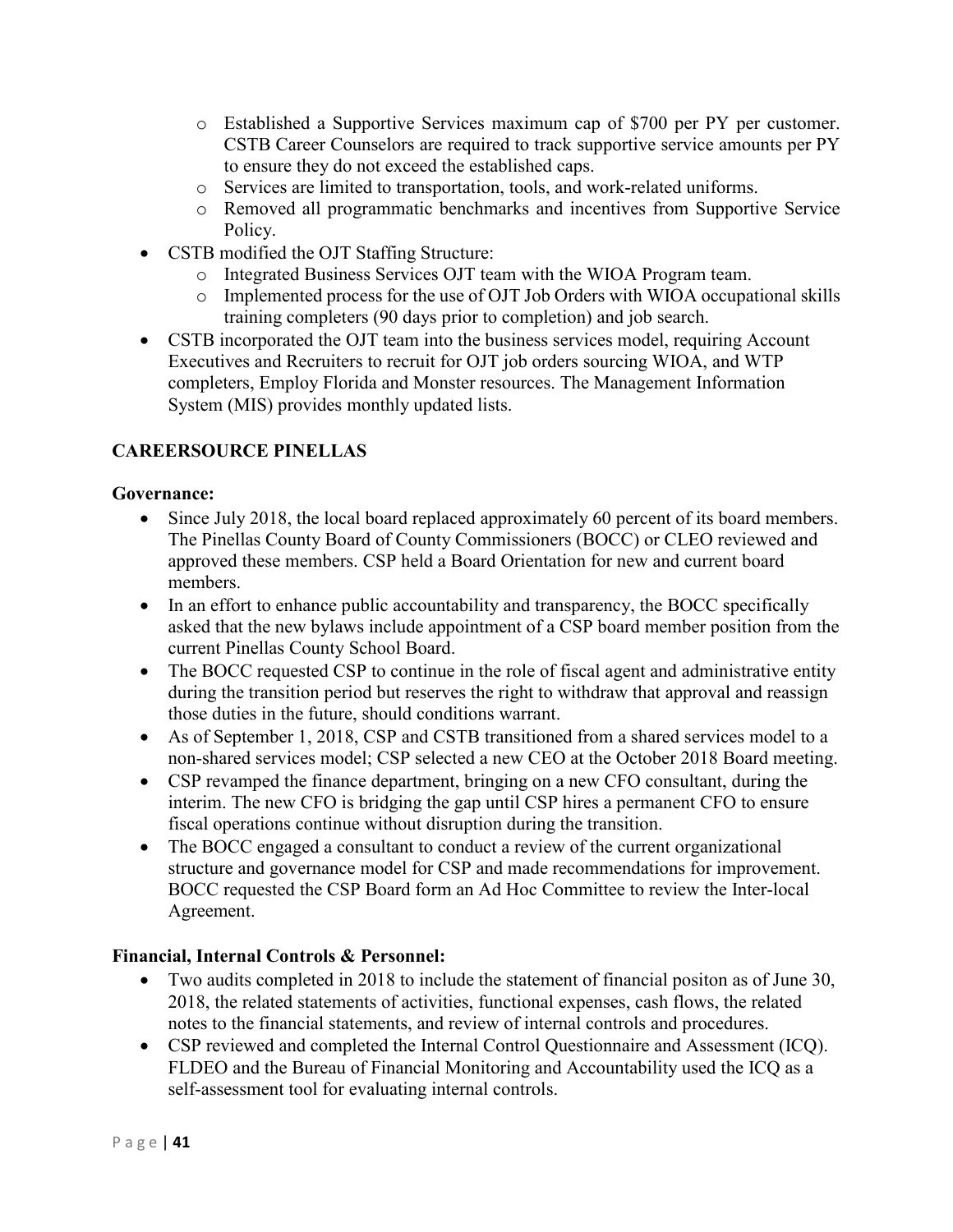- CSP modified their bank visa distribution process and implemented additional internal controls to maintain the cards.
- CSP eliminated the Business Services incentive program in August 2018.
- CSP will be working with the Compensation Committee to conduct a full compensation/benefits review in the spring, including a review of the benefits stipend, compensation, benefits and salary ranges.
- CSP reviewed CSF Policy and the Local Workforce Development Plan 2018-2020 outlining how CSP carries out multiple responsibilities. This includes how CSP develops appropriate firewalls to guard against conflicts of interest.

## **Program Design & Service Delivery:**

- CSP revised their Local Workforce Development Plan and submitted it to FLDEO.
- CSP made immediate changes to program activities as identified by ETA and FLDEO.
- CSP reissued the OSO RFP and selected a new entity to ensure that they follow a competitive process. In addition to coordinating the delivery of One-Stop partners and service providers, the OSO will provide customer service training and conduct bi-annual programmatic monitoring utilizing the FLDEO monitoring tool.
- CSP reviewed and approved the adoption of CSF Ethics and Transparency policy.
- CSP reviewed the hire list process and requested staff no longer utilize hire lists for placement.
- CSP reviewed the hire list process for determining OJT/PWE and immediately requested that staff no longer utilize hire list for reverse referrals, based on recent FLDEO/ETA guidance relating to OJT/PWE; this also includes justification and assessment. CSP will conducted a full review of OJT/PWE policy and will make additional changes as necessary.

# <span id="page-43-0"></span>**DEPARTMENT OF ECONOMIC OPPORTUNITY**

## **Progress/Oversight Structures/Plans:**

- FLDEO increased the number of on-site Programmatic monitoring reviews for PY 2018- 19.
- FLDEO revised the program monitoring participant file sampling methodology (i.e., random, stratified and targeted based on program area).
- FLDEO implemented the use of a Data Anomaly technology tool to:
	- o Identify (more-real time) missing or incomplete data elements that may indicate discrepancies with participant records.
	- o Assist with identification of local program practices, policies, and operating procedures that may conflict with current state policies.
- NOTE: FLDEO has also dedicated additional resources to identify and implement other technology solutions to enhance data analytics and the programmatic monitoring processes.
- To help maintain continuity of operations during the transition, FLDEO, CSP, and key LWDB Executive Directors compiled a comprehensive Milestones Matrix outlining key local board activities and due dates for the Interim Executive Directors for CSTB and CSP.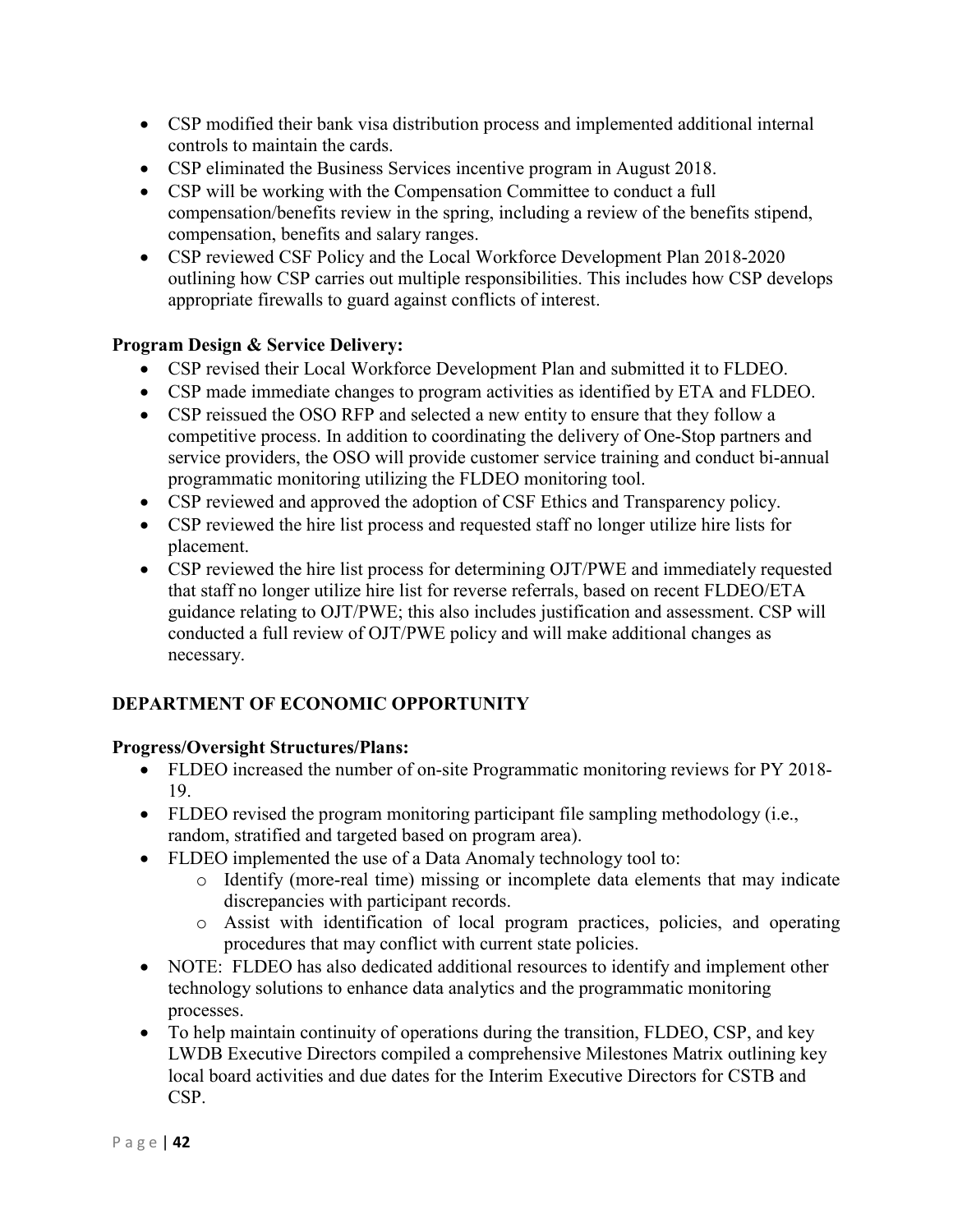- Several key LWDB Board Executive Directors throughout the State provided the Interim Executive Directors for CSTB and CSP an opportunity for Peer-to-Peer mentoring.
- FLDEO and CSF have enhanced the policy development process. The new process provides a more collaborative approach and ensures further engagement between CSF, FLDEO, and the LWDBs in the development of policies.
- FLDEO has evaluated current program policies and further strengthened existing policies to ensure policy directives are clearly stated and support consistency across the State.
- CSF, in partnership with DEO and Maher & Maher, implemented a comprehensive WIOA program performance metrics training series.
- CSF created an Ethics and Transparency Policy to codify the expectations about ethics and transparency in Florida's workforce system to maintain integrity, accountability and transparency in decisions and actions that earn and protect the public trust. The CSF Board of Directors approved this policy in September 2018.

## **Plans:**

- CSF, in partnership with FLDEO and National Association of Workforce Boards, are collaborating to develop a standardized Workforce System Orientation for Local Chief Elected Officials and Local Board Chairs.
- FLDEO is planning to enhance the state's Management Information Systems to increase direct communication with job seekers and employers to confirm the accurate reporting of activities and services provided.
- FLDEO is currently scheduling intensive, on-site training and technical assistance to the local areas to include in-depth local policy analysis to ensure compliance with the State's policies, programmatic training, and hands-on demonstrations on the correct use of Management Information Systems.

# **Program/Personnel/Organizational Restructuring to help with Statewide Oversight:**

- FLDEO re-organized the existing organizational structure and recruited new talent to ensure a dedicated focus on anomaly identification, trend analysis, and increased communication with the local areas to resolve issues identified.
- FLDEO continues to provide on-going technical assistance with the local boards, and support to the other FLDEO business areas, as needed.
- FLDEO is conducting additional analysis of the current organizational structure to determine if a different organizational model would allow the state to provide more meaningful and targeted oversight and support to the local areas.
- CSTB and CSP have successfully reorganized into two separate local boards. FLDEO and CSF continue to work with these boards on program design and service delivery.
- FLDEO continues to monitor the financial impact of the reorganization of CSTB and CSP during their transition. Both local boards currently have adequate funding levels and there have been no disruption in services.

- End of Report -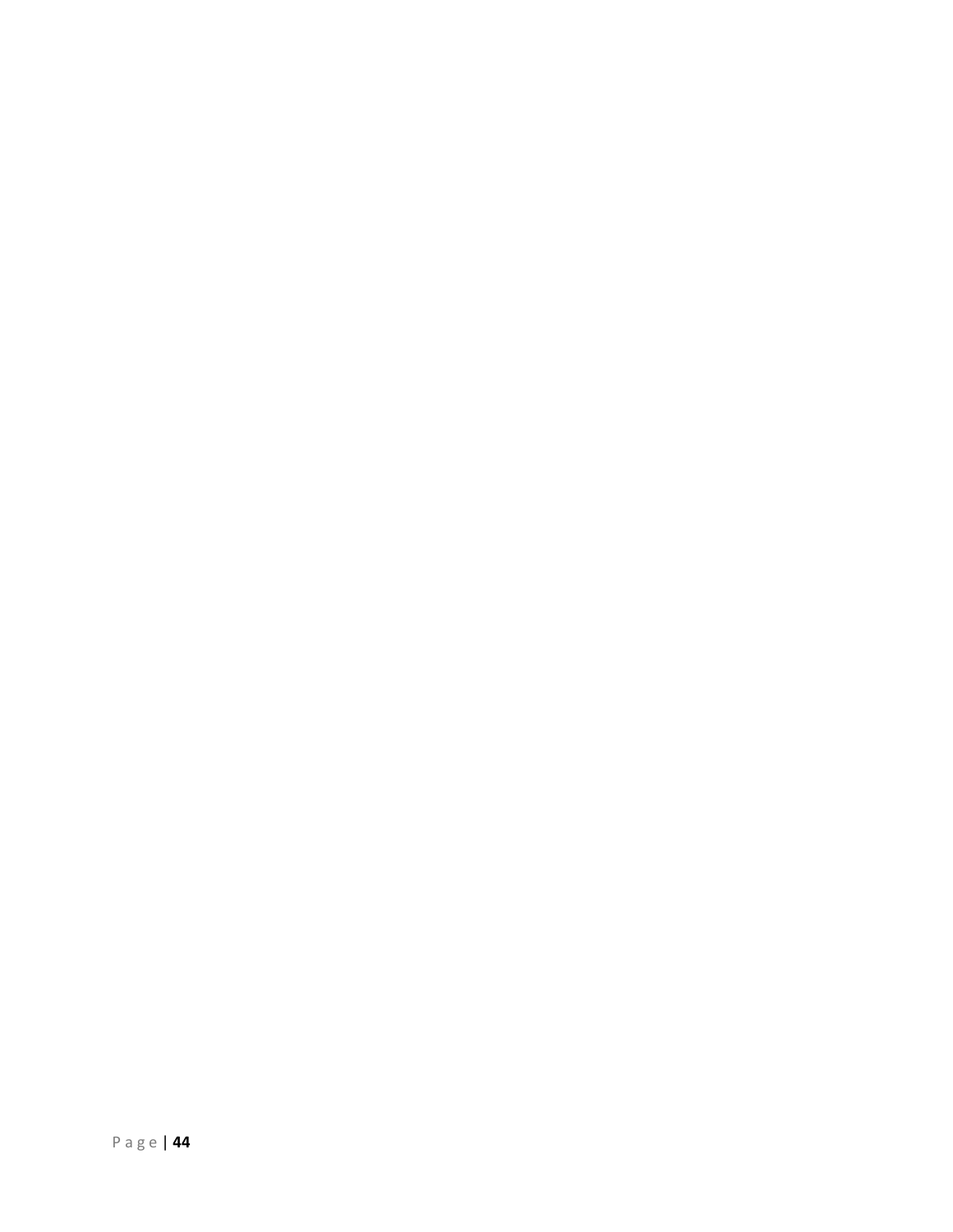# <span id="page-46-0"></span>**V. APPENDICES:**

<span id="page-46-1"></span>

| Findings Summary Chart: Compliance Review of CareerSource Tampa Bay and Pinellas<br><b>LWDAs, WIOA Program</b> |                                                                                                     |                              |  |  |
|----------------------------------------------------------------------------------------------------------------|-----------------------------------------------------------------------------------------------------|------------------------------|--|--|
|                                                                                                                |                                                                                                     |                              |  |  |
| Finding<br>#                                                                                                   | <b>Description</b>                                                                                  | <b>Questioned Costs</b>      |  |  |
| 1                                                                                                              | <b>Fabrication of Placements, Falsification of Information</b><br>and Records                       | N/A                          |  |  |
| $\mathbf{2}$                                                                                                   | Lack of Documented Program and Service Eligibility for<br><b>OJT Participants</b>                   | \$9,753,923.75               |  |  |
| 3                                                                                                              | <b>Supportive Services Payments Potentially Issued to</b><br><b>Ineligible Participants OJT</b>     | \$5,449,113                  |  |  |
| 4                                                                                                              | <b>Improper Business Services Staff Incentive Compensation</b>                                      | \$2,031,886.12               |  |  |
| 5                                                                                                              | <b>Improper Executive Director and Management</b><br><b>Compensation Salary Increases</b>           | \$408,487                    |  |  |
| 6                                                                                                              | <b>Lack of Staff Grievance procedures and Equal</b><br><b>Opportunity Representation</b>            | N/A                          |  |  |
| $\overline{7}$                                                                                                 | Lack of Firewalls and Internal Control at CSTB and CSP                                              | N/A                          |  |  |
| 8                                                                                                              | Board Recruitment, Vetting, Nomination, and<br><b>Appointment Inconsistent with WIOA Provisions</b> | N/A                          |  |  |
| 9                                                                                                              | <b>Chief Elected Officials Improperly Delegated Key Roles</b><br>and Responsibilities               | N/A                          |  |  |
| 10                                                                                                             | <b>Non-Compliant with WIOA Transparency and Sunshine</b><br><b>Provisions</b>                       | N/A                          |  |  |
| 11                                                                                                             | <b>CSTB and CSP Lack Evidence of LWDBs Fulfilling</b><br><b>Required Functions</b>                  | N/A                          |  |  |
| 12                                                                                                             | <b>One-Stop Competition Not Compliant</b>                                                           | N/A                          |  |  |
| 13                                                                                                             | <b>Conflict of Interest Policies Not Compliant</b>                                                  | N/A                          |  |  |
| 14                                                                                                             | <b>CSTB and CSP LWDB Compositions Not Compliant</b>                                                 | N/A                          |  |  |
| 15                                                                                                             | <b>Non-Compliant with Stevens Amendment</b>                                                         | N/A                          |  |  |
| 16                                                                                                             | <b>State Did Not Conduct Adequate and Effective Oversight</b>                                       | N/A                          |  |  |
| 17                                                                                                             | Lack of Internal Controls for Supportive Services &<br><b>Prepaid Credit Cards</b>                  | N/A                          |  |  |
|                                                                                                                | <b>Total</b>                                                                                        | 17,643,409.87<br>$\mathbf S$ |  |  |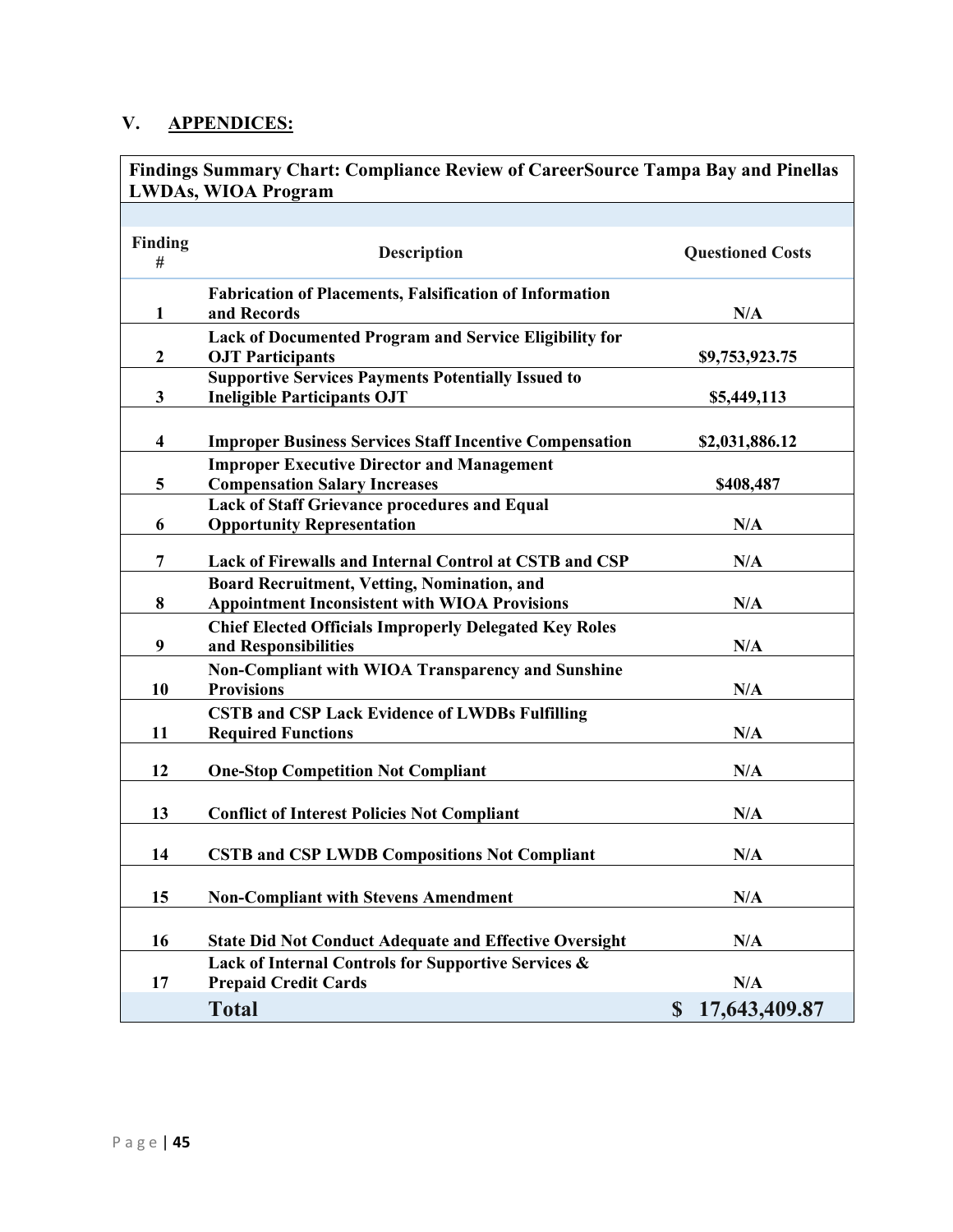#### <span id="page-47-0"></span>**COMPLIANCE REVIEW BACKGROUND INFORMATION:**

#### **Dates of Review:**

April 1-6, 2018 – Local Level April 9-13, 2018 – State Level April 16-20, 2018 – Local Level October 29, 2018 – November 2, 2018 – Local Level November 5-9, 2018 – Local Level

#### **Site(s) Visited:**

CareerSource Tampa Bay & CareerSource Pinellas Tampa, Florida – Local Level Department of Economic Opportunity (FLDEO) Tallahassee, Florida – State Level

#### **ETA Reviewer(s):**

Winston Tompoe, Office of State Systems (OSS) Director Lane Boseman, Chief, Division of Financial Management and Administrative Services (DFMAS) Thomas DiLisio, Division Chief DFMAS, Chicago Rachel Floyd-Nelson, Federal Project Officer (FPO) Jessica Otieno, FPO Susan Tesone, FPO Julian Hardy, FPO Carol Andry, FPO

#### **Programs Reviewed:**

WIOA Title I, Adult, Dislocated Worker, and Youth WIOA Title III, Wagner-Peyser

#### **Time Period for Data Covered in Review:**

July 1, 2014 through June 30, 2018

#### **Date of Entrance Conferences:**

April 1 and 9, 2018 October 29, 2018

#### **In Attendance:**

- Winston Tompoe, OSS Director ETA
- Lane Boseman, Chief, DFMAS ETA
- Rachel Floyd-Nelson, FPO ETA
- **Thomas DiLisio, Division Chief, Chicago ETA**
- Rachel Floyd-Nelson, FPO ETA
- **Jessica Otieno, FPO ETA**
- Susan Tesone, FPO ETA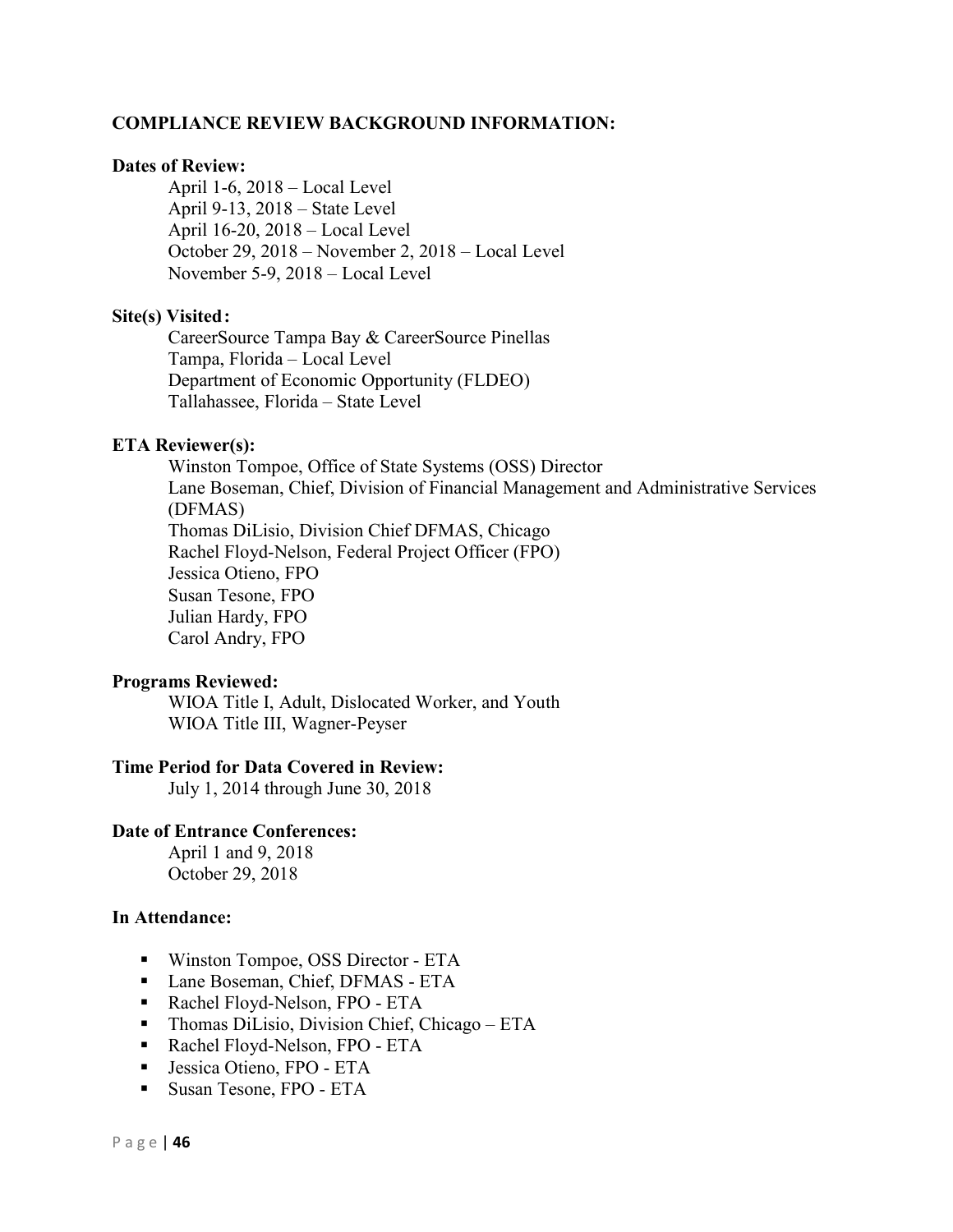- Julian Hardy, FPO ETA
- Carol Andry, FPO ETA
- Andrew Collins, Chief Operating and Financial Officer CSF
- Shila Salem, Chief of One-Stop and Program Support FLDEO
- Kathy Keeton, Sr. Management Analyst Supervisor Performance Reporting and Analysis Unit - FLDEO
- Janice Hutchinson, Chief of Financial Monitoring FLDEO
- **Maureen Castano, Revenue Program Administrator (FMA Manager over LWDB** Monitoring) - FLDEO
- Tom Abney, Senior Management Analyst II- Financial Monitoring Unit FLDEO
- Chadwick Myrick, Senior Management Analyst II- Financial Monitoring Unit FLDEO
- Jennifer Brackney, Executive Director LWDB 14 (CareerSource Pinellas)
- Juditte Dorcy, Interim Executive Director LWDB 15 (CareerSource Tampa)
- Donald Shepherd, Director of Programs Operations LWDB 14 (CareerSource Pinellas)
- Jody Toner, Director of Policy, Performance and MIS (CareerSource Tampa Bay)
- Ron Barton, Hillsborough County
- Ken Jones, Hillsborough County
- **Mimi Tran, CareerSource Tampa Bay**
- Anna Munro, CareerSource Tampa Bay
- Michelle Schultz, CareerSource Tampa Bay

## **Date of Exit Conferences:**

April 20, 2018 November 14, 2018

## **In Attendance:**

- Shila Salem, Chief of One-Stop and Program Support FLDEO
- Kathy Keeton, Sr. Management Analyst Supervisor Performance Reporting and Analysis Unit - FLDEO
- **Maureen Castano, Revenue Program Administrator (FMA Manager over LWDB** Monitoring) - FLDEO
- Jennifer Brackney, Executive Director LWDB 14 (CareerSource Pinellas)
- Juditte Dorcy, Interim Executive Director LWDB 15 (CareerSource Tampa)
- Ken Jones, Hillsborough County
- Donald Shepherd, Director of Programs Operations LWDB 14 (CareerSource Pinellas)
- Jody Toner, Director of Policy, Performance and MIS (CareerSource Tampa Bay)
- Damon Steffens, Chief Financial Officer FLDEO
- James Landsberg, Inspector General FLDEO
- Casey Penn FLDEO
- $\blacksquare$  Mary Lazor CSF
- Winston Tompoe, OSS Director ETA
- **Thomas DiLisio, Division Chief, Chicago ETA**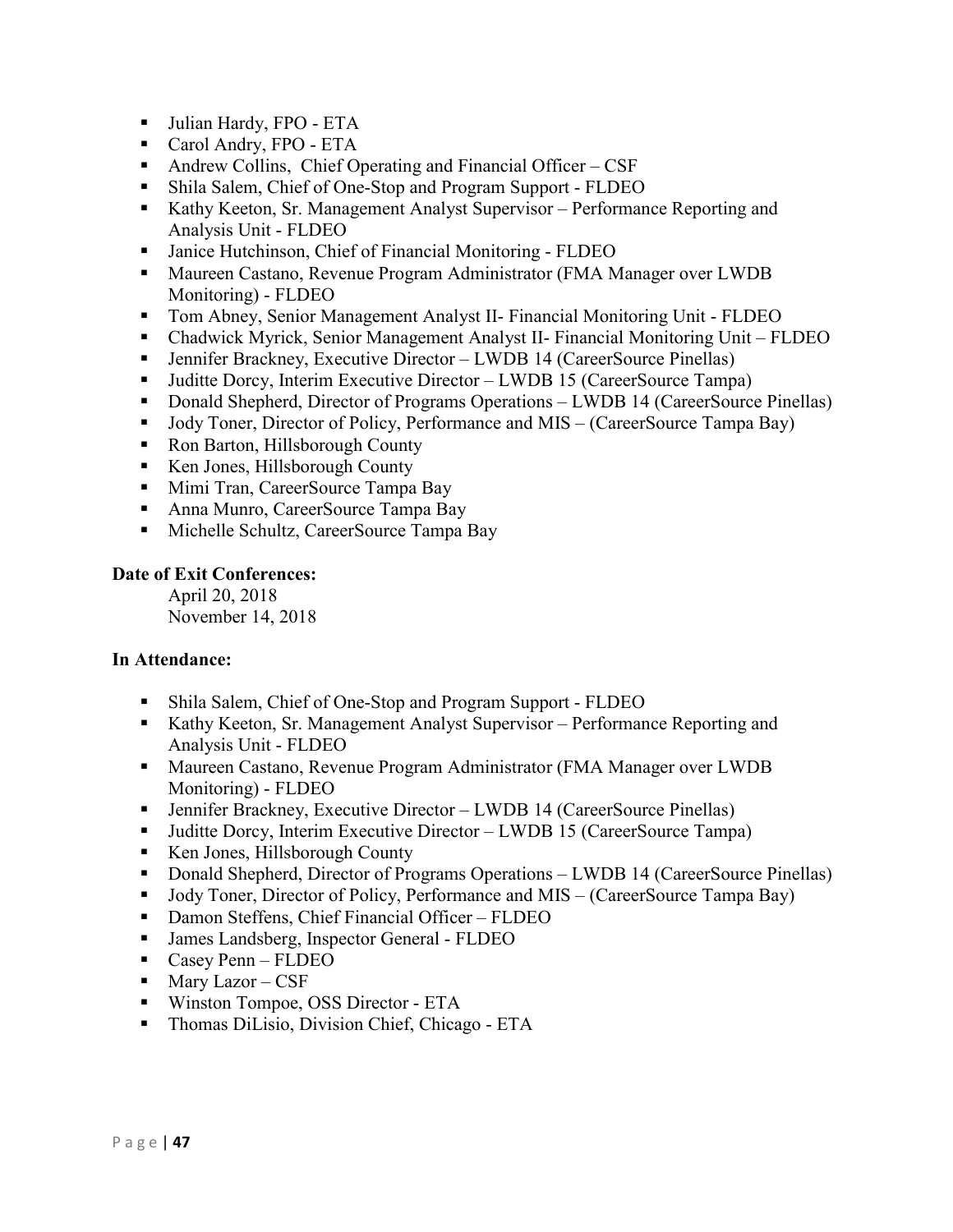#### <span id="page-49-0"></span>**REVIEW SCOPE – CORE GUIDE COVERED**

ETA used its Core Monitoring Guide and Financial Supplements to conduct the compliance review. The following general areas of the Guide and Supplement were covered in the review:

#### **Core Activity 1 Service Design & Delivery**

Objective 1.A: Planning and Program Design (C/E) Indicator 1.a.1: Strategic Planning (C/E) Indicator 1.a.2: Service Design (C/E) Indicator 1.a.3: Coordination and Integration Objective 1.B: Implementation (C/E) Indicator 1.b.1: Designating Personnel, Staff, and Hiring (C/E) Indicator 1.b.2: Participant Recruitment Activities (C/E) Indicator 1.b.3: Partnerships (C/E) Indicator 1.b.4: Required One-Stop Partner (C) Indicator 1.b.5: Establishing Contracts and Subawards (C) Indicator 1.b.6: Timely Equipment Purchases Objective 1.C: Products and Deliverables (C) Indicator 1.c.2: Product Development Objective 1.D: Business Services and Employer Engagement (C/E) Indicator 1.d.3: Business Services Objective 1.E: Participant Services (C) Indicator 1.e.1: Service Delivery (C) Indicator 1.e.2: Priority of Service (C) Indicator 1.e.3: Eligibility/Enrollment (C/E) Indicator 1.e.4: Assessment (C/E) Indicator 1.e.5: Participant Service Plan (C) Indicator 1.e.6: Supportive Services (C/E) Indicator 1.e.7: Training Services (C/E) Indicator 1.e.8: Placement

(C/E) Indicator 1.e.9: Follow-Up Services

#### **Core Activity 2 Grant Operations**

Objective 2.A: Project Management

(C/E) Indicator 2.a.1: Specific Award Conditions

(C) Indicator 2.a.2: Prior Approval of Project Modifications

Objective 2.B: Budget

(C) Indicator 2.b.1: Budget Controls

(C) Indicator 2.b.2: Budget Modifications

Objective 2.C: Property Management

(C) Indicator 2.c.1: Insurance Coverage

(C) Indicator 2.c.2: Real Property

- (C) Indicator 2.c.3: Equipment
- (C) Indicator 2.c.4: Rental or Leasing Costs for Property
- (C) Indicator 2.c.5: Supplies
- (C) Indicator 2.c.6: Intangible Property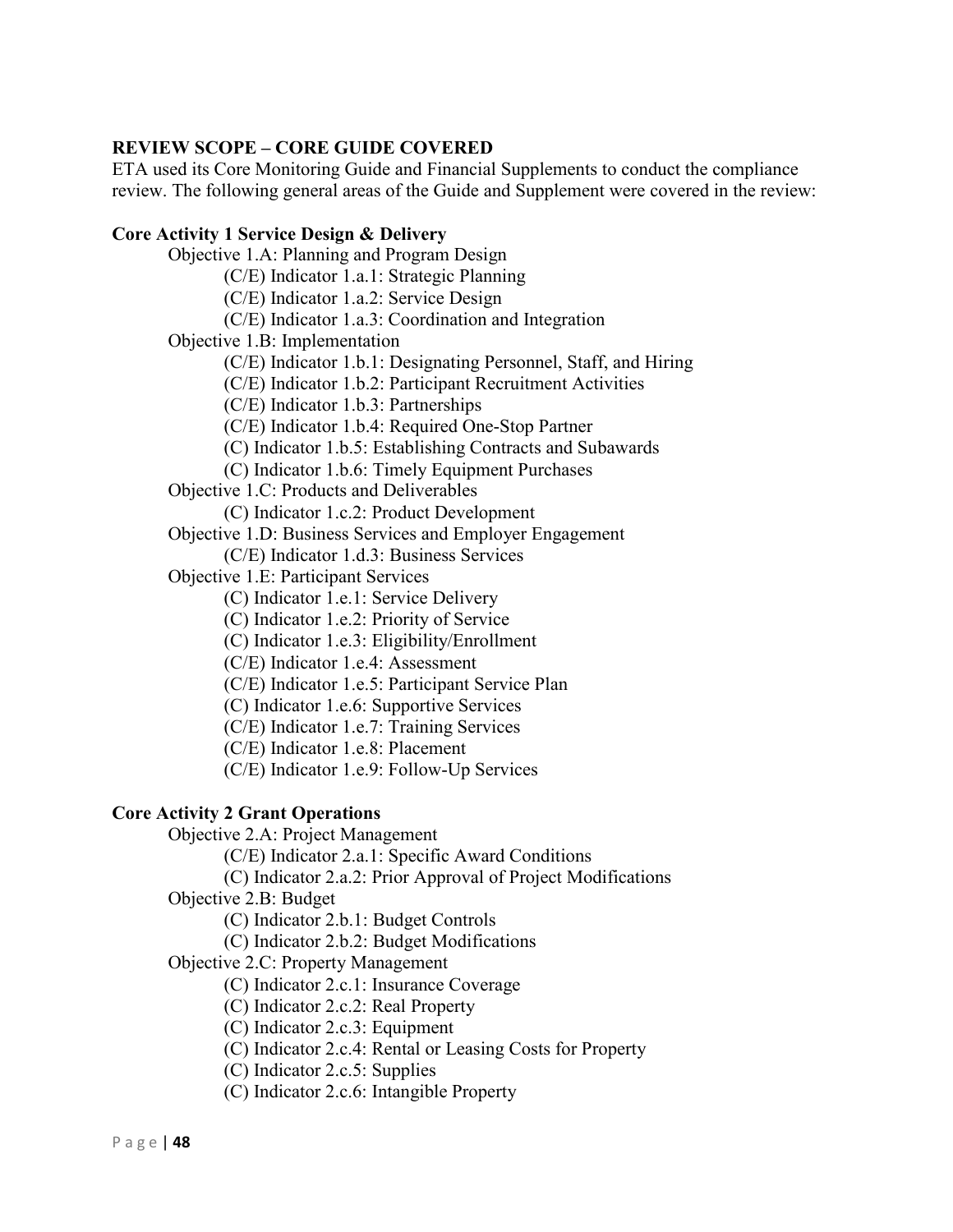Objective 2.D: Procurement and Contract Administration

(C) Indicator 2.d.1: Procurement Standards

(C) Indicator 2.d.2: Competition

(C) Indicator 2.d.3: Methods of Procurement

(C) Indicator 2.d.4: Cost or Price Analysis

(C) Indicator 2.d.5: Contract Administration

Objective 2.E: Performance Management

(C) Indicator 2.e.1: Performance Reporting

(C) Indicator 2.e.2: Progress Monitoring

Objective 2.F: Sub-recipient Management and Oversight

(C) Indicator 2.f.1: Sub-recipient and Contractor Determination

(C) Indicator 2.f.2: Pre-Award Risk Analysis

(C) Indicator 2.f.3: Post Sub-award Responsibilities

(C) Indicator 2.f.4: Sub-recipient Monitoring

Objective 2.G: Records Management

(C) Indicator 2.g.2: Accessibility

(C) Indicator 2.g.3: Protected Personally Identifiable Information

(C) Indicator 2.g.4: Custody and Transfer

Objective 2.H: Personnel

(C) Indicator 2.h.1: Personnel Policy and Procedures

(C) Indicator 2.h.2: Staff Positions

(C) Indicator 2.h.3: Salaries

(C) Indicator 2.h.4: Organizational Chart

Objective 2.I: Civil Rights, Complaints, Grievances & Incident Reporting

(C) Indicator 2.i.1: Policies and Procedures

(C/E) Indicator 2.i.2: Notices

(C) Indicator 2.i.3: Facilities

(C) Indicator 2.i.4: Grievance and Complaint System

(C) Indicator 2.i.5: Incident Reporting

#### **Core Activity 3 Financial Monitoring**

Objective 3.A: Internal Controls

(C) Indicator 3.a.1: Effectiveness and Efficiency of Operations

(C) Indicator 3.a.2: Reliability of Reporting for Internal and External Use

(C) Indicator 3.a.3: Compliance with Applicable Laws and Regulations

(C) Indicator 3.a.4: Performance Reports

Objective 3.B: Accounting System and Financial Reporting

(C) Indicator 3.b.1: Basis of Reporting

(C) Indicator 3.b.2: Financial Reporting

(C) Indicator 3.b.3: Sub-recipient's Financial Reporting

(E) Indicator 3.b.4: Performance Reports

Objective 3.C: Payment and Cash Management

(C) Indicator 3.c.1: Cash Disbursements

(C) Indicator 3.c.2: Improper Payments

Objective 3.E: Program Income

(C) Indicator 3.e.1: Program Income Policies and Procedures